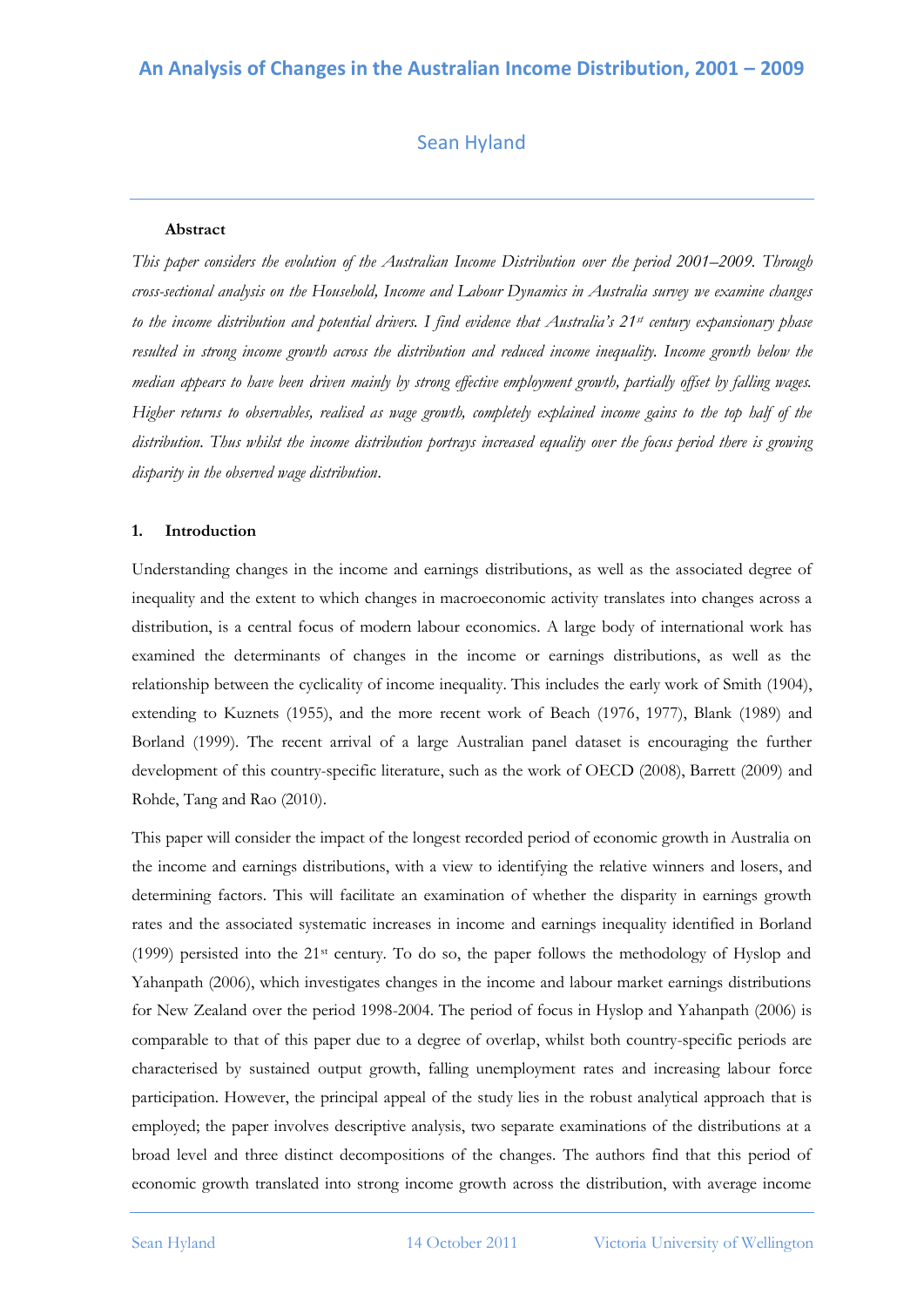growth of 12% for the total period. Further, this growth in income was well dispersed across the distribution, resulting in reduced inequality in both the income and earnings distributions. The income growth was predominantly driven by effective employment growth in low to mid percentiles, whilst the majority of income growth at higher percentiles came through higher hourly wages.

The analysis utilizes data from the Household, Labour and Income Dynamics in Australia (HILDA) survey, focusing on the changes in financial year gross income and employment earnings amongst individuals who report non-zero income and are of working age. Given the strong economic performance, one would believe that distributional changes will be largely determined by various labour market outcomes. This drives the choice of variables for analysis as well as sub-sample selection. There are three components to the analysis of this paper. First, this paper will describe the broad changes in real income, real earnings and inequality over the focus period. This consists of trend analysis in the aforementioned variables evaluated at the mean and focal percentiles, as well as a comparison of kernel density estimates of the 2001 and 2009 distributions of real income and earnings. Second, we graphically decompose the income growth into changes in labour market outcomes, which descriptive statistics suggests are the main drivers of income growth over the expansionary period. Observations are grouped in percentiles according to their income in each year and then we describe the relative changes in income for each percentile before proceeding to estimate the relative contribution of earnings to income, as well as the relative contributions of employment, hours worked and the real hourly wage to the relative changes in income for each percentile. Finally, to formalise the determinants of income changes this paper will draw upon the analytical decomposition developed by Juhn, Murphy and Pierce (1993). This allows one to quantify the relative contribution to changes in income from changes in socio-economic characteristics, employment outcomes, the returns to such characteristics and employment outcomes interpreted as wages, and unobserved factors.

The rest of the paper is set out as follows. Section 2 presents a review of the literature on changes in the income distribution and the cyclicality of inequality and provides the Australian macroeconomic background to the post-1978 Australian literature. Section 3 describes the HILDA survey, as well as the relevant variables and sub-samples used for the analysis more completely. Section 4 uses the trends in real annual income and earnings summary measures as a guide to distributional changes over the period, followed by a deeper look into the income and earnings distributions through examination of kernel density estimates. Section 5 uses three alternative decompositions of the changes in income and earnings. Firstly, we use the ratio of earnings to income as a key descriptive and then consider the relative growth in earnings and income for each percentile of the income distribution. Secondly, I decompose the change in earnings for each percentile of the income distribution into changes in the average employment rate, hours worked per week and the hourly wage rate. Finally, I utilise the decomposition set out in Juhn, Murphy and Pierce (1993) to report the relative contributions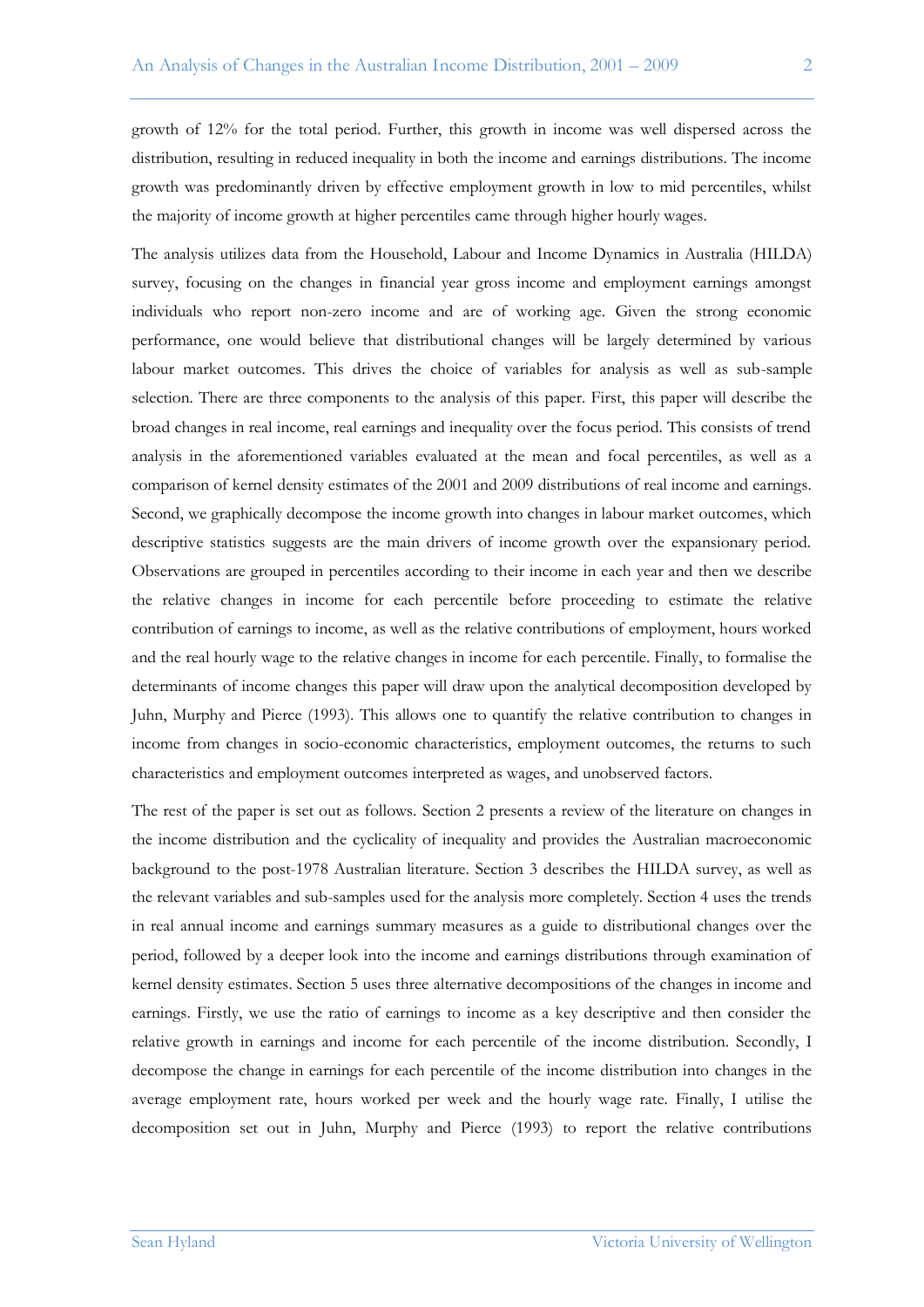associated with changes in the level of observed characteristics, changes in their returns and changes in unobserved effects, at various points in the 2001 and 2009 distributions.

#### **2. Literature Review and Background**

Before the analysis begins, consider the evolution of the related literature and the macroeconomic background against which this paper is set. A large body of modern international literature has examined the changes in the income distribution as well as the associated inequality and their determinants. Such work originated with the study of the determinants of earnings differential in Adam Smith (1904), the formalisation of inequality in Dalton (1925) and the relationship between business cycles and inequality in Kuznets (1955).

In an attempt to capture the distributional effects of macroeconomic activity and improve the efficiency of policy formulation, Beach (1976) presented a general framework for analysing the cyclicality of earnings inequality within the distribution. Beach (1976) concludes that income inequality is noticeably sensitive to the cyclical fluctuations in the participation and unemployment rates. This is consistent with the observation of Phelps (1972), whereby unemployment is an economic burden that is borne unequally across the population, whilst confirming the work of Johnson (1966) which argues that low-unemployment policies are important because of the cyclicality effect on the distribution of income. Specifically, Beach (1976) identifies a strong negative relationship between movements in the participation or employment rates and income inequality for the working-age male sub-population.

Blank and Blinder (1985) characterise the link between macroeconomic activity and the income distribution, with a specific focus on the bottom of the distribution. Using data from the 1950"s through to the 1970"s, Blank and Blinder (1985) show that the income share of the lowest 20% of the distribution and the poverty count move substantially with the business cycle. The authors estimate that a 1 percentage point reduction in the unemployment rate reduces the poverty rate by 1 percentage point. Further, the authors find evidence that 'a rising tide floats all boats', suggesting that economic growth increases the income of all agents. In fact those at the bottom of the distribution enjoy greater relative income growth than those in the middle to top during an economic expansion which serves to reduce inequality within the income distribution. However, later studies fail to find such a tight relationship between Macroeconomic performance and labour market outcomes or welfare. Blank and Card (1993) show that the expansionary phase from 1983-1987 was associated with a 4% reduction in the unemployment rate, but only a modest fall in aggregate poverty and falling incomes shares to the lower 60% of the income distribution, with an increased share for the top 20%. Given the countercyclicality of inequality over this period the authors investigate if the relationship between macroeconomic performance and the income distribution is still relevant. Drawing on Blank (1993) and Cutler and Katz (1991) the authors acknowledge that this period was associated with increased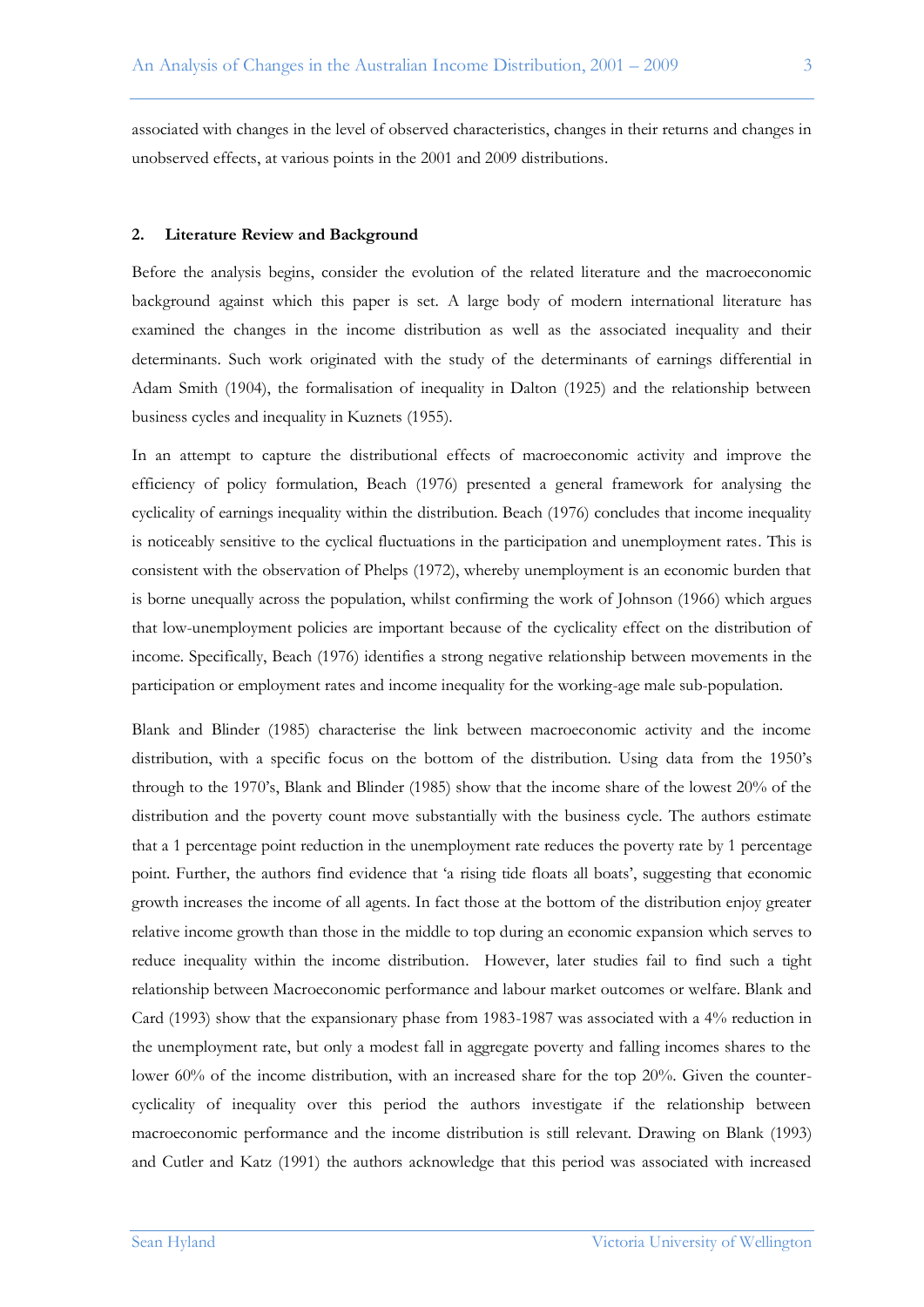dispersion in the wage distribution, as wages to the less-skilled labour experienced below-average growth, but attempt to explain the growing inequality through alternative means. The authors show that whilst the economic expansion of the 1980"s was a similar magnitude to that of the 1960"s, the former was associated with increased employment whilst the latter was facilitated with increased productivity per worker. Thus it may be that increased productivity is the channel through which the macroeconomic growth affects the income distribution.

Juhn, Murphy and Pierce (1993) evaluated changes in income over the US 1963-1989 period. The authors find that the real average weekly earnings for a working male rose by 20%, however this period was also characterised by a large increase in inequality. Specifically, real wages at the 10<sup>th</sup> percentile fell over this long period by  $5\%$ , whilst the real wage at the  $90<sup>th</sup>$  percentile rose by more about 40%. When the authors restrict their focus to the period 1970-1989 the inequality becomes more pronounced; the authors find evidence of 15% growth in the real average weekly wage for working males, whilst the real weekly earnings at the 10<sup>th</sup> percentile fell by 25%. This divergence in outcomes has led to a large increase in inequality. Such divergence is explained through a rising return to skills, as a result of higher demand for skilled labour, and is independent of changes in the composition of the labour force and the patterns of employment across industries that were well documented over this period.

A growing body of literature has considered the changes in the Australian income distribution and inequality. One of the earliest such studies was Norris (1986). Whilst the author was primarily concerned with the comparative dispersion in Australia and Britain, Norris (1986) estimates dynamic changes at a decade interval. Dispersion was narrower in 1981 than 1971, however wider than 1961 and 1960. Driving factors appear to be stronger advances in gender wage equality in Australia during the 1970"s, whilst managerial wages were relatively low, generating a more compressed wage structure. Borland and Kennedy (1998) focus on Australian income inequality changes using the Australian Bureau of Statistics (ABS) Income Distribution Survey (IDS) between 1982 and 1995. The authors find that increased inequality is driven by growing disparities within groups defined by demographic characteristics, as opposed to between groups. Notably, the authors find that income inequality is substantially greater in the 25-59 age bracket than for those in the wider 15-64 working-age age bracket. The promoted explanation is a changing of the age composition of the labour force due to increased school retention rates.

Borland (1999) examined earnings growth and inequality over the period 1976-1997, a period characterised by volatility in the Australian macro-economy. This is captured in Figure 1, which portrays Australia"s aggregate performance for the period February 1978 - January 2011, featuring the monthly unemployment rate and quarterly Gross Domestic Product (GDP) growth obtained from ABS Labour Force and National Accounts series. One can see that this period encompassed three recessions, an unemployment rate that was often above 10% and significant fluctuations in the GDP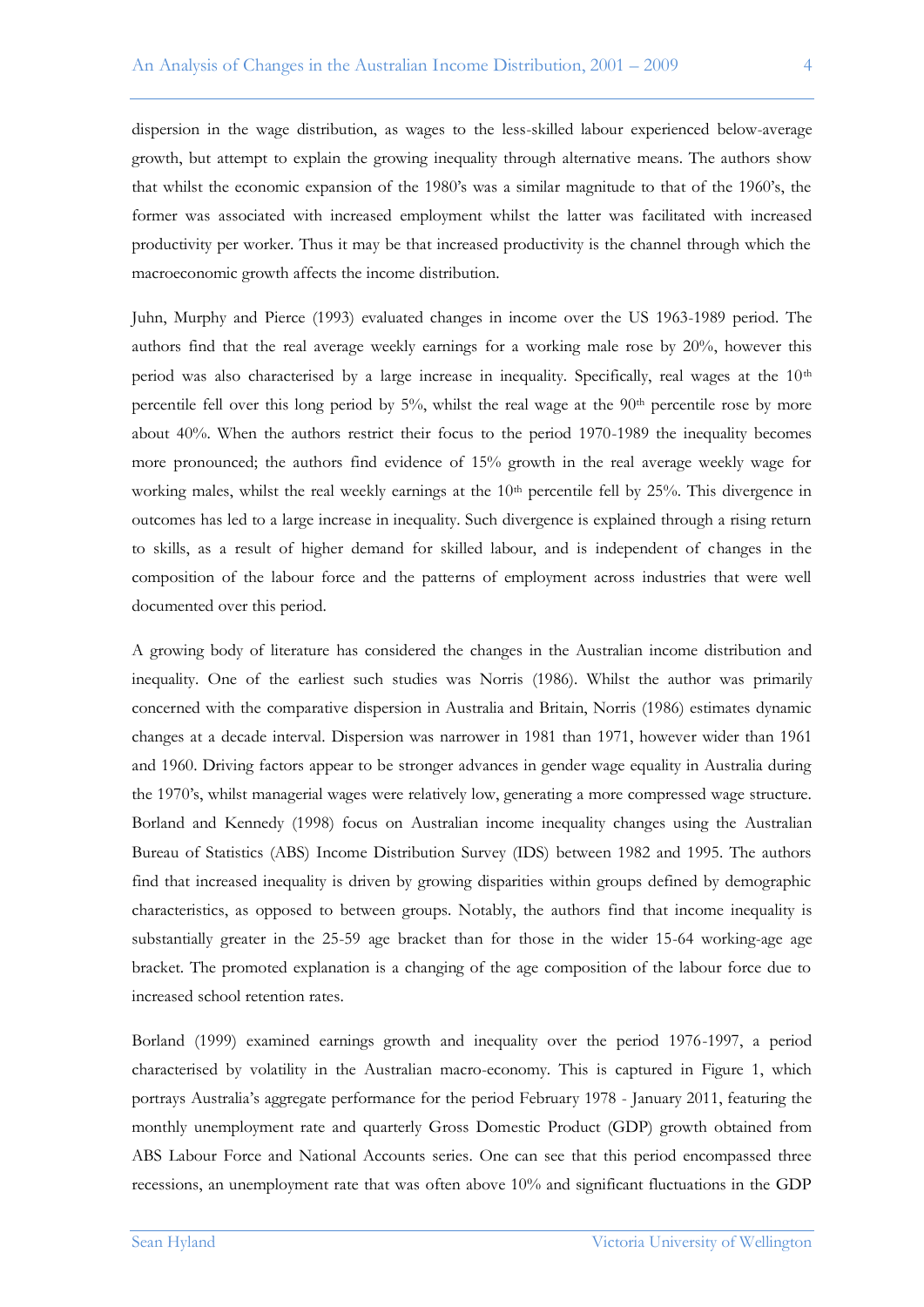growth rate that often extended below -1% and above 2%. For the analysis Borland (1999) draws upon data from the ABS Labour Force Survey (LFS), ABS Survey of Employee Earnings and Hours (SEEH) and the ABS IDS. Borland (1999) shows that this period involved increases in earnings inequality in the full-time employed population in almost every year, inferred from stronger growth at high percentiles and low or even negative growth in the low to mid percentiles. Borland (1999) also contains a useful summary of Australian growth and inequality literature over the same period which supports the author's deductions.

Several other papers confirm the conclusion of growing in inequality in Australia over the 1980"s and 1990"s as identified in Borland (1999). Borland, Gregory and Sheehan (2001) examine the trend in the Australian earnings distribution between 1975 and 1999. Evaluating relative earnings attributable to the main job amongst the full-time employed at each 5 year interval, the authors find that the earnings of individuals at the  $10<sup>th</sup>$  and  $25<sup>th</sup>$  percentile have systematically decreased relative to the median. Conversely, the relative earnings for males and females at the  $75<sup>th</sup>$  and  $90<sup>th</sup>$  percentiles regularly rose over each 5 year interval. As a result, a large increase in earnings inequality is documented. Barrett et al (2000) examined the evolution of income and expenditure inequality over the period 1975-1994 using the ABS Household Expenditure Survey (HES). The authors find a substantial increase in the inequality of market income, with a smaller increase evident with disposable income highlighting the equalising effects of government transfers and taxation. Barrett et al (2000) finds evidence that the rising inequality of disposable income between 1975 and 1994 was a result of rising real incomes for those at the top of the income distribution, whilst real income growth was flat in the middle of the distribution and negative at the bottom, particularly between the 10<sup>th</sup> and 25<sup>th</sup> percentiles, suggesting a growing working-poor population. This provides support for the conclusion of growing income inequality in Borland (1999), which is further confirmed by Blacklow and Ray (2000) and Harding and Greenwell (2001) which use the same dataset. In an attempt to identify the factors driving increased inequality, Pappas (2001) finds that over this period there was a substantial increase in the contribution of wages to income, whilst investment represented a smaller proportion of income, suggesting that there may be growing inequality in the wage distribution.

Johnson and Wilkins (2003) examine the income and earnings distributions in Australia for the period 1982-1998 using a balance of nonparametric kernel density estimates and summary measures. The authors show that there was a considerable increase in aggregate market income inequality over this period confirming the results of previous studies, although the inequality increase was somewhat mitigated by government transfers in gross income as well as taxation in disposable income. Using the semi-parametric methodology of DiNardo, Fortin and Lemieux (1996) the authors conclude that changes in the distribution of employment or labour force status across alternative household type"s accounts for half of the increased inequality, such as the relative increase in both two-person and noperson earner families. Changes in the family-type composition off the population resulted in a much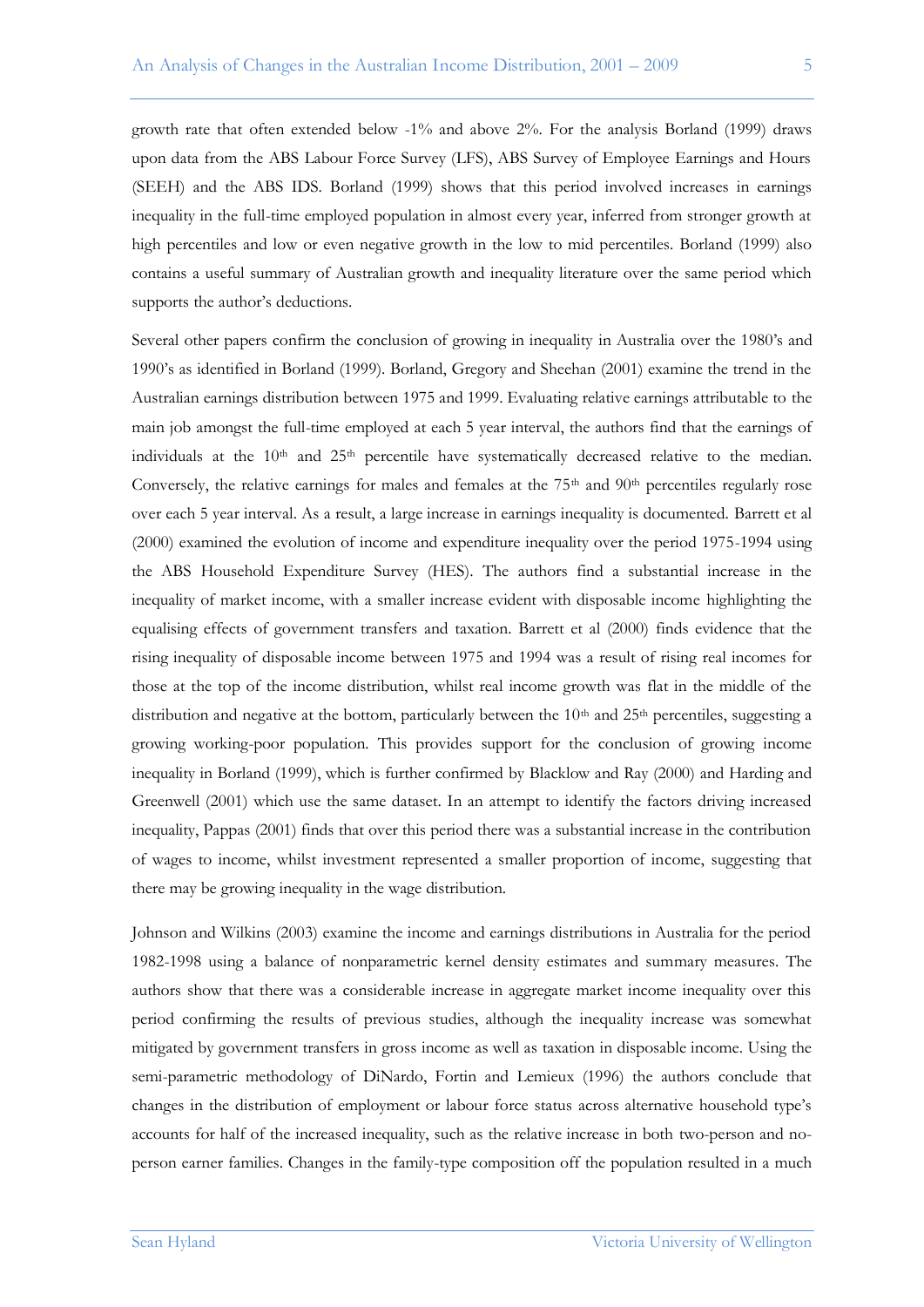smaller rise in inequality, which was largely offset by the reduction in inequality associated with changes in demographic characteristics over this period. A substantial proportion of the increase in inequality not attributed to observables was due to an increase of the returns to these observed factors. This is consistent with changes in wages, specifically large wage growth for those at the top of the wage distribution. Given these findings, the study suggests that policy should focus on the distribution of employment across the distribution in an attempt to equalise the income distribution.

A small number of studies have used the Household, Income and Labour Dynamics in Australia (HILDA) survey to examine how the Australian income distribution has evolved since 2000. The economic performance of Australia between July 2000 and June 2009, which represents the focus period of this paper, is displayed in the un-shaded region of Figure 1. We see that this period was characterised by sustained growth in real GDP, coinciding with falling unemployment rates and rising participation rates. In fact, the 31 quarters December 2008 represents the longest period of sustained quarterly GDP growth since the relevant ABS series begin. This is in direct contrast to the Australian experience before 2000. One should also observe the relative stability of GDP over this period when compared to the focus period of Borland (1999), a feature often attributed to increased efficiency in monetary policy. Figure 1 also highlights a fall in the unemployment rate from 11.9% in December 1992 to 3.9% May 2008. The decline in unemployment was also accompanied by a rise in the Labour Force participation rate of 3.6 percentage points. This makes the employment growth abundantly clear, but also motivates the question of how the benefits of Australia"s economic performance were dispersed across the income distribution.

Using HILDA waves 1-4, which corresponds to the years 2001-2004, OECD (2008) found that inequality, as measured by the Gini coefficient, had fallen by 2 percentage points to 2004. This reduction in inequality has resulted in the Australian measure sitting below the OECD average for the first time since the Australian series began in the 1990"s. However, the study also suggests that poverty has continued to rise over the period which suggests that there may be greater disparity between the extremes in the income distribution. Barrett (2009) examines the evolution of income inequality in Australia using waves 1-5 of the HILDA survey. Using the concepts of stochastic and Lorenz dominance, Barrett (2009) finds no discernable change in relative inequality over the focus period, however there was significant fluctuations in inequality between adjacent periods. Over the same period social welfare, defined through expenditure, and poverty fell but the reductions were concentrated between 2003 and 2005. Such findings appear to be at odds with those of OECD (2008). Rohde, Tang and Rao (2010) explore the links between income inequality and mobility, using waves 1- 6 of the HILDA survey. Using the Gini coefficient, the authors find a small but steady reduction in the Gini coefficient, totalling a 2 percentage point decrease over the 6 year period, consistent with OECD (2008). Using the half squared coefficient of variation as an alternative measure of cross-sectional inequality, the authors find the reduction in inequality is largely consistent across measures, although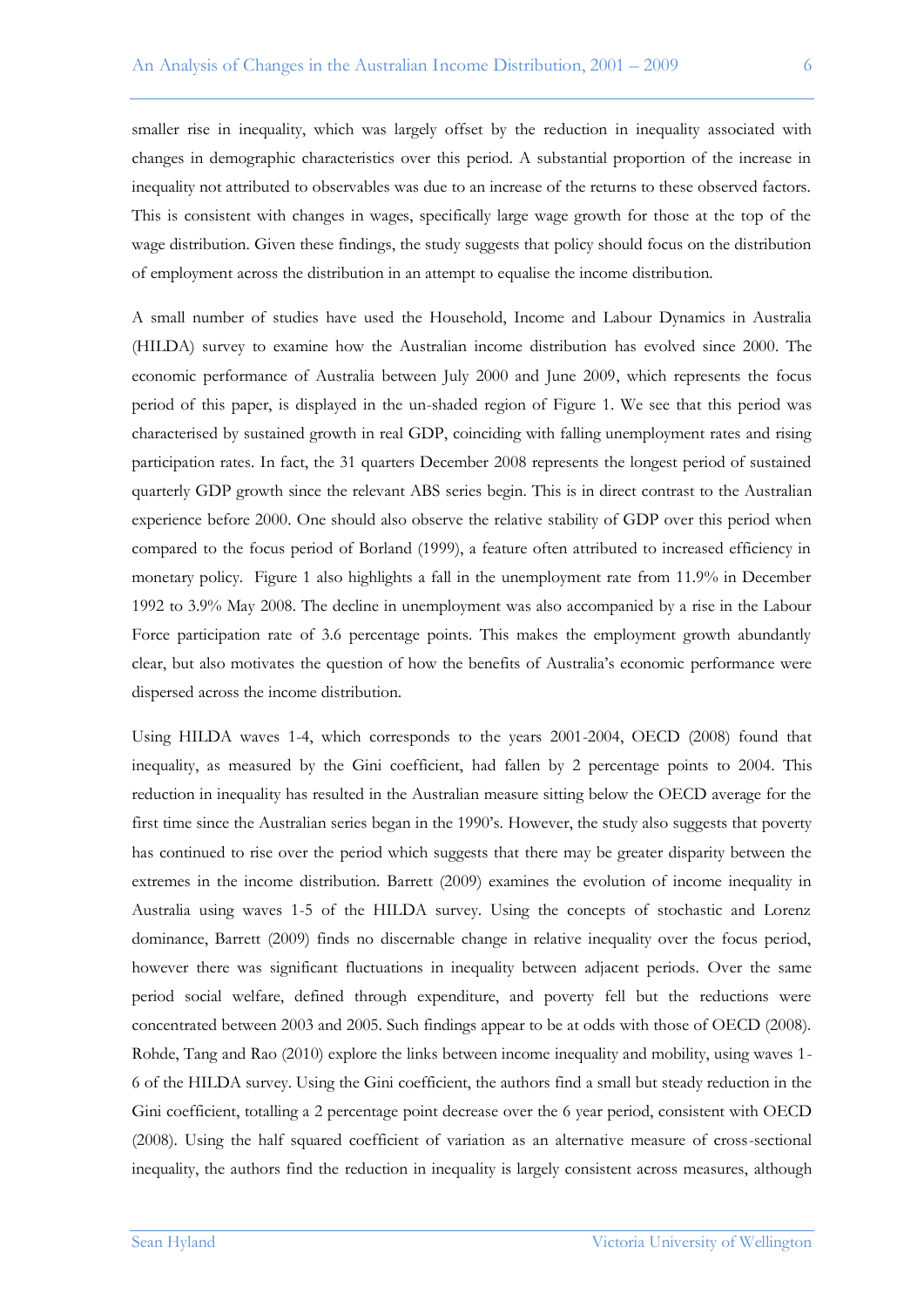the reduction in the half squared coefficient of variation is less systematic, identifying increasing inequality for the years 2004 and 2005. The consideration of these three papers suggests that the trend in inequality is dependent upon the statistic employed. The papers propose the greater targeting of government transfers to the very poorest of the population, economic growth and a lower tax burden on the low-income earners as possible drivers of falling inequality. Further, OECD (2008) suggests that the rising age of the Australian population and the increased level of single-parent families and smaller households may have offset a greater reduction in inequality.

This paper will apply the methodology of Hyslop and Yahanpath (2006) to the Australian context. We will consider the distributional impact of a prolonged period of economic growth, examine the dispersion of the benefits of economic growth, and investiage if the disparity in growth rates and associated increases in earnings or income inequality identified by Borland (1999) persisted into the 21st century.

#### **3. Data Description**

For the empirical analysis of this paper I utilise the data from the Household, Income and Labour Dynamics in Australia (HILDA) survey. The period of analysis is the years 2001 -2009; this is partially motivated by the sustained growth in macroeconomic activity in Australia over this period which was highlighted in the previous section, and also because at the time of submission the available dataset extends to the 2009 interview period, thus all available information is utilised. Through Australian Government funding, the HILDA survey commenced in 2001 identifying 7,682 households and 19,914 individuals. However, many interviews could not proceed for a variety of reasons, for example, only those aged 15 and over complete a personal questionnaire which details labour market information**.** This reduces the Wave 1 data set to 13,969 individuals. Designed as a household-based panel study for the purposes of inferring national parameters, interviewees are followed through subsequent interviews. The structure of HILDA, derived from its longitudinal formation, is that the unit of analysis is an individual-year specific observation. That is, there is a unique entry in the dataset for each time observation for all interviewees. Weights are derived from the probability of selecting households, and individuals into the survey sample. Weights are then adjusted so that weighted household and person-level estimates match several external benchmarks. Thus, it is weighted analysis that provides for estimation and inference that is representative of Australia. For this reason, all analysis conducted in this paper is weighted prior to estimation.

Whilst HILDA is a panel set by nature, the majority of the analysis reported in this paper is one of repeated cross–sections. This allows me to consider percentile specific changes in the income or earnings distributions for the years 2001 and 2009, whilst abstracting from individual specific changes. In setting up the analysis one should also note that imputed observations for the key variables of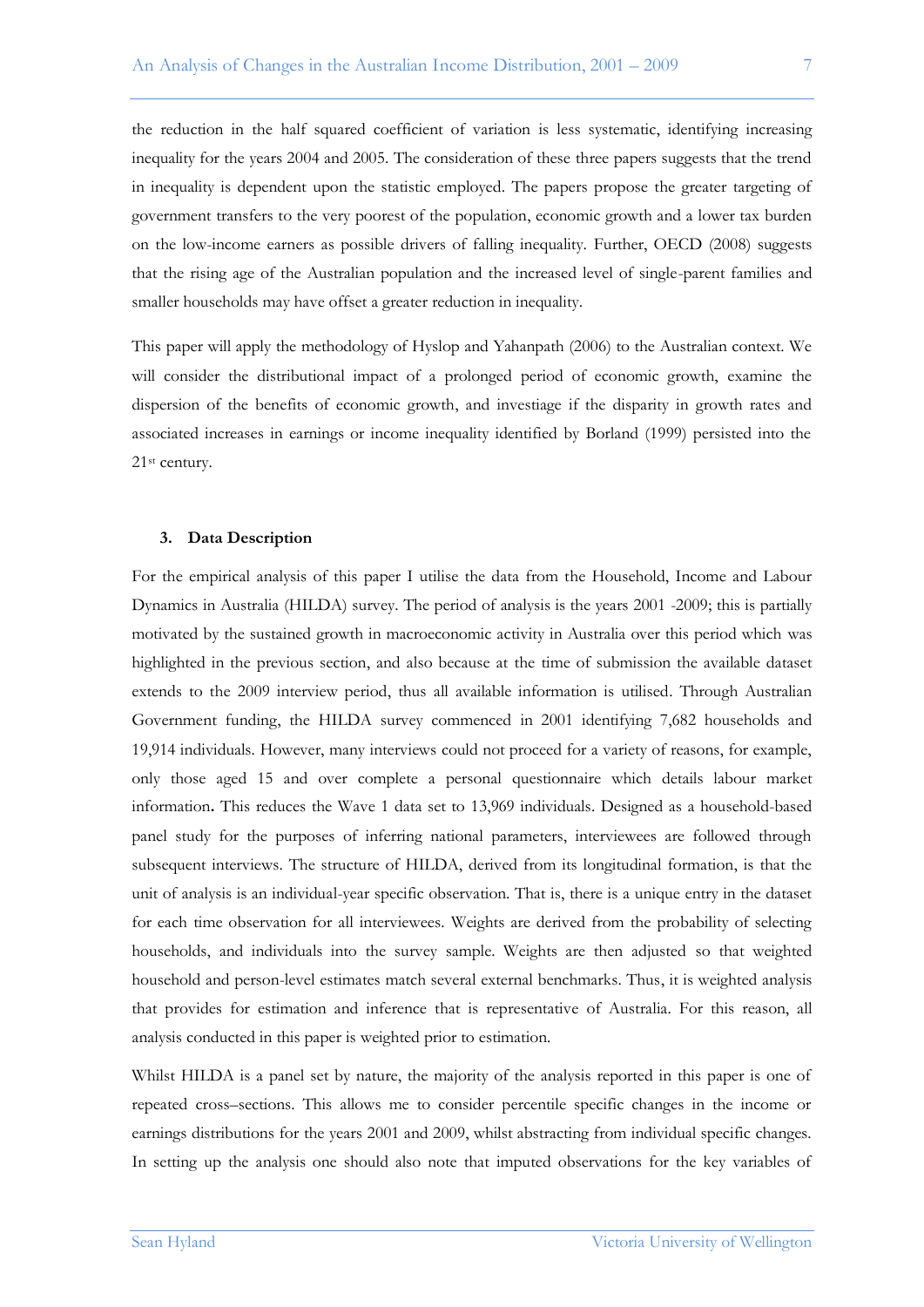analysis are ignored. Such a decision was merely a simplification and the inclusion of imputed values should not change the results from independent cross-sectional analysis which ignores the correlation of outcomes that possibly include an imputation over time.

As suggested, the analysis of this paper focuses on two key variables. Firstly, gross financial year income denoted as *Totinc,* defined as the sum of employment earnings, public and private transfer income and investment income, where the Australian financial year runs from July 1<sup>st</sup> to June 30<sup>th</sup>. This allows one to disregard possible variations in marginal tax rates within the focus period. Secondly, I concentrate on financial year employment earnings, defined as the sum of wage and salary earnings and unincorporated business income, which I denote *Empearns*. Both of these variables, as well as their components, are reported 2010 December Quarter dollars. In theory, one should be able to disaggregate employment earnings into the product of a binary employment variable, annual hours worked and the hourly wage. An employment rate is generated for the annual period, defining an individual as employed if non-zero employment earnings are reported for that financial year. Unfortunately, the HILDA survey does not collect an individual"s annual hours worked; this is a clear limitation. I proceed by defining the real hourly wage as the total usual weekly earnings, adjusted for inflation, divided by the total usual weekly hours worked. This will give the real hourly wage relevant at the survey time. Finally, annual hours are derived by dividing the total real employment earnings by the implied real hourly wage rate.

Household income or individual expenditure may be a better predictor of welfare than the two measures described above for individuals at the bottom of the income distribution, however we are more likely to be able to identify causation over the business cycle through labour market earnings. Further, employment earnings account for a significant proportion of income. Using waves 1-9 of HILDA, the ratio of total real employment earnings to total real gross income is almost 81%.<sup>1</sup> This implies the income distribution can be used as both a proxy for social welfare and a consequence of business cycles.

A component of interest in *Totinc* is that of Australian Government transfers (denoted *TransInc*). Such a partition allows one to examine whether economic growth reduces the incidence of government transfers through increased employment as well as conditional earnings, and the resulting effects on the income distribution. *TransInc* itself can be broken down into income support payments (*IncSupport*) that includes government pensions, parenting payments, the Newstart Allowance (also known as the unemployment benefit) and various targeted allowances; non-income support payments (*NIncSupport*) which comprises family payments and non-income focused allowances such as mobility and carer allowances, as well as a catchall category for all other transfers (*OtherBenInc*).

 $\overline{a}$ 

<sup>1</sup> This ratio is calculated using the values provided in column 1 of Tables 1 and 2. Specifically, one divides the product of the non-zero gross income dummy (TotincD) and the gross income conditional on receiving income (CondTotInc) by the product of the employment dummy (EmpDummy) and employment earnings conditional on being employed (CondEmpEarns).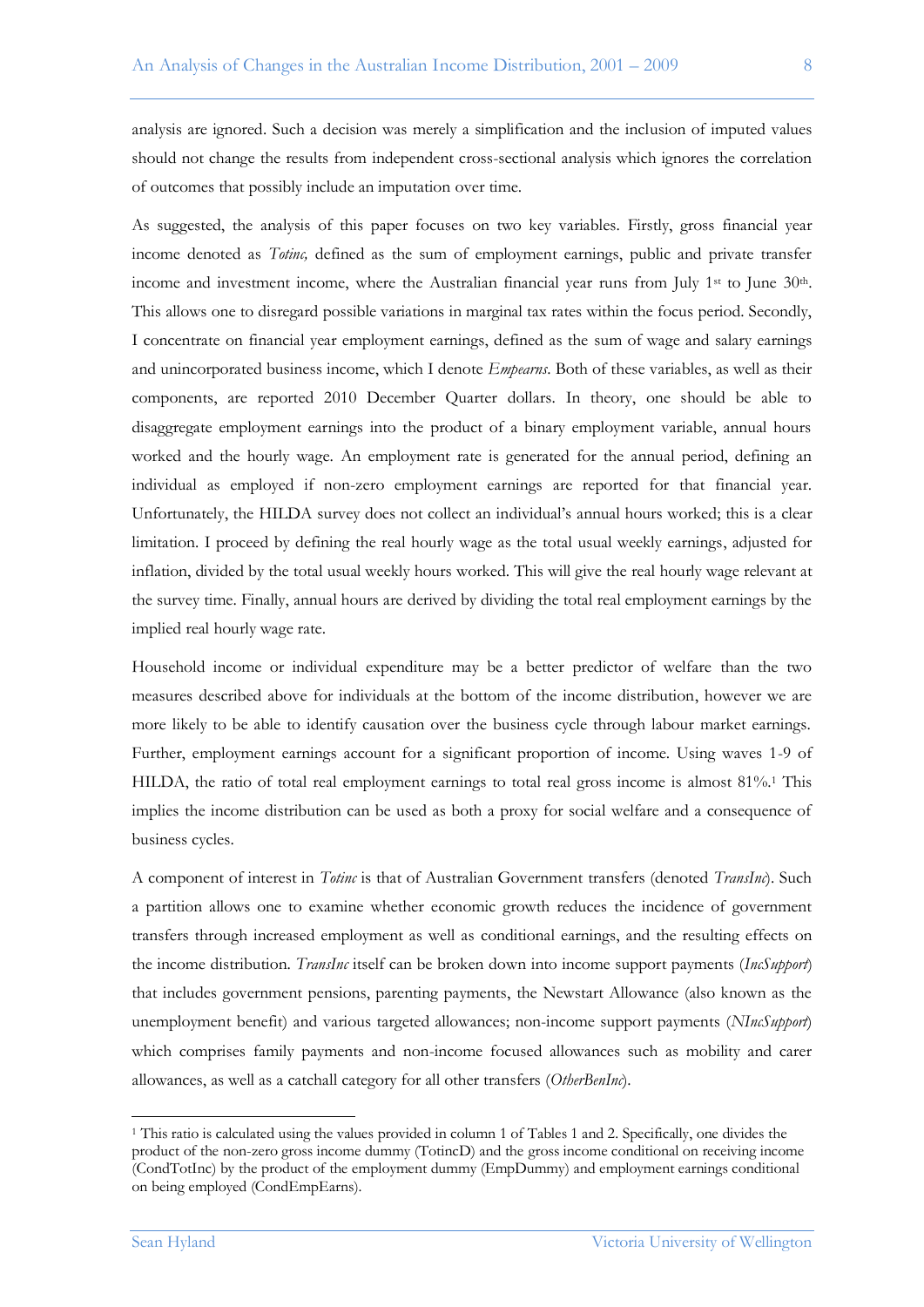In an attempt to curtail the impact of the looming Global Financial Crisis the Kevin Rudd-led Federal Government engaged in fiscal stimulus targeted at the Australian public to boost confidence and consumer spending. In December 2008 the first stimulus package provided \$10.4 billion in one-off financial assistance to the Australian public, targeted at those that were receiving government transfers already. The premise was these individuals face binding budget constraints and thus additional income would be subject to higher marginal propensities to consume. Most of this initial package went to pensioners, carers and war veterans, or those receiving a family tax benefit.

As we saw in Figure 1, the first stimulus package coincided with negative output growth in the last quarter of 2008. In response to this contraction as well as increased uncertainty in the international environment, the Rudd Government announced a second fiscal stimulus package in February 2009 valued at \$42 billion which included \$26 billion in infrastructure expenditure, \$2.7 billion in tax breaks, and facilitated a one-off payment to every tax-declaring Australian earning less than \$100,000 per year which totalled \$12.7 billion. This one-off payment provided \$950 to those earnings less than \$80,000, \$650 for individuals with income greater than \$80,000 but less than \$90,000, and \$300 for individuals with income greater than \$90,000 but less than \$100,000. The combination of one-off payments from the two stimulus packages appears in a derived variable (*Bonus*).

Because of this "helicopter" bonus payment this paper will analyse two 2009 cross-sections; the first will include the *Bonus* component in *Totinc*, whilst the second abstracts from these one-off receipts. We are most interested in the growth of income or earnings summary values between 2001 and 2009 that was not determined by the Bonus payments. This is because the income growth excluding bonus payments will be driven by mostly observable labour market outcomes, allowing us to describe the contributing factors. Additional analysis will compare both 2009 cross-sections to infer the effectiveness of the fiscal stimulus on positive labour market outcomes and inequality.

All analysis restricts observations to individuals of usual working-age, defined here as greater than or equal to 15 but less than 65. Table 1 uses various sub-samples to consider the data at a deeper level, portraying the relevant characteristics and basic income statistics, as well as their standard errors in parentheses. These sub-samples are all observations pooled; a comparison of observations that report zero gross income in any year with their non-zero counterparts; a comparison of the 2009 observations that did not receive any bonus payment under the two fiscal stimulus packages with those that did receive a one-off payment; and a comparison of the 2001 and 2009 cross-sections.

The upper partition describes the average age and number of children, conditional on having children, whilst all other values report the fraction of observations for which that variable is relevant. The lower partition reports some broad income statistics. Specifically, I include the fraction of observations that received non-zero income, non-zero employment earnings and non-zero transfer income, as well as the average income received conditional on receiving some over the financial year.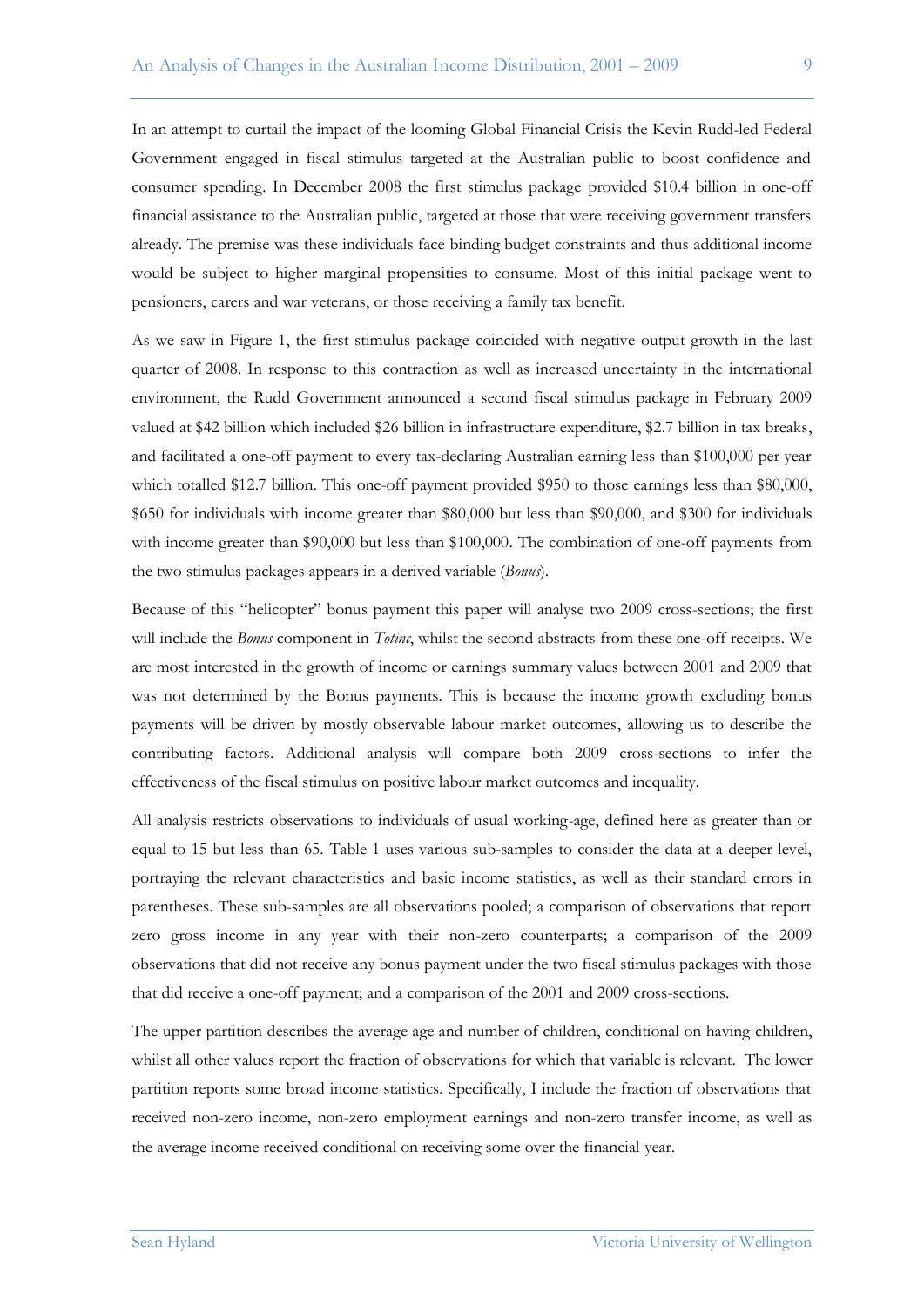The statistics that appear in the first column of Table 1 are attributable to a pooled sample of the almost 90,000 observations from all 9 years. In terms of characteristics we see the entire sample consists of an almost equal proportion of men and women, with an average age around 40 years, two thirds of all observations were married at the time of interview, 73% were born in Australia and almost one third held a bachelors degree or higher whilst more than one quarter had not completed high school. Further, slightly more than one third of observations had children, with an average of 1.8 children over these observations. In terms of income, almost 98% of observations report non-zero income in a given year whilst these observations received an average real income of \$49,223. Further, just less than 75% of the population reported employment earnings in a given year and almost 50% reported receiving transfer income in a given year.

Columns 2 and 3 of Table 1 reproduce the descriptive summary above for those that do not receive any income in a financial year, and those that receive some, respectively. To compare the significance of the difference between summary values across sub-samples or within sub-sample changes over time I compute a standard error for this difference, which is reported in parentheses under descriptive statistic. <sup>2</sup> Less than two percent of working-age year-specific observations report no income, where these individuals are more likely to be female, born outside Australia, possess a lower level of education, and less likely to have children. In fact the two groups are very distinct with the only insignificant differences between group characteristics occurring in the marriage rate and the fraction of individuals who obtained a vocational focused certificate. Interestingly, Column 3 reveals 2.5% of this no-income group report receiving earnings from employment. Further investigation reveals such earnings were completely offset through investment losses.

Columns 4 and 5 of Tables 1 recreate the analysis for the 2009 observations that did not and did receive a Government bonus transfers, respectively. This suggests more than 82% of individuals received some form of this aggregated bonus. We find evidence that those who received a bonus payment were significantly more likely to be married, females, born in Australia, with a relatively high level of education, and considerably more likely to have children. Much of this is unsurprising as families were an important target group for assistance. Interestingly, whilst 99.6% of the population who received bonus payments reported receiving some income in 2009, 99.2% of this population reported income from sources other than the bonus transfer, although this latter statistic is not reported in Table 1. This implies some individuals received a bonus payment which was offset by

$$
SE(b-a) = \sqrt{SE(b) + SE(a) - 2Cov(a,b)}
$$
 (1)

 $\overline{a}$ 

 $2$  This would be traditionally calculated according to equation  $(1)$  below.

For this purpose, and throughout the analysis, I will treat the cross-sections as independent random samples. This implies that the covariance between summary measures will be zero. Given that HILDA is a panel survey this simplification will be incorrect, however, the unbalanced nature of the panel of the analytical sample over time complicates the calculation of the covariance term. Further, the approach adopted will be more conservative as the covariance of individual-specific observations over time is likely to be large and positive, thus we obtain a larger standard error and reduced significance.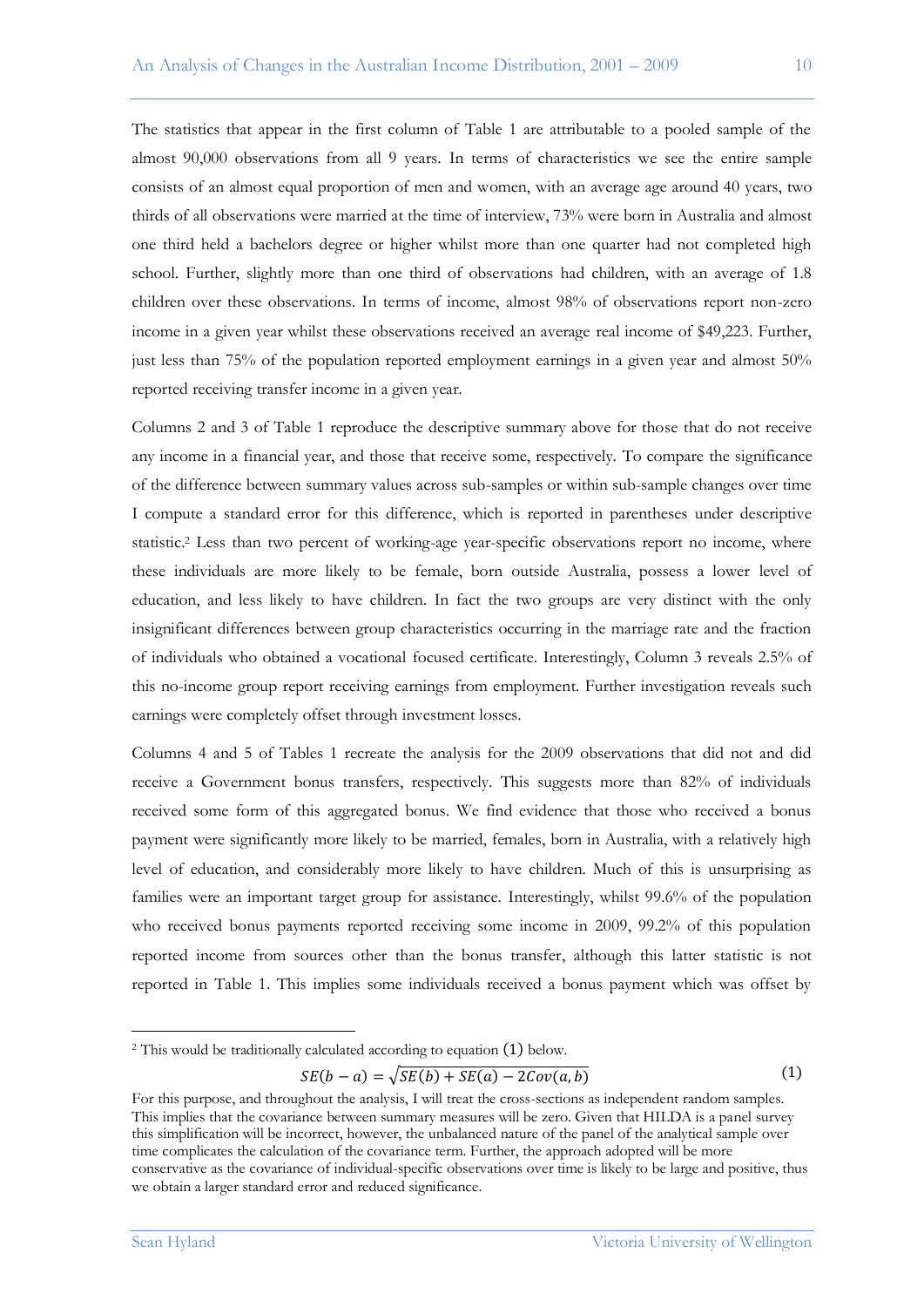investment losses, but more importantly almost all individuals that received a bonus would have otherwise reported non-zero income for the financial year. This was a key determinant of the stimulus package; many of the bonus receipts were conditional on filing a tax return for the financial year ending June 2008. Those that did not receive a bonus were less likely to report any income, although those that did receive a bonus and reported income had a significantly higher annual income, perhaps reflecting observations with annual incomes in excess of \$100,000. Further, individuals that did not receive a bonus were significantly less likely to be employed or receive any form of Government transfer.

Finally, columns 6 and 7 of Table 1 repeat the descriptive analysis for the years 2001 and 2009, whilst column 8 illustrates the percentage change between these years relative to the 2001 value. These two sub-populations comprise the year-specific observations that will be focused upon in the crosssectional analysis that follows in this paper. These columns reveal some ageing over this period however the change is small relative to the time between surveys, this gives one confidence in HILDA"s ability to provide and maintain representative cross-sectional samples and facilitates the approach of repeated cross-sectional analysis. We see evidence that over this 9 year period the proportion of Australian-born individuals in the population increased by 4%, however this was particularly pronounced for indigenous Australian"s whose proportion of the population rose by 42.3% to 2.3% of the 2009 population. The increases in the proportion of Australians coincided with a fall in the proportion of individuals born in an English speaking country excluding Australia, which fell by 21.3% to 8.6% of the 2009 population. This reflects a changing composition of the Australian population, but not the story one would expect given the large volume of immigration into Australia over the 21st century.

The descriptive analysis of Table 1 also suggests that the period of sustained economic growth was coupled with a higher level of education. I find evidence that there was a significant degree of "upskilling" in the economy; over the nine year period the proportion of individuals whose highest qualification was a bachelor"s degree or higher increased by 13.10%, those with a trade certificate as their highest qualification rose by 17.31%, individuals whose highest qualification obtained during Year 12 rose by 9.31%, whilst the proportion of individuals who did not complete high school in the population fell by 28.75% to 22.9% of the population. This clear evidence of up-skilling will be pleasing to Australian officials and may even drive future prosperity.

The lower partition of Table 1 suggests that more than 97% of observations report positive annual income in 2001 as well as 2009. This proportion of observations is both high and stable in the two main cross-sections. For this reason, as well as the corresponding figure from column 1, I will condition on receiving annual income for the analysis that follows in later sections. Further, the lower partition tells us that over this period of sustained growth average real income, amongst those who receive income, rose by 21%. This average income growth is remarkable, especially when we recall that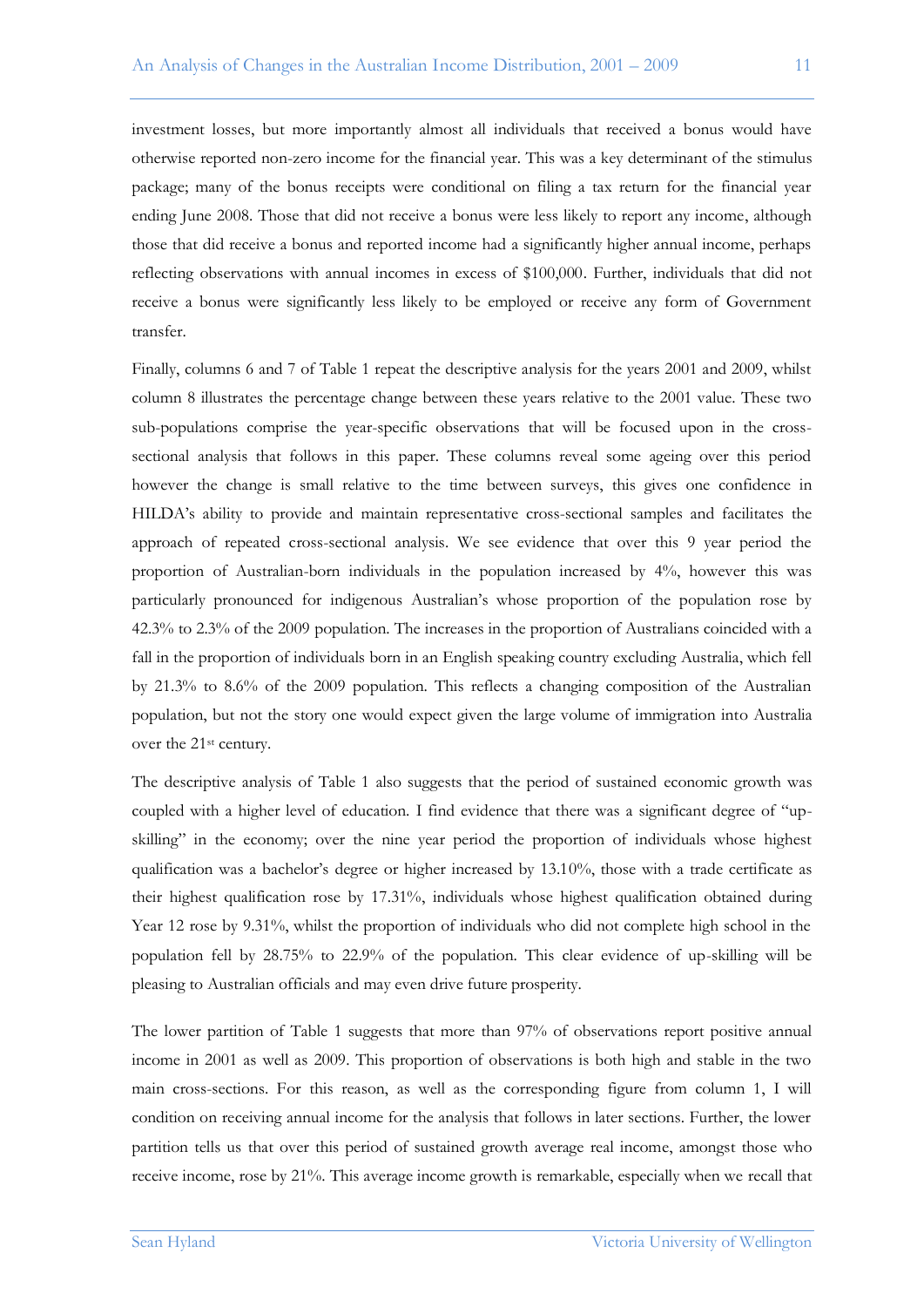this represents growth in incomes over and above inflation and when we contrast this to the experience of New Zealand over a comparable time period and phase of the business cycle. Hyslop and Yahanpath (2006) estimate income growth of 11.8% in New Zealand for the 1998-2004 expansionary phase. This translates into a geometric average of the annual real income growth rate of 1.61%, whilst the analogue for this paper is 2.14%. Thus we have identified very strong growth in income over the expansionary phase between 2001 and 2009, which is promising at a first glance however it is the dispersion of income growth that determines inequality changes.

The strong growth in income was driven by, amongst other factors, an increase in the fraction of the sample defined as employed from 70.1% to 76.4% over the period. This employment growth represents another key descriptive result of this paper. This is intuitive as increased output requires increased demand for the factors of production. We see that economic growth can drive employment growth, which has the potential to reduce inequality as individuals can move above the minimum level of subsistence provided by government transfers. As with income growth, such inference will be dependent on how the employment growth is dispersed across the distribution. This observed employment growth is consistent with the macroeconomic characterisation of the focus period as set out in Section 1. The lower partition of Table 1 also suggests that a contributing factor to the income growth was due to the inclusion of the 2009 bonus payment, which we saw from Table 1 affected 82.2% of 2009 population, with the fraction receiving transfers increasing by 81.2% to 84.0% of the 2009 population.

Table 2 presents descriptive statistics related to the components of income for the same sub-samples. The upper partition of Table 2 contains information pertaining to the employment component of income, including the average financial year employment earnings, the fraction of individuals that work full-time and part-time, as well as the averages for annual hours worked and the hourly wage rate, all conditional on receiving some employment earnings. The central partition describes the components of transfer income, containing the conditional mean for total transfer income, as well as the mean of its four components conditional on receiving a transfer in any form over the financial year. The lower partition describes the components of transfer income more fully. For each component of transfer income, the lower partition reports the fraction in each sample receiving that transfer, and then the specific transfer average conditional on receipt.

Column 1 of Table 2 sets out the described statistics for all observations across the entire focus period. We see that of those who reported annual employment earnings in a given year earned on average \$52,143 in 2010Q4 dollars, 68% were classified as being in full-time employment whilst 24% were classified as in part-time employment3, they work 1961 hours over the year on average at \$26.78 per

 $\overline{a}$ 

<sup>&</sup>lt;sup>3</sup> Due to a mismatch between the observation periods relevant to annual earnings and labour force status and outcomes, the fraction of observations that work full-time or part time, conditional on receiving non-zero annual employment earnings is less than one; employment earnings refer to earnings over the financial year, July 1<sup>st</sup> to June 30th, whilst labour force status is determined by one"s status at the time of the personal questionnaire, which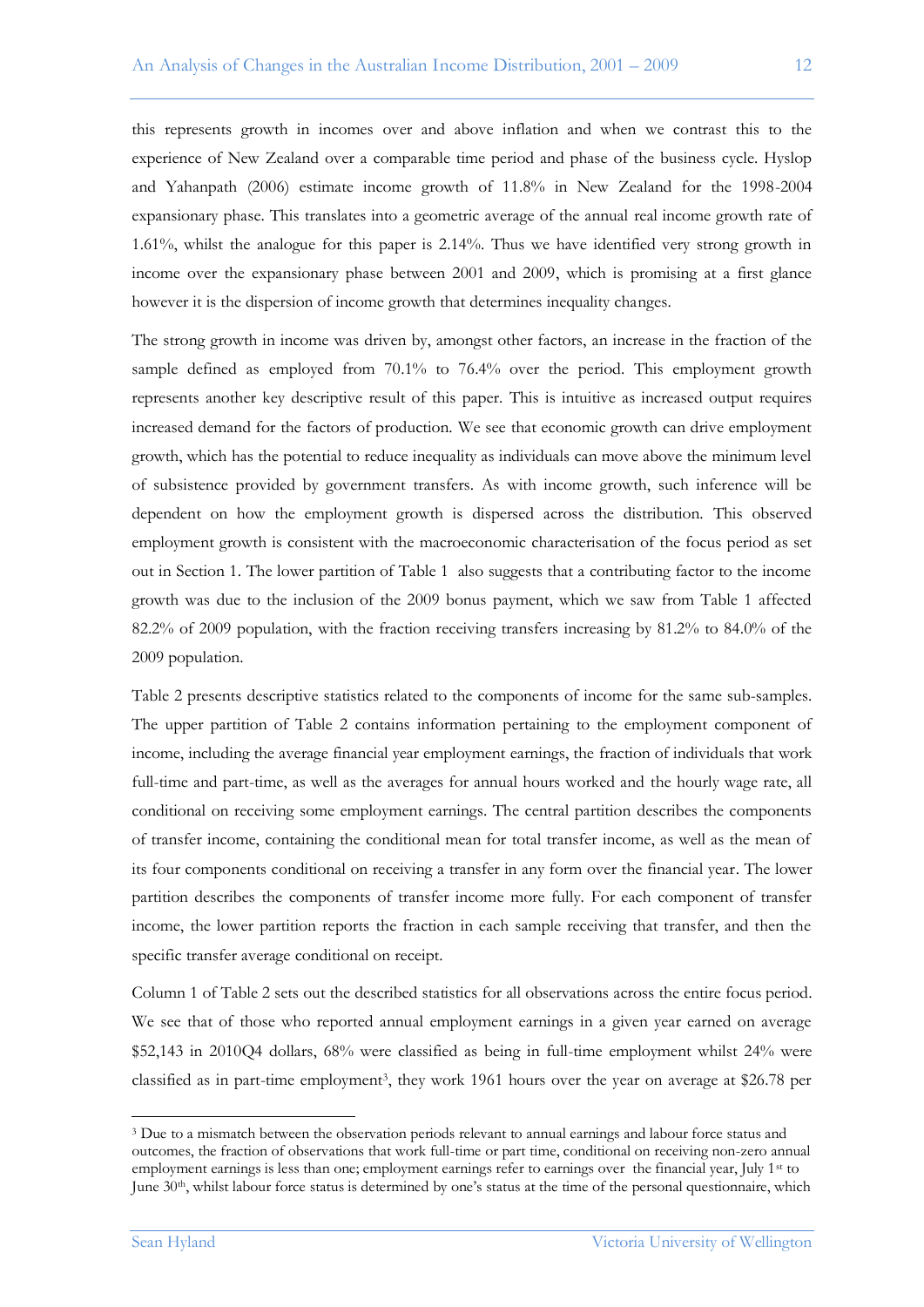hour in real terms. The central partition shows that those that received any transfer income over the financial year received on average a combined \$7609 from all sources; of this, 54% was in the form of income support, 41% was in the form of non-income support, 4% was due to the fiscal stimulus bonus payments, whilst the contribution from the catch-all was trivial. The lower partition of Table 3 describes the fraction of all annual income observations that reported receiving a specific component of transfer income as well its conditional mean.

Columns 2 and 3 highlight the differences in income components between the sub-populations that report zero and non-zero income in a given year. Conditional on being employed the two groups have little difference in the proportions working full-time and part-time, whilst unsurprisingly those without income report receiving significantly less employment earnings and working significantly less hours. Conversely, the conditional means for transfer income, as well as most of its components and all of their fractions were quite different between the two groups even with the large standard errors.

Columns 4 and 5 summarises the differences between the 2009 sub-populations who did not and did receive a bonus payment under either fiscal stimulus package. Table 2 suggests that the two groups were very different in the comparison of their income sources. In particular, those that received a bonus and were employed reported much lower employment earnings, were more likely to work fulltime and less likely to work part-time, which is also reflected in the annual hours worked, and for a lower hourly wage rate. As discussed in reference to the lower partition of Table 1, this is likely to be due to the inclusion of individuals whose annual income exceeded the threshold in the no-bonus subpopulation and their implied hourly wage. Conditional on receiving any transfer, total transfer income and income support payments were much lower amongst those who receive a transfer, whilst nonincome support measures were higher, the lower conditional means can be explained by a dilution of these components due to a large increase in individuals who only receive the bonus payment. For those that did receive a bonus transfer, on average this totalled \$1682 in 2010Q4 dollars. The lower partition shows the difference in transfer components without the effects of such a dilution. In fact the conditional mean for income support transfers was much higher, as was the proportion receiving a non-income support measure, allowance or pension.

Columns 6 and 7 of Table 2 describe the differences in the components of income between the years 2001 and 2009. Whilst we saw earlier that the 21.0% growth in real income was driven by increased employment, the upper partition of Table 2 displays two further headline descriptive results. We see real average conditional earnings rose by 10.7% over this period, largely coming through an 8.06% growth in real hourly wages. Together, the 8.86% growth in the employment rate and this 10.71% growth in conditional earnings almost completely explain the growth in income over the focus period. Such rising real wages suggests the purchasing power of the returns to one hour of labour supplied

1

is conducted at any time between August following the end of the financial year and March in the subsequent year.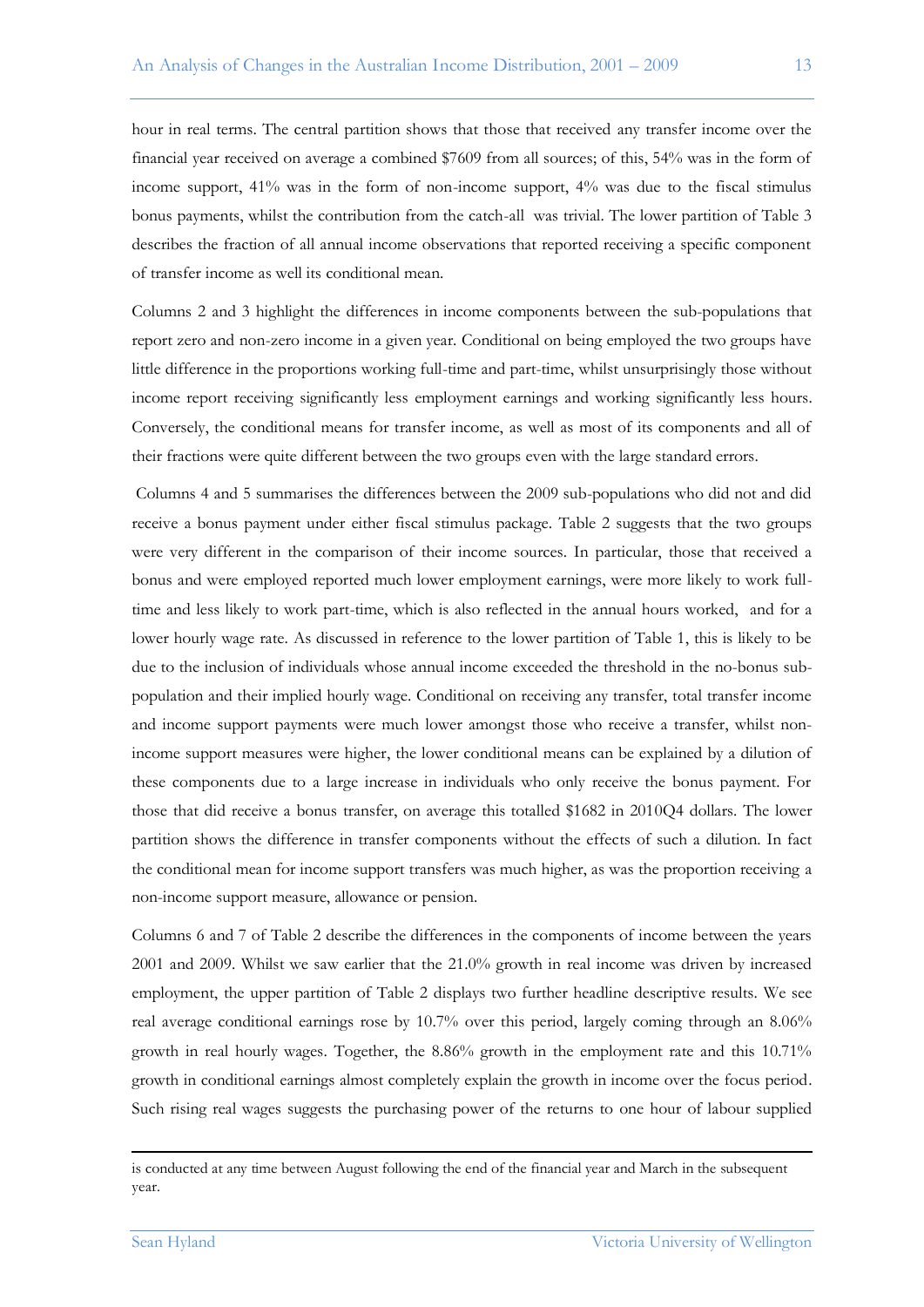have increased by 0.87% year on year through a geometric average. Whilst impressive, these growth statistics are slightly lower than the estimates of New Zealand between 1998-2004 as set out in Hyslop and Yahanpath (2006). In that paper the authors estimate an increase in real conditional earnings of 15.7% whilst the inferred average real wage rate growth was on the order of 8-9%.

Other employment-conditional factors displayed relative stability at the mean over this period, the increased proportion of individuals in part-time employment suggests there was marginally more growth in part-time employment over the period, however this difference as well as that of the fulltime proportion and annual hours worked are not significant. The average value for each component of Government transfers, conditional on receiving some form of transfer, falls due to the aforementioned dilution effect. One should also note that apart from the bonus payment and pension components, the fraction of individuals that report receiving a specific transfer falls, although some specifi transfer conditional averages rise. The economic growth and falling unemployment leads to an impressive 26.3% and a 7.3% reduction in the number of individuals claiming income support and non-income support assistance, respectively. The reduction in income support claims was mainly driven by the large relative fall in allowance receipts, of which is mostly the Newstart Allowance, which fell by 31.1% to 6.9% of the population. Whilst these numbers are impressive, they are consistent with an economic expansion driving higher incomes, higher employment and lower Government dependency. The other changes were in the components of transfer income were more modest in absolute terms.

This income growth and employment gains, coupled with comparable cross-sections at the boundary, motivate this paper"s focus; given Australia"s strong economic performance over the last decade, who were the relative winners and losers?

For the analysis that follows we will restrict our attention to the sub-sample of individuals that contribute towards column 3 of Tables 1 and 2. That is, we focus on the labour market outcomes of working age individuals with non-zero annual income. Table 2 shows that the proportion of workingage individuals not reporting any income in 2001 and 2009 is both low and stable, justifying their exclusion throughout the analysis.

#### **4. Trends and Changes in the Income Distribution**

The empirical analysis begins with a look at the evolution of the income distribution as a whole in Section 4.1, using various summary measures for both income and earnings. Specifically I report the relative movements in the mean, median, Gini coefficient, as well as the relative movements for five focal percentiles. One can find the motivation of these summary statistics, or the calculation of the Gini coefficient, in sub-section A.1 of the Technical Appendix at the end of the paper.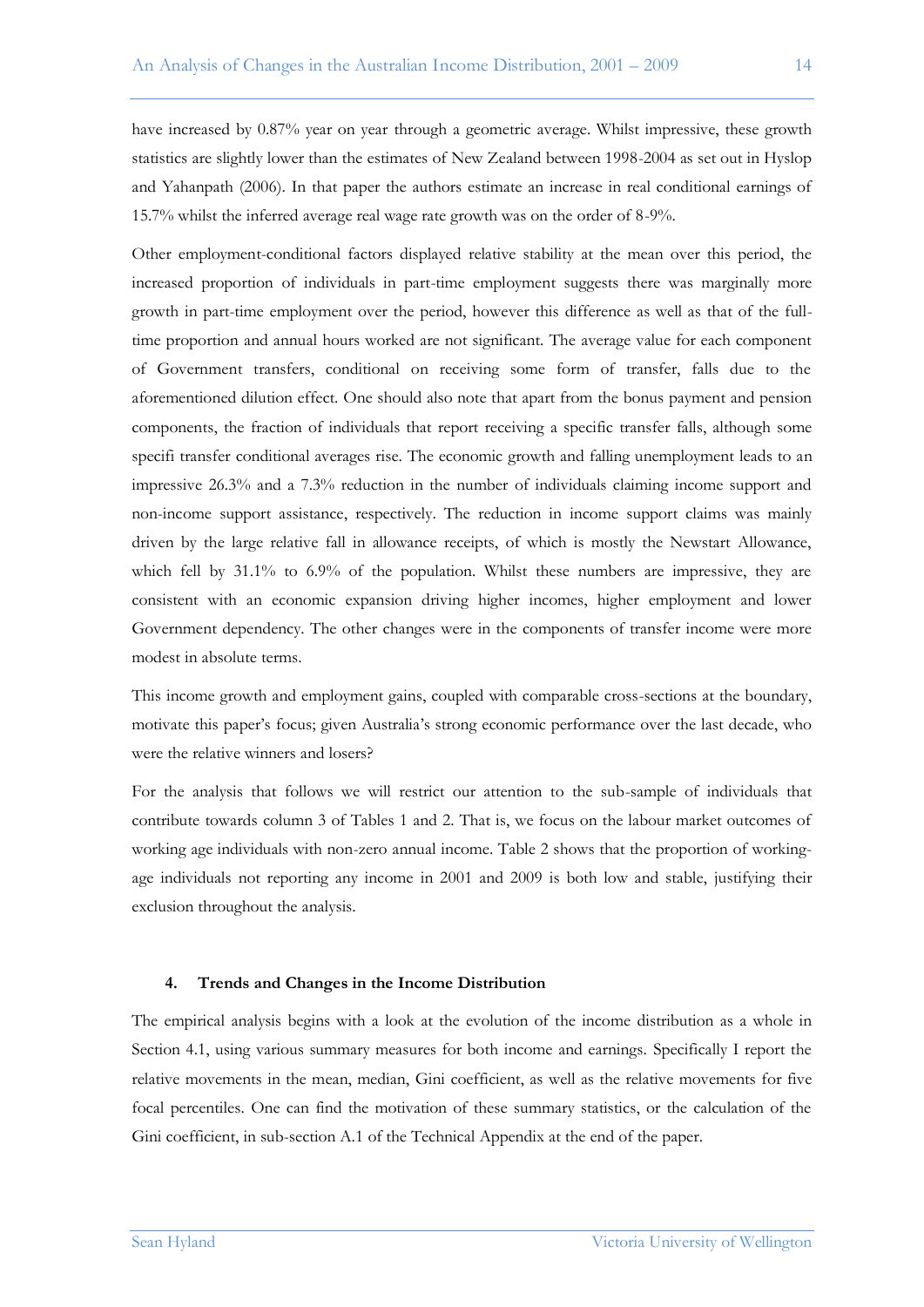Section 4.2 applies the kernel density estimation approach with graphical representation. Kernel density estimation is a non-parametric method of estimating the probability density function of a random variable. This method provides a more complete picture of how the distribution changed, with the ability to examine the relative movements at different levels of income. Greater discussion of the methodology and implementation can be found in sub-section A.2 of the Technical Appendix.

#### 4.1 Trends In Summary Statistics

Figure 2 portrays the trends in real earnings and real income for each year between 2001-2009 using the above mentioned summary statistics. This analysis selects on the observations reporting non-zero income in each year, as set out in the discussion of Table 1. Sub-plot (a) depicts the relative performance of the mean, median and Gini coefficient for gross financial year income. I begin with income which represents this paper"s main "outcome" of interest, whilst the analysis for earnings, which are an important explanatory component of income, is detailed below. I introduce a dotted line to represent the change in a descriptive statistic that would have been realised if we abstract from an individual"s bonus income, other factors constant. From an initial value of \$45,176, the average income of our focus population displayed little growth to 2003, thereafter quickly rising to 21.0% growth over the period 2001-2009. The median of income displayed a nearly identical relative performance to that of the mean over all 9 years, although the median began from the lower initial value of \$37,000 and ended up with total growth of 20.4% over the entire period if we include bonus payments. This captures the dynamic process in average real income that lead to the strong income growth highlighted in Section 3, but also suggests that the median enjoyed a similar degree of impressive real growth. However, if we ignore the bonus payments the final change in the mean and median would have been 3 and 4.5 percentage points lower, respectively. A similar relative performance in the mean and median suggests a symmetric distribution of gains, which would have an effect of reducing on inequality across distribution. This is confirmed in the relative performance of the Gini coefficient. From an initial measure of inequality of 0.437, the Gini coefficient falls by 3.5% to 2006, thereafter experiencing some volatility around this point and ending the period 3.3%, or 1.5 percentage points, lower. This is a finding consistent with the inequality literature that used the HILDA dataset to study inequality and the income distribution which was set out it Section 2. An interesting facet of the data is that this measure of inequality would barely have changed over the interest period had the bonus payments not been issued. This highlights the effectiveness of the fiscal stimulus in mitigating a rise in inequality, as well as the dependence of outcomes to individuals below the median on macroeconomic fluctuations.

Sub-plot (b) shows the trend movements in income evaluated at the  $10<sup>th</sup>$ ,  $25<sup>th</sup>$ ,  $50th$ ,  $75<sup>th</sup>$  and  $90<sup>th</sup>$ percentiles. The percentiles below the mean enjoy growth in excess of 30% , with 33.1% growth at the  $10<sup>th</sup>$  percentile and 36.0% income growth at the  $25<sup>th</sup>$  percentile, whilst the mid to upper percentiles enjoyed income growth on the order of 20%, specifically 20.4%, 19.6% and 18.2% income growth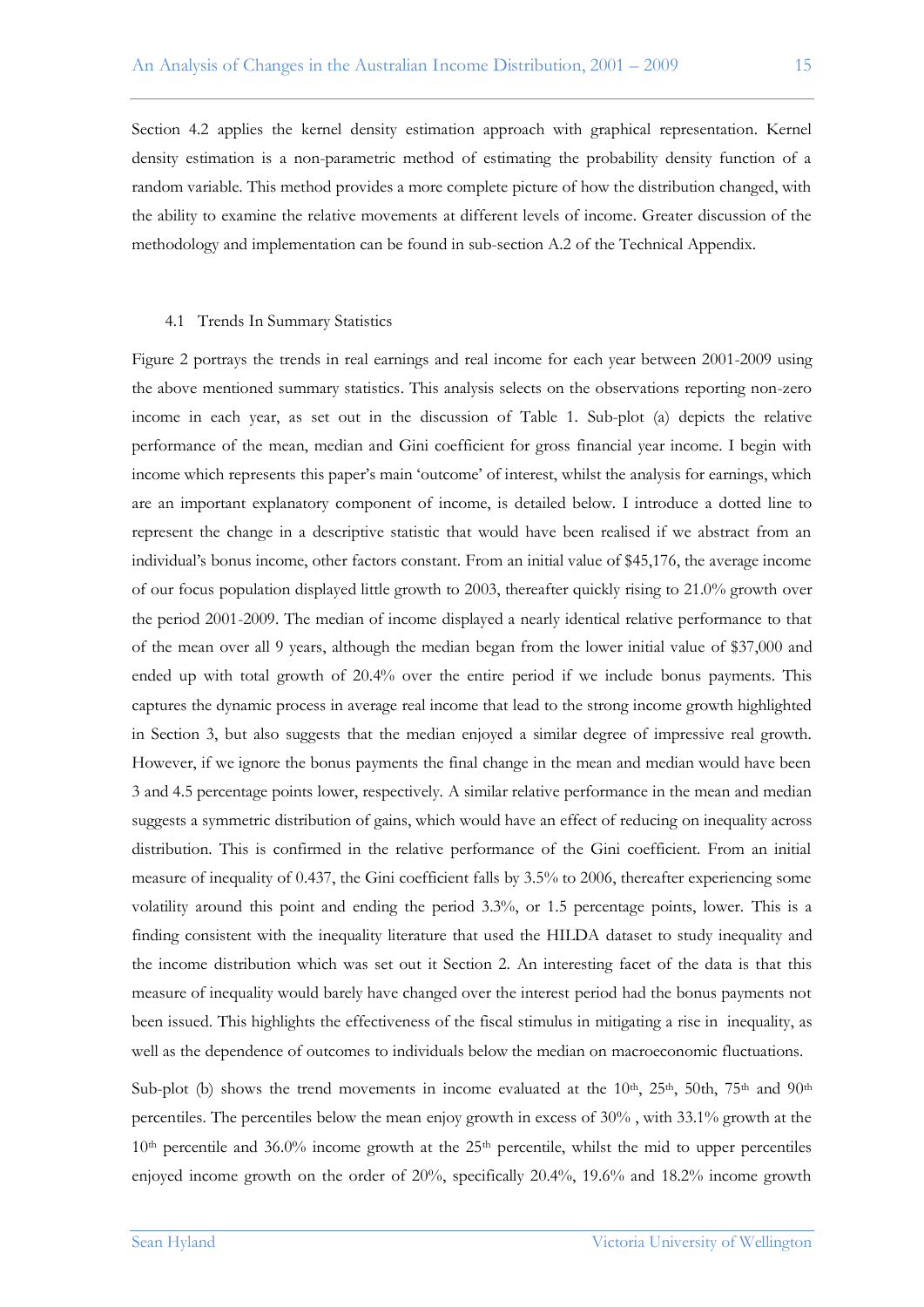attributable to the 50th,  $75<sup>th</sup>$  and  $90<sup>th</sup>$  percentiles respectively. It is also clear that that the lower percentiles, particularly the 10<sup>th</sup> percentile, are more volatile in their growth performance. This demonstrates instability in income at this percentile and possibly their vulnerability to fluctuations in the macroeconomic environment. Abstracting from bonus payments, the 25 percentile would have enjoyed growth of 26.2% with all others on the order of 16-19%. This demonstrates the disproportionate success of the lower to mid percentiles and the strong equalising effect that the period of sustained economic growth had on the income distribution.

The analysis is repeated in sub-plots (c) and (d) for employment earnings. Sub-plot (c) considers the mean, median and Gini coefficient for unconditional earnings over the period 2001-2009, that is including those that have zero annual earnings. The mean, from an initial value of \$35,907, experiences steady growth of 19.7% between 2001 and 2007, followed by a 2% point gain in 2008 and a 1% point fall during 2009 associated with the looming Global Financial Crisis. Meanwhile the median, from an initial value of \$29,155, enjoys stable growth of 30.5% from 2001 to 2008 only to be followed by a more pronounced 4.6% point fall in 2009. The median"s outperformance of the mean, suggests that earnings growth may have been concentrated in the middle of the distribution. This also suggests a reduction in inequality over the period. This is confirmed in the performance of the Gini coefficient, which displays a trend similar to, but more pronounced than that under income. From an initial value of 0.564, we estimate a 9.2% fall in the Gini coefficient to 2008, however the quarter of negative growth increases inequality in 2009 such that inequality has fallen by 8.9%, or 4.4 percentage points, over the entire period. The considerably larger initial value of the Gini for earnings is due to the inclusion of a significant number of observations with zero earnings with unconditional earnings.

Sub-plot (d) illustrates the relative performance of earnings at the focal percentiles. Recall from Table 2 that we have 30% non-employment in the 2001 cross-section, whilst this falls to 24% in 2009. This would effectively rule out 2 key percentiles and so we proceed with conditional earnings**.** It is clear that the gains to 2008 are concentrated in the lower to middle of the distribution, but these percentiles are also more volatile and all suffer reductions in 2009, both of which occur markedly at the  $10<sup>th</sup>$ percentile. In contrast, the  $75<sup>th</sup>$  and  $90<sup>th</sup>$  percentiles enjoy modest gains in 2009 and overall it is the higher percentiles that perform better over the entire period suggesting increased inequality in the conditional earnings distribution over the entire period,

#### 4.2 Distributional Changes

Figure 3 compares the annualised conditional income and earnings distributions at 2001 and 2009 using the kernel density method set out in the introduction to this section and explained in the appendix. Treating the 2009 fiscal stimulus bonus as an exogenous helicopter drop, i.e. assuming the bonus payment is independent of characteristics and income components which I acknowledge is not true for all observations but does hold for the 2009 observations earnings less than \$80,000 and not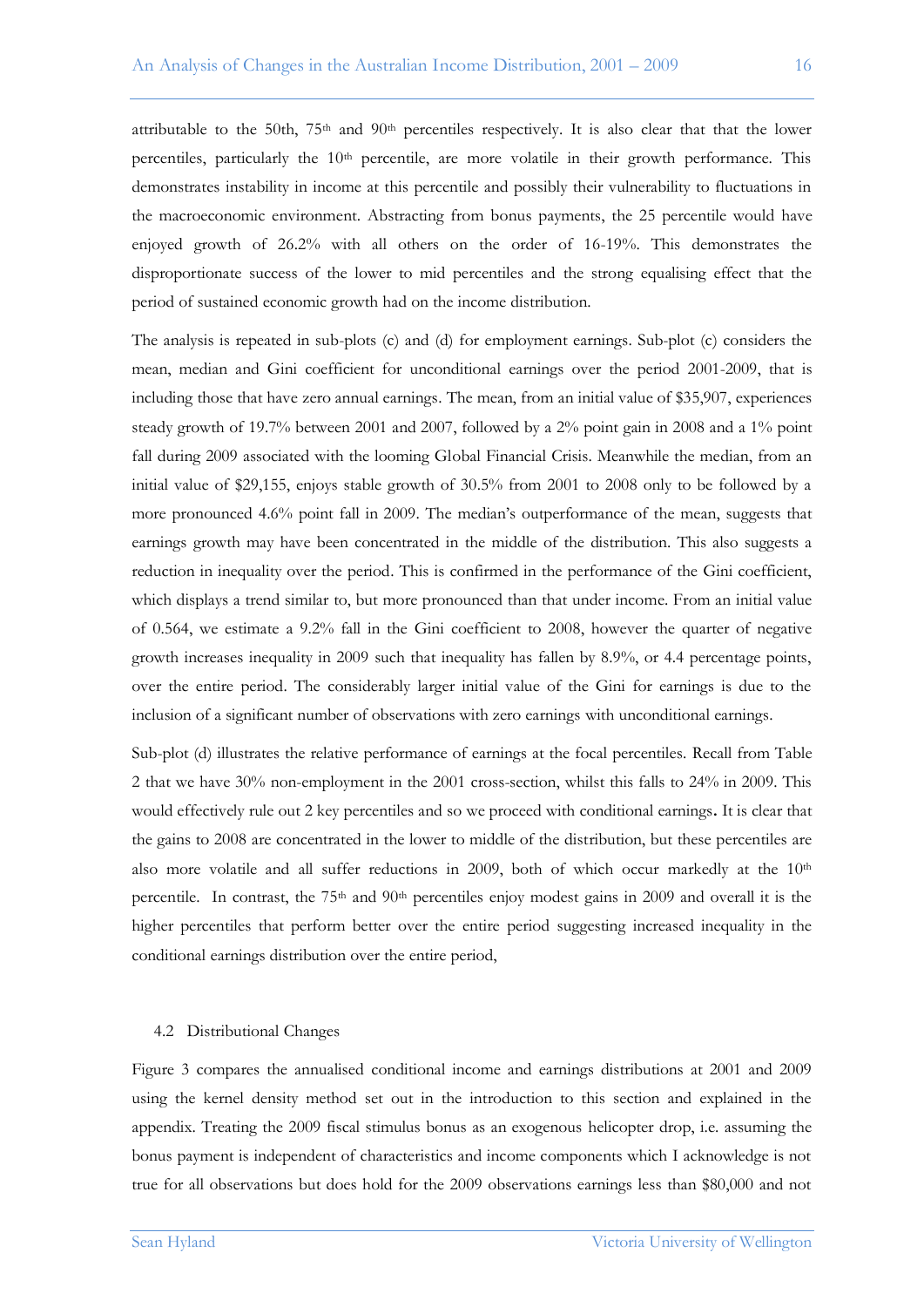receiving any other form of benefit, suggests the examination of inter- and intra-temporal changes in income. Specifically, I shall consider the changes in income between 2001 and 2009 excluding bonus payments to examine the broad effects of economic growth over this period, and then separately consider the changes in 2009 income due to the inclusion of the bonus payment to examine their specific effects. Because there is no such complication in earnings I can compare the 2001-2009 changes in annual employment earnings directly. Sub-plot (a) compares the income distribution of 2001 and 2009, excluding bonus payments. In 2001 there was a significant proportion of the population receiving \$10,000-16,000. Such an income is consistent with receipt of a non-income or income support transfer from the Government. Table 1 suggested the number receiving such transfers fell over this period, a result also portrayed in Figure 3 (a), perhaps due to employment growth. The graph also implies a rightward shift in probability mass, with the proportion of individuals with income at all levels above \$52,000 increasing. Sub-plot (b) indicates there would not be a considerable change in the 2009 distribution whether we allow for bonus payments or not. There would be fewer individuals reporting income below \$16,000, including at the censoring point, with the only noticeable gains near \$24,000 or between \$55,000 and \$128,000.

Consider now the analogous analysis of earnings in sub-plot (c). This suggests a pattern largely consistent with income. There appears to be a rightward shift in probability mass; the number of individuals earning between \$14,000 and \$24,000, approximately, and \$32,000 and \$55,000, approximately, is significantly reduced whilst the number of workers earnings more than \$64,000 rose dramatically. A consistent story could be that the almost 9% growth in employment mitigates the changes in the lower to middle with new entrants, whilst the top of the distribution enjoys strong wage growth and largely fixed hours and employment rates.

#### **5. Decomposition Analyses of Changes**

Having considered the broad changes occurring across the distribution, the focus now turns to decomposing the changes between 2001 and 2009. The first process will consider the contributions from direct labour market outcomes, specifically earnings as a whole, and then employment, hours worked and the hourly wage. Secondly, I will decompose the relative change in income into changes associated with observed demographic and employment changes, changes in the returns to these components, and the change associated with unobserved determinants.

5.1 Changes across the Income Distribution

The analysis begins by considering income changes across the distribution. The attention then turns to the contributions to these changes of, first, changes in employment earnings and secondly, changes in employment, hours and wages. This analysis requires ordering the working age-positive income sample by real income and splitting individuals into 100 percentiles for years 2001 and 2009 independently. Because the focus is on changes in the income distribution over time, percentile analysis provides a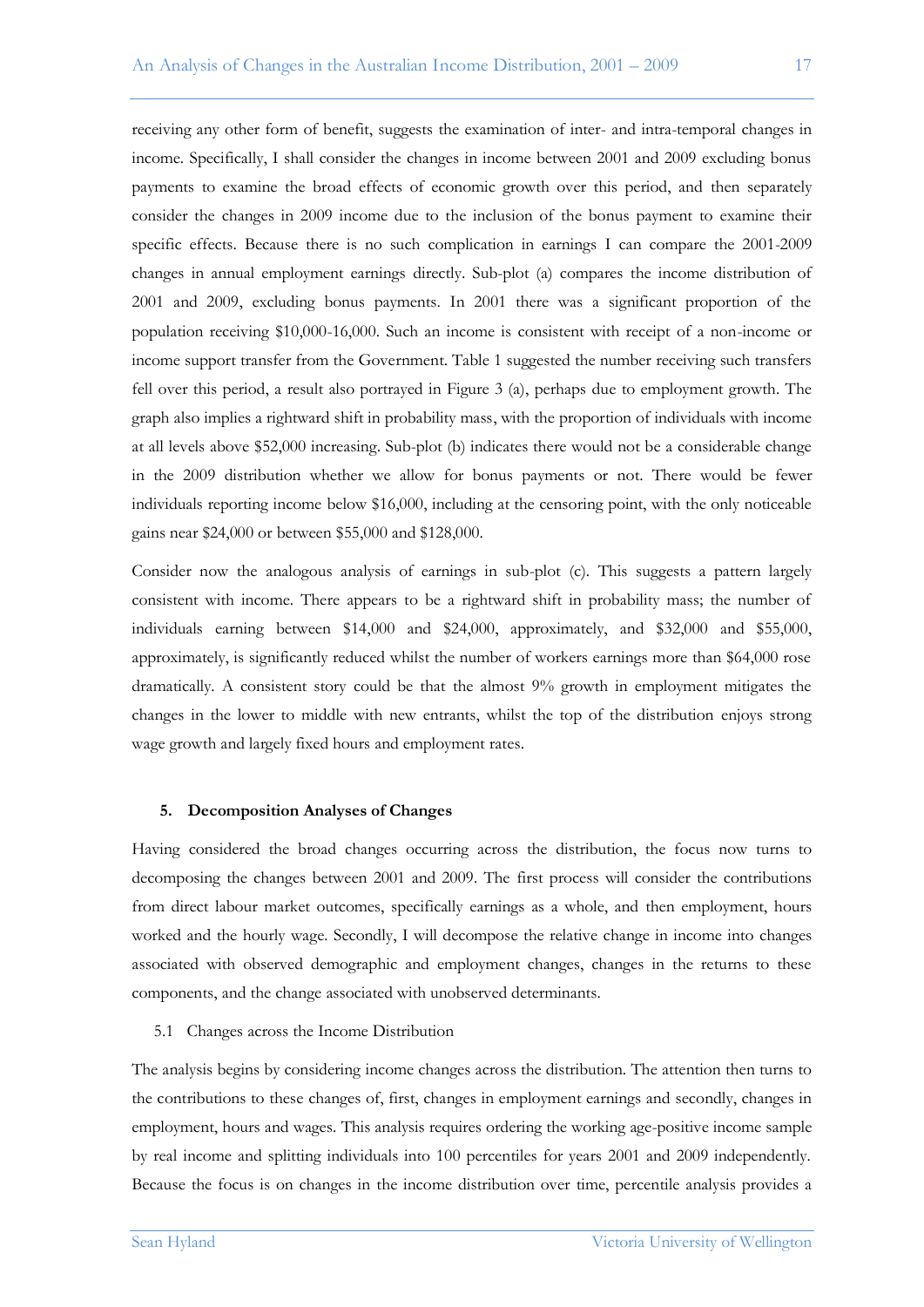natural grouping for comparison, especially given I select on the more than 97% of the population with income in each year. For each percentile I calculate the average income, employment earnings, employment rate, hours worked, hourly wage, as well as their changes between 2001 and 2009.

Figure 4 (a) plots both the average income level and the average ratio of earnings to income centred at each percentile for the 2001 and 2009 without bonus receipts cross-sections. To smooth some of the percentile specific variation I include observations from adjacent percentiles and depict the three percentile moving average at its central percentile. Consider first the two lower series, which plots the average real income for each percentile. 8 years of economic growth has a visible impact on the income level for percentiles above the 15<sup>th</sup>; the absolute gap between 2001 and 2009 income appears to be increasing in the percentile above this point. One should also note the slope of the income curves above and below the  $90<sup>th</sup>$  percentile. This appears to be a turning point, after which the moderate and stable income level relative to the previous percentile resembles an exponential function.

The two upper series of Figure 4 (a) highlights the patterns in employment earnings relative to income. Relative earnings appear to be correlated with the percentile across all cross-sections; the ratio is falling below the  $15<sup>th</sup>$  percentile after which the ratio steadily increases up to the  $50<sup>th</sup>$  percentile with an apparent plateau at 95%thereafter. This dip around the 15th percentile coincides with the annual level of the Newstart unemployment benefit, currently set at \$456 per fortnight or just under \$12,000 over the financial year. Those with income below this level are likely to be the self employed and part-time workers that have considerable employment earnings relative to income but a low income base. In 2001, the decrease in the ratio of earnings to income was from above 1 at the lowest percentile to less than 0.65. A ratio above 1 indicates that earnings exceeded income and possibly an anomaly in the data. However, this was because a small number of individuals in the first two percentiles during 2001 suffered significant investment losses, perhaps representing the self-employed in new businesses or asset losses associated with the deflation of the dot-com bubble. This drove total income below employment earnings, and the ratio of earnings to income above 100%. Earnings as a fraction fell noticeably for individuals below the  $15<sup>th</sup>$  percentile in 2009 when we exclude the bonus receipts where one can see that the bottom now falls below 0.6. The converse was true for those above the  $15<sup>th</sup>$  but below the 50<sup>th</sup>; there were strong relative employment earnings gains, particularly around the  $25<sup>th</sup>$  and 35th percentiles.

Figure 4 (b) replicates the previous graph, this time comparing the two 2009 cross-sections, excluding and including bonus payments. Again, consider the two lower series which plot the average real income for each percentile first. We notice that the income levels when we include or exclude bonus payments are indistinguishable on a scale of thousands of 2010 December Quarter Australian dollars. This similarity leads one to conclude that the effects of the bonus payments on the income level were marginal. Such an observation is consistent with the average values of income and bonus receipts in Table 2 which suggested that the average bonus payment across the population represented 3% of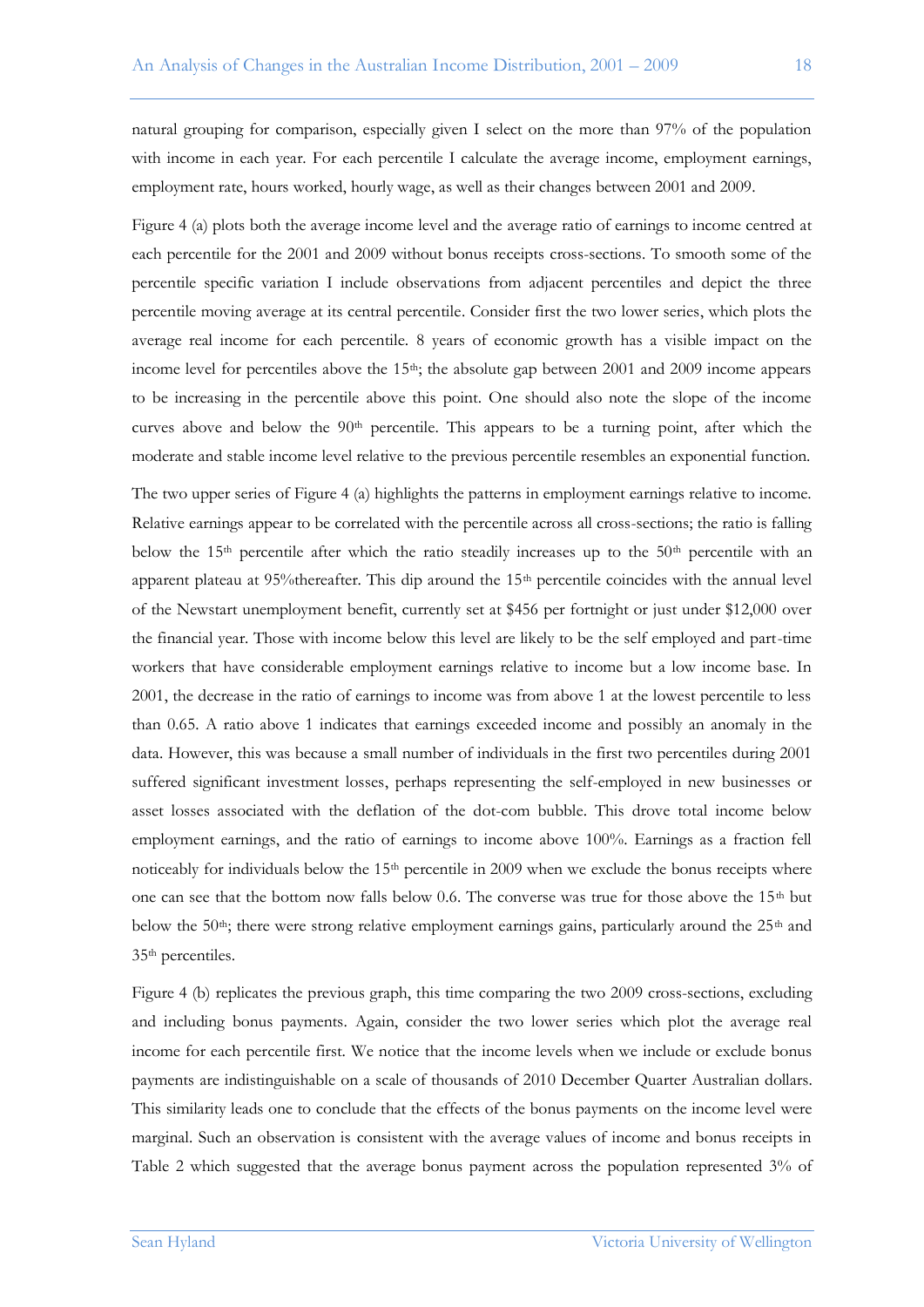average income for our restricted sample, however there are certainly larger effects in the lower income errors which are not easily identified in the series. Now consider the two upper series which plots the ratio of earnings to income for each percentile. The inclusion of bonus payments has little effect other than by lowering the relative earnings ratio locus by 2.5 percentage points on average, as employment earnings are discounted by a strictly larger income level under inclusion. However the biggest difference between the series evident in the lowest 40 percentiles, whilst convergence of the series is achieved around the 95<sup>th</sup> percentile. This suggests the diminishing contribution of bonus payments to higher incomes.

In Figure 4 (c) I show the growth in employment earnings and total income in 2009, relative to the income level in 2001. Instead of graphing the percentage growth for each series, the 2001 income level is used as the base to characterise the growth in income that is driven by employment factors. This figure suggests that most of the distribution enjoyed income growth independent of bonus payments on the order of 20%. However, stronger growth was evident, with those between the  $15<sup>th</sup>$  and  $40<sup>th</sup>$ percentiles enjoying growth up to 30% and those in the top 5 percent enjoying growth close to 25%. Weaker growth was also experienced, with those between the  $10<sup>th</sup>$  and  $15<sup>th</sup>$  percentiles enjoying income growth of approximately 15%, and less than 15% and even negative growth recorded for the lowest 5 percent of the distribution. The inclusion of bonus payments increases income growth by as much as 20 percentage points at some of the lower percentiles, with this increase diminishing up to no discernable difference for the top decile. This reflects a combination of the targeting aspect inherent in the bonus payments and the fixed absolute level. This clearly illustrates the reason for the large reduction in inequality over the period 2001-2009 that was estimated by the Gini coefficient in Figure 2 (a) when bonus payments were included, as well as why the reduction in the Gini coefficient was much smaller under exclusion.

Evidence suggests that as with income growth, average earnings growth across the distribution over the focus period was also on the order of 20%. This growth was stronger but more volatile for much of the lower 40 percentiles; growth was particularly pronounced near the  $25<sup>th</sup>$  percentile, however the growth near the percentiles associated with the Newstart unemployment benefit was marginal at just 4%. At higher percentiles earnings growth is more stable, ranging from 15%-22%. The combination of the income and earnings growth series allows one to view the driver of changes in the earnings to income ratios, as witnessed in Figures 4 (a) and (b). The combination of all three sub-plots allows one to conclude that there was strong income growth across the distribution, with substantial increases in employment earnings between the 15<sup>th</sup> and 50<sup>th</sup> percentiles.

Figure 5 concentrates the focus on earnings growth, and specifically the changes in the components of earnings. In Figure 5 (a) I plot the 2001 percentile averages for the employment rate, as well as the percentile averages for weekly hours worked and the hourly wage, conditional on employment. Again observations within 1 percentile either side of the evaluation percentile are included. Note that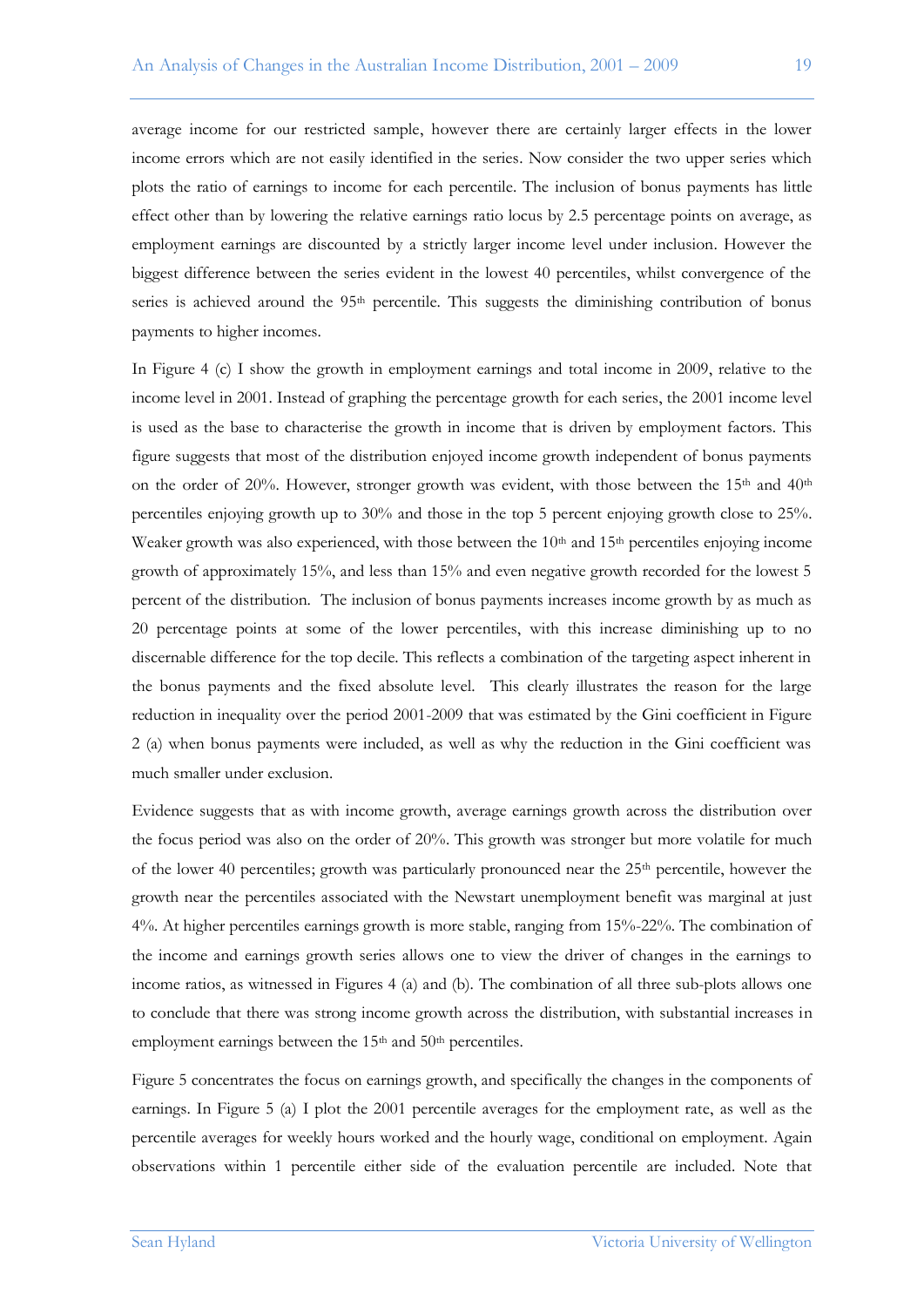conditional hours and the hourly wage were censored at the top and bottom 1% to reduce the effect of outliers, such as an average conditional wage in excess of \$100 at the 13<sup>th</sup> percentile, solely driven by a single observation in excess of \$2000.

The employment rate at the bottom of the distribution is around  $20\%$  and is increasing up to the  $10<sup>th</sup>$ percentile, perhaps driven by part-time employment and the self-employed. However the employment rate declines as we near the 15<sup>th</sup> percentile, where one could receive the equivalent income without working from the unemployment benefit. From the  $15<sup>th</sup>$  to the  $50<sup>th</sup>$  percentiles there is a sharp rise in employment after which the employment rate levels off above 90%. This is intuitive; most individuals placed near the top of the distribution must fund their high level of income through some form of employment. Conditional hours worked increases steadily with the percentile, such that hours worked appears as a linear function. This is an incredible observation, where income and labour market effort are closely linked, perhaps through some underlying motivational factor. One should note that a spike in hours at the  $100<sup>th</sup>$  percentile is reduced through censoring. The effective wage per hour across the lower 75 percentiles largely appears flat around \$20. Due to the censoring set out in previous paragraph the average conditional wage at the  $13<sup>th</sup>$  percentile falls in line with that of the surrounding percentiles. Divergence in the average wage rate is only apparent above the 75th percentile from which the wage appears as a convex function of the percentile, with particularly strong wages for the top 5% of individuals. This is intuitive given the physical limits on the employment rate and hours worked; there exists some maximum effective hours worked, perhaps full-time employment, such that for employed individuals working that amount of hours there is only scope for wage growth.

Figure 5 (b) displays the percentage growth between 2001 and 2009 in each of our labour market factors across the distribution. Note that the growth is more volatile than the levels, so this sub-plot displays a 5 percentile moving average. The employment rate displays impressive growth in the lower 40 percentiles, particularly near the  $15<sup>th</sup>$  percentile where the employment rate more than doubles over this 9 year window. Such growth is constrained at higher percentiles due to the almost fullemployment at higher percentiles in 2001, as observed in Figure 5 (a). Conditional hours worked broadly displays the same growth pattern as the employment rate, although somewhat muted near the 15th percentile. Then we witness strong growth along both the intensive margin where those already in employment increase their hours worked, as well as along the extensive margin with an increase in the proportion employed. Such an increase in effective labour supplied appears to flow through to falling wages in the lower 40% of the distribution, a story consistent with the supply and demand theories of Stage 1 Economics. However, those above the median enjoy a remarkable average increase in real hourly wages on the order of 20% across the 9 year period. Thus, whilst we have seen reduced inequality in the income distribution there appears to be increasing inequality in the observed wage distribution. This observation has important consequences; whilst effective employment growth has mitigated the increased inequality in the wage distribution, if individuals in the lower to mid levels of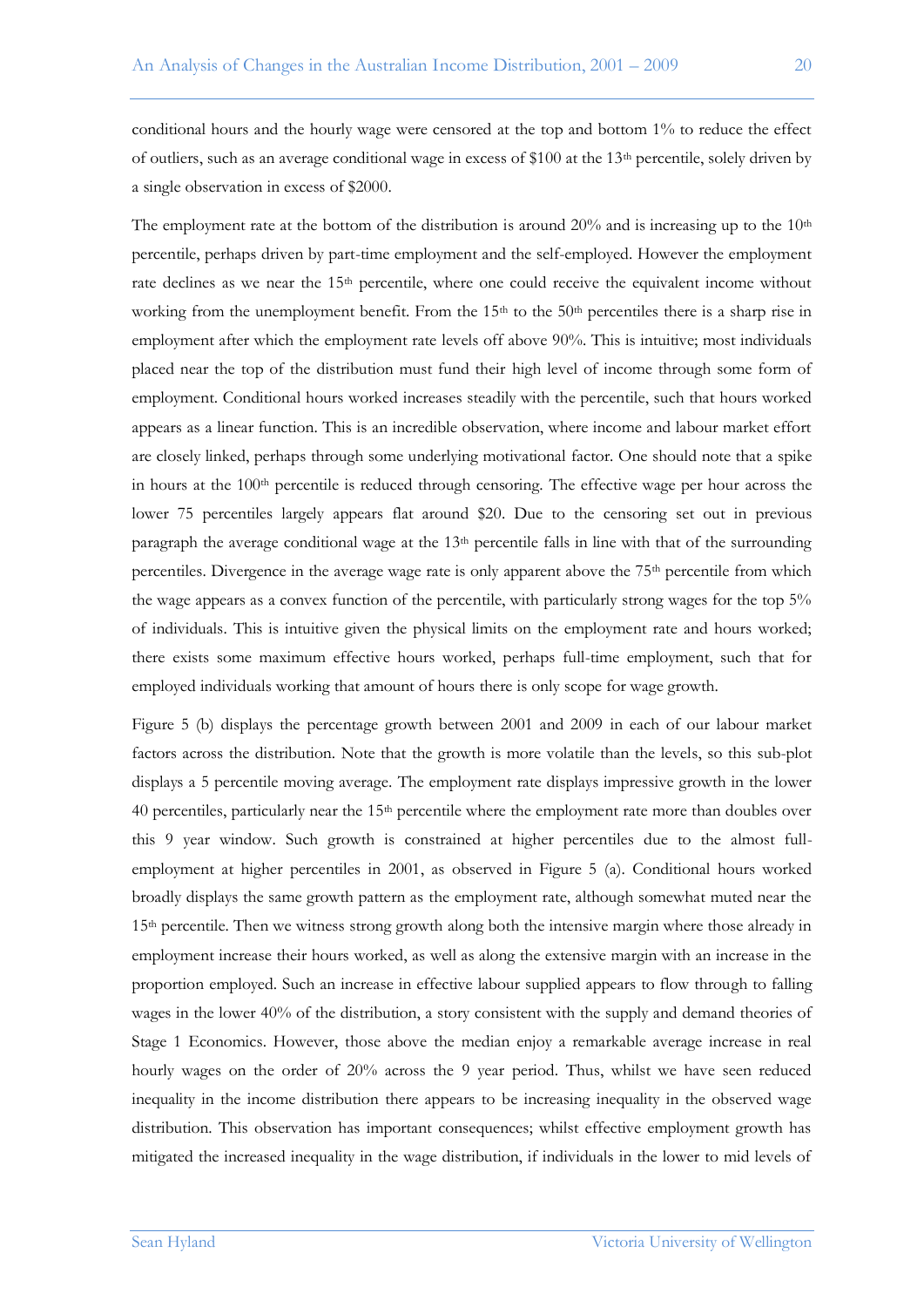the income distribution cannot continue to supply more effective labour then the trend in the wage distribution may outweigh other factors and we could see a strong rising trend in income inequality. This is all the more realistic as the witnessed growth in effective employment in the lower tail is unsustainable in the long-run.

Whilst it appears as though wages fell over the period for individuals in much of the lower half of the distribution one should be careful to make such inference due to compositional effects. For example, there may have been a degree of reordering of the individuals in the lower half of the income distribution according to wage growth, and we do not have 2001 wage information for observations that comprised the 6 percentage points of employment growth over the period. As a result, one would want to estimate the underlying period growth of the latent wage distribution for all individuals, not just those that are employed. This may be a fruitful line of research and one that would deliver greater confidence in the inference of wage growth.

#### 5.2 Contributions to Changes in Income

Our attention now turns to quantifying the effects from the contributing factors. Juhn, Murphy and Pierce (1993) developed a method for quantitatively analysing the determinants of changes in income. For the analysis I draw upon this method which represented an extension to the decomposition of Oaxaca (1973) and Blinder (1973), allowing for the evaluation point to differ from the mean. Essentially this method separates the changes in the log of the hourly wage into changes in the level of observable characteristics, their returns and the unobservable factors.

One can understand the motivation of the analysis by considering the classic example of the effect of education on income in a simple linear regression context. An individual's income can rise between two periods due to an increase in their education level between periods; one might receive a higher annual salary reflecting increased knowledge or specialisation, as opposed to a salary consistent with no formal education or training. Alternatively, returns to a specific level of education can increase over time due to increased demand for this type of labour, increasing an individual"s income whilst holding their education level constant. In the simple regression context this would be realised as a higher coefficient on the education level. Examples include an increased hourly wage for individuals with post-school trade qualifications during a property boom reflecting increased demand for this skill-set, or perhaps a higher wage for a specific sub-population that reflects their increased productivity with technological advancements. Of course, there are many other factors that affect income other than education, such as experience or tenure; responsibility and remuneration tends to increase the longer one works in an industry or firm. Thus, income can also rise due to a change in some unobserved or omitted factors. The Juhn-Murphy-Pierce method estimates the relative contribution from a change in the three components to the total change in outcome. For a formal discussion of the analytical method see sub-section A.3 of the Technical Appendix at the end of this paper.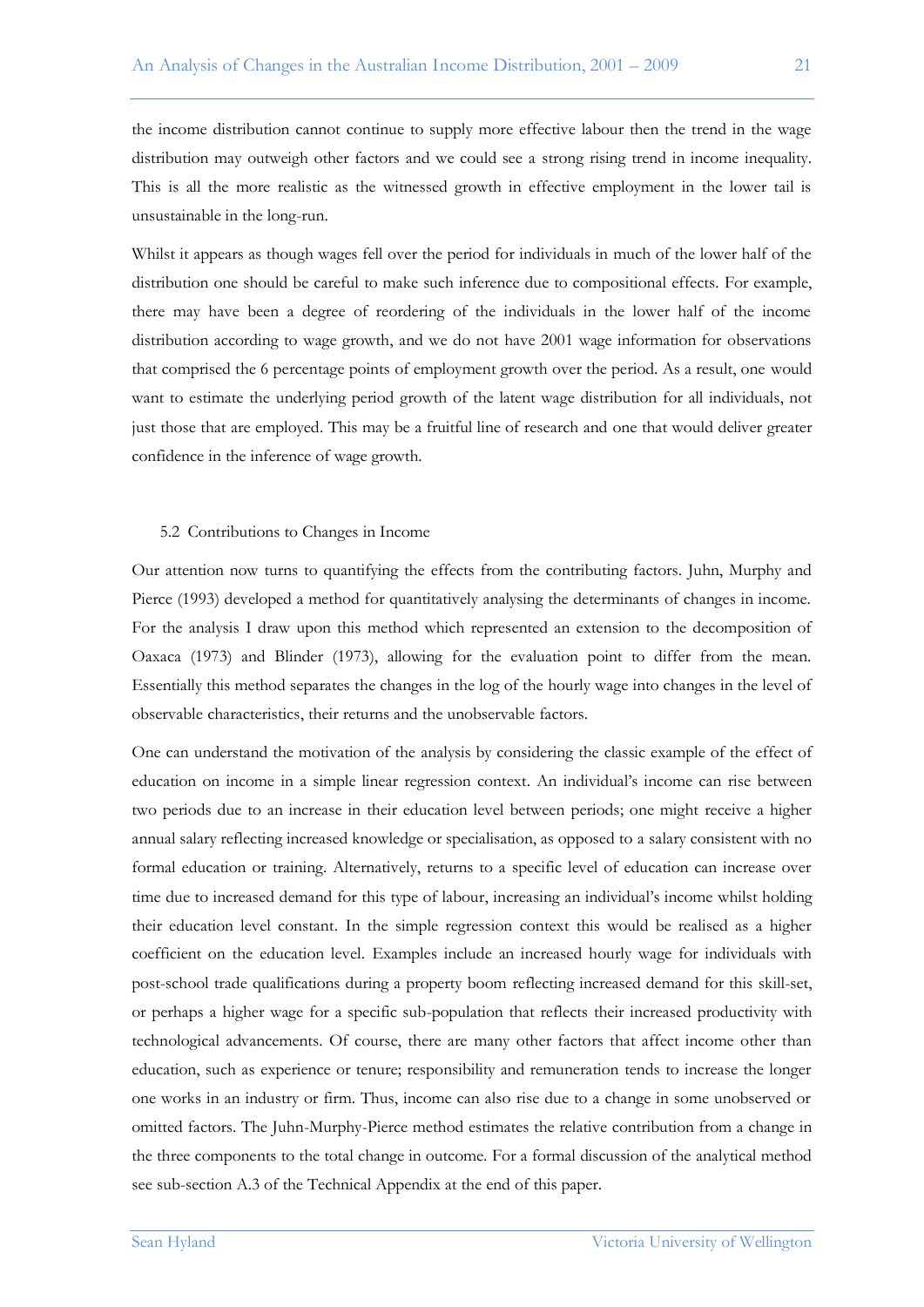The demographic characteristics employed in the regressions are a quadratic in age, the individuals total number of children and dummy variables for gender, marital status and the highest qualification obtained (bachelor degree or higher, certificate or diploma, year 12, or did not complete high school). The employment variables include dummy variables for full time and part time employment status, as well as a quadratic in annual hours worked. In testing the equivalence of the coefficients for both the hours and hours squared terms across employment status one rejects the null hypothesis of equivalence, regardless of year of regression or whether bonus transfers are included; all regression tests yield a probability value of observing a test statistic at least as extreme, if in fact the coefficients were equal across employment status, equal to zero at four decimal places. The conclusion of different returns to hours across status promotes the inclusion of both sets of hourly covariates in the regression analysis. However, in a less statistical and more economic sense, there does not appear to be a great absolute difference between these coefficients, and the increased variation in income that is explained through the division of hours across employment status is minor, thus for tractability I proceed without interacting hours or hours squared with part-time and full-time employment dummy

Table 3 displays the relative contributions from our analysis. In the first row we consider the relative contributions to the change of the natural logarithm of income, evaluated at the mean. Over this period there was an increase in mean log income of 0.211, which is approximately a 24% increase in income levels. This value differs from the earlier descriptive analysis due to the skew of the income distribution and the non-linear weighting of high values in the log function. This increase was predominantly attributed to changes in the returns to observable effects at more than 70%, with the remaining change due to the changes in observable characteristics whilst changes in unobservable quantities and their prices had a trivial effect. The changes in observables are sectioned into those changes that are associated with changes in employment or demographic characteristic changes. Of the change attributable to changes in observable characteristics almost 90% is attributed to changes in the employment features. Evaluation at the mean will produce results consistent with the Oaxaca-Blinder decomposition. With an intercept the expectation of a residual is zero, so it is unsurprising that the contribution from unobserved factors is near-zero when evaluated at the mean.

The next 5 rows of table 3 reports the results of decomposition at the 5 focal percentiles;  $10<sup>th</sup>$ ,  $25<sup>th</sup>$ ,  $50<sup>th</sup>$  or Median,  $75<sup>th</sup>$  and  $90<sup>th</sup>$ . There are five key points to consider. First, notice income growth was strongest in the low to mid percentiles, this is a point made throughout this paper. Whilst incomes appear to have grown around 20% for the three upper focal percentiles over the 9 year period, the growth was closer to 30% at both the  $10<sup>th</sup>$  and  $25<sup>th</sup>$  percentiles. Second, the previously outlined effective employment growth at the middle to lower end of the distribution shows through as a significant driver of income growth for those individuals but as suspected, has little impact on incomes at the upper focal percentiles. Rather, the income growth at the top of the distribution was solely

variables.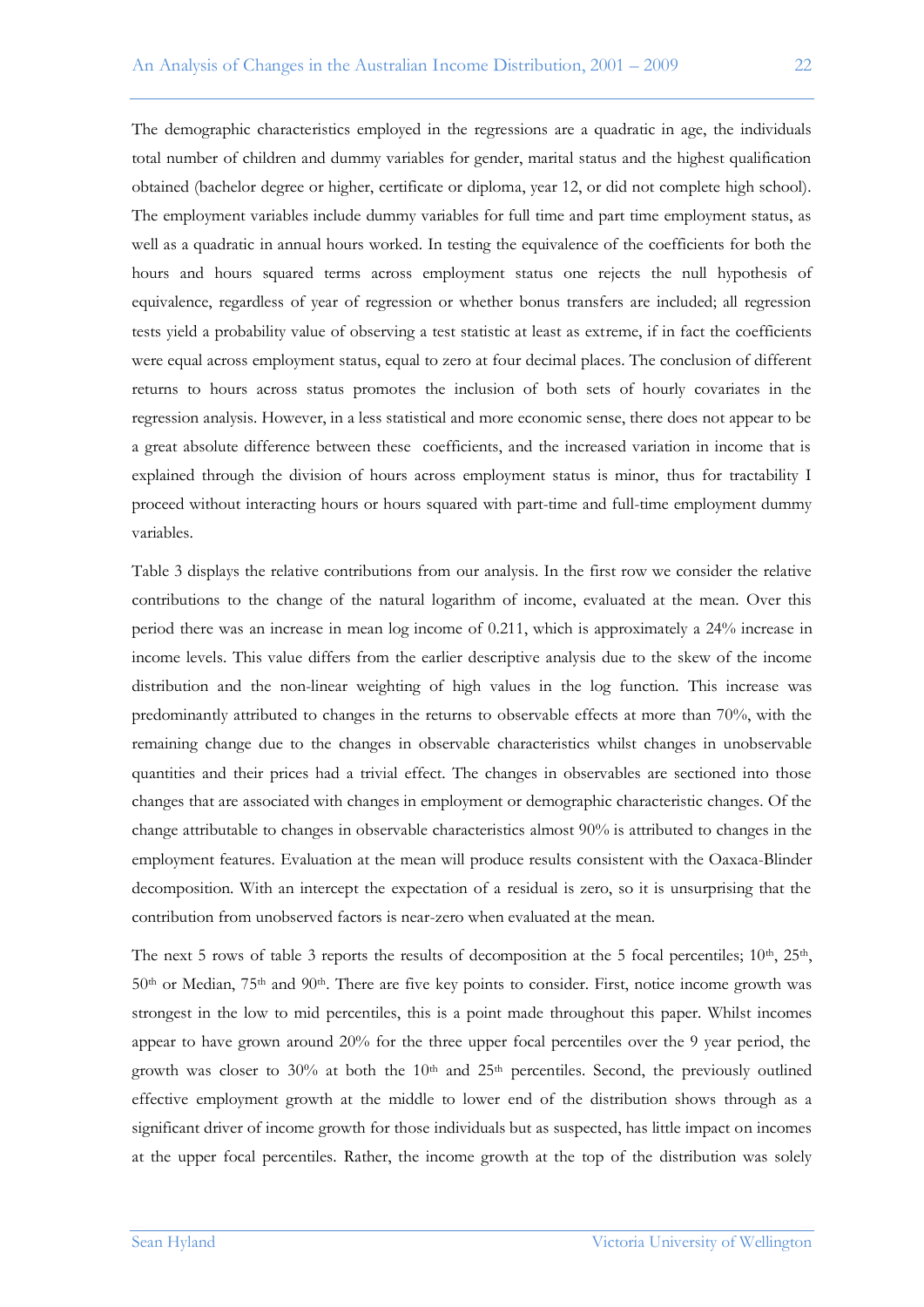explained by changes in the returns to characteristics, which we interpret as higher wages. This is a picture consistent with Figure 5 (b); there was strong effective employment growth in the lower half of the distribution, whilst there was solely growth in wages at the top half. Third, the effect of demographic changes on income changes is negligible across all key percentiles, with a maximum attributable effect of just 11% at the median. This is not surprising as the explanatory variables tend to be relatively constant over time. Fourth, the impact of changes in the returns to the characteristics is relatively increasing in the percentile. Changes in the coefficients explains 41-52% of log income changes at the 10<sup>th</sup> and 25<sup>th</sup> percentiles, 70% at the 50<sup>th</sup> percentile, and 98-116% at the 75<sup>th</sup> and 90<sup>th</sup> percentiles. Fifth, the effect of changes in unobservable quantities or prices on the changes of log income is modest but volatile. The contribution of unobserved effects ranges from negative to positive 16%. This final point promoted the replication of the above analysis whilst removing bonus receipts, which may be a significant source of unexplained changes in income.

Through removing the exogenous increase from the Second Fiscal Stimulus Package the unexplained effect should be reduced and underlying indicators should be improved. However, this requires removing all components of bonus income, such as those targeted towards the included demographic covariates, so we are not guaranteed to reduce the size of contributions associated with unobserved effects. This output appears in Table 4. The facets highlighted above still broadly apply, including stronger income growth at the lower end. The abstraction from bonus payments reduces the total change for individuals at the lower end by considerably more than individuals at the top because we know some components of the *bonus* variable were targeted. The absolute effect of unexplained factors actually increases at the 10<sup>th</sup> and 25<sup>th</sup> percentiles, whilst falling at the upper three focal percentiles. This flows through to increased explanatory power in employment factors in the lower end of the distribution, whilst the contributions from returns are reduced, whereas there is little change at the top of the distribution where the entire change is explained by changes in the returns to characteristics.

Table 5 reports the average level of key descriptive statistics associated with the above JMP decomposition, evaluated at each of the focal percentiles. This allows for a comparison of characteristics at different points in the income distribution. In accordance with theory, the fraction of individuals that are employed (specifically employed full-time) and male, as well as an individual"s highest qualification highest qualification, is increasing in the percentile. The table also allows one to examine the change and growth in the level of characteristics between 2001 and 2009 for a particular percentile. Evidence confirms earlier inference; whilst real income growth was impressive across all percentiles, growth was greater at the  $10<sup>th</sup>$  and  $25<sup>th</sup>$  percentiles. The JMP analysis suggested that observed characteristics could only explain about  $25%$  of the change in income at the  $10<sup>th</sup>$  percentile. This is highlighted in Table 5. Whilst there was a large improvement in the education level, driven by a decrease in the number of individuals who do not finish high school and increase in those attaining a vocational based Certificate qualification, and an increase in the fraction of males within individuals at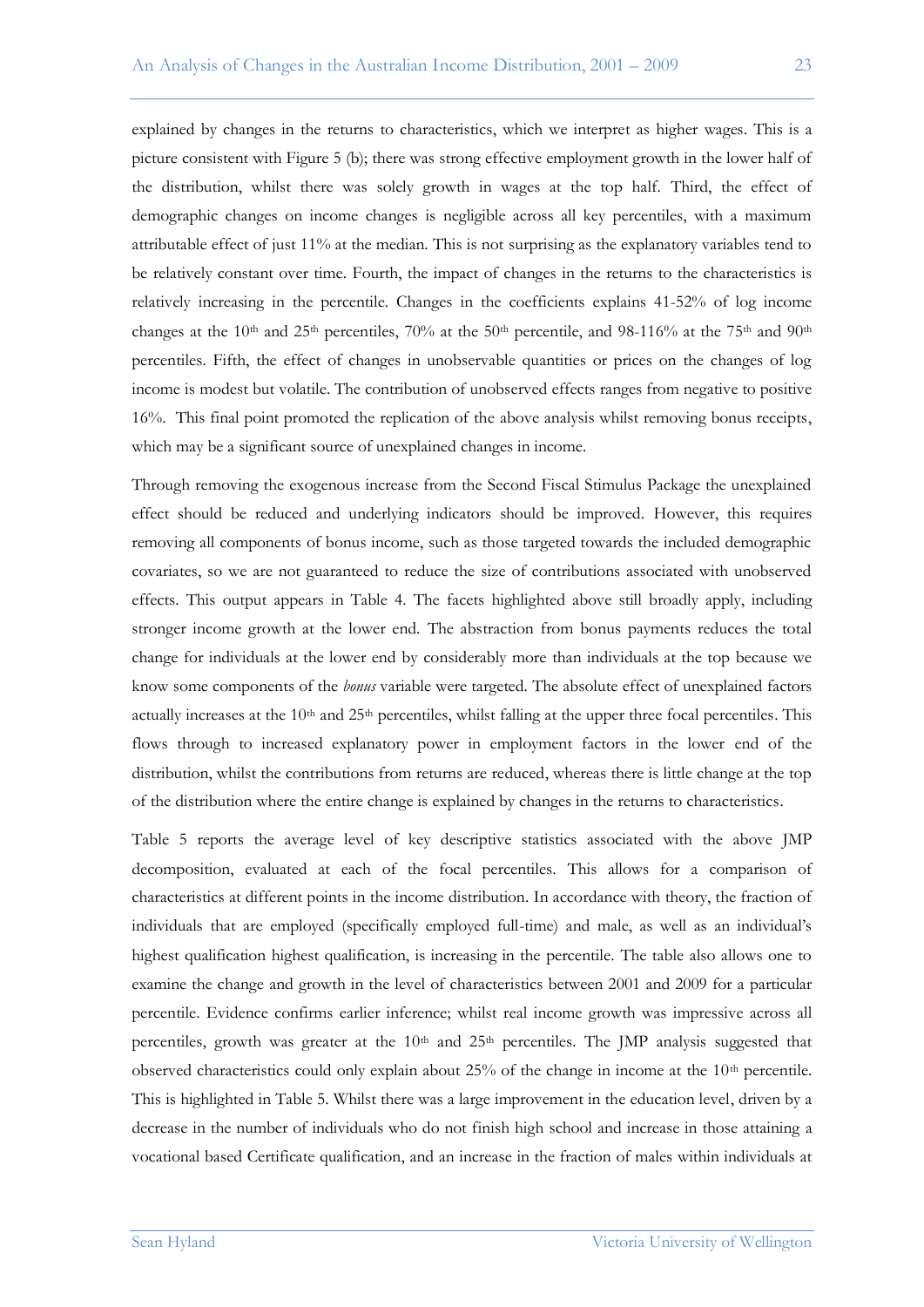this percentile, the increase in the employment rate was insignificant at the 5% level. These changes were accompanied by a large relative fall in the fractions of individuals that are married and have children. This is consistent with the monopsony theory of the labour market which suggests that such changes would put downward pressure on average incomes.

The picture is clearer at the 25<sup>th</sup> percentile where we could explain almost all of the changes through the JMP decomposition, 50% of which came from observed characteristics. Strong income growth was driven by a phenomenal increase in the employment rate of 11.9 percentage points. Further, there was a significant increase in the average education level, again driven by a reduction in individuals who do not complete high school, at the  $25<sup>th</sup>$  percentile.

We have a very hard time explaining the growth at the higher focal percentiles. This was a feature of the JMP analysis. There is no significant change in the employment rate at any higher percentile, but we alluded to this in the discussion accompanying Figure 5 (b). Table 5 also suggests that the realisation of "up-skilling" was particularly concentrated at the  $75<sup>th</sup>$  percentile. The proportion of individuals at this point on the income distribution who held a tertiary qualification rose by 23.9% to 44.1%. This coincided with a large but insignificant increase in the proportion that held a trade certificate as their highest qualification and a significant 47.8% fall in the proportion who had not completed school to 14%. There was some transition of labour from part-time employment to fulltime at the median, as well as rising education at all three higher focal percentiles, but there were few other significant changes.

## **Conclusion**

The period of strong economic and employment growth in Australia between 2001 and 2009 has resulted in broad gains to working-age individuals, suggesting the benefits of economic growth have been shared widely across the income distribution. Recent literature found inequality increasing steadily to 1999, with the pattern reversing since 2000. The results of this paper confirm the latter conclusion. Average income grew  $21\%$  in real terms over this period, of which  $3\%$  was driven by the 2009 Fiscal Stimulus bonus payments, whilst there was a 6 percentage point growth in employment and employment earnings grew at 11%, also in real terms. Further, the number of individual's receiving all non-bonus forms of government assistance fell.

The income growth between 2001 and 2009 was particularly pronounced in the lower half of the distribution, where we witness increases of up to 40%. However, the inclusion of the bonus payments makes up to 15 percentage points of such growth. Above the median, income growth was relatively flat around 20%.

Multiple forms of decomposition analysis suggested that the income growth over the focus period in the lower half was driven by mainly employment growth, whilst the income growth for the top half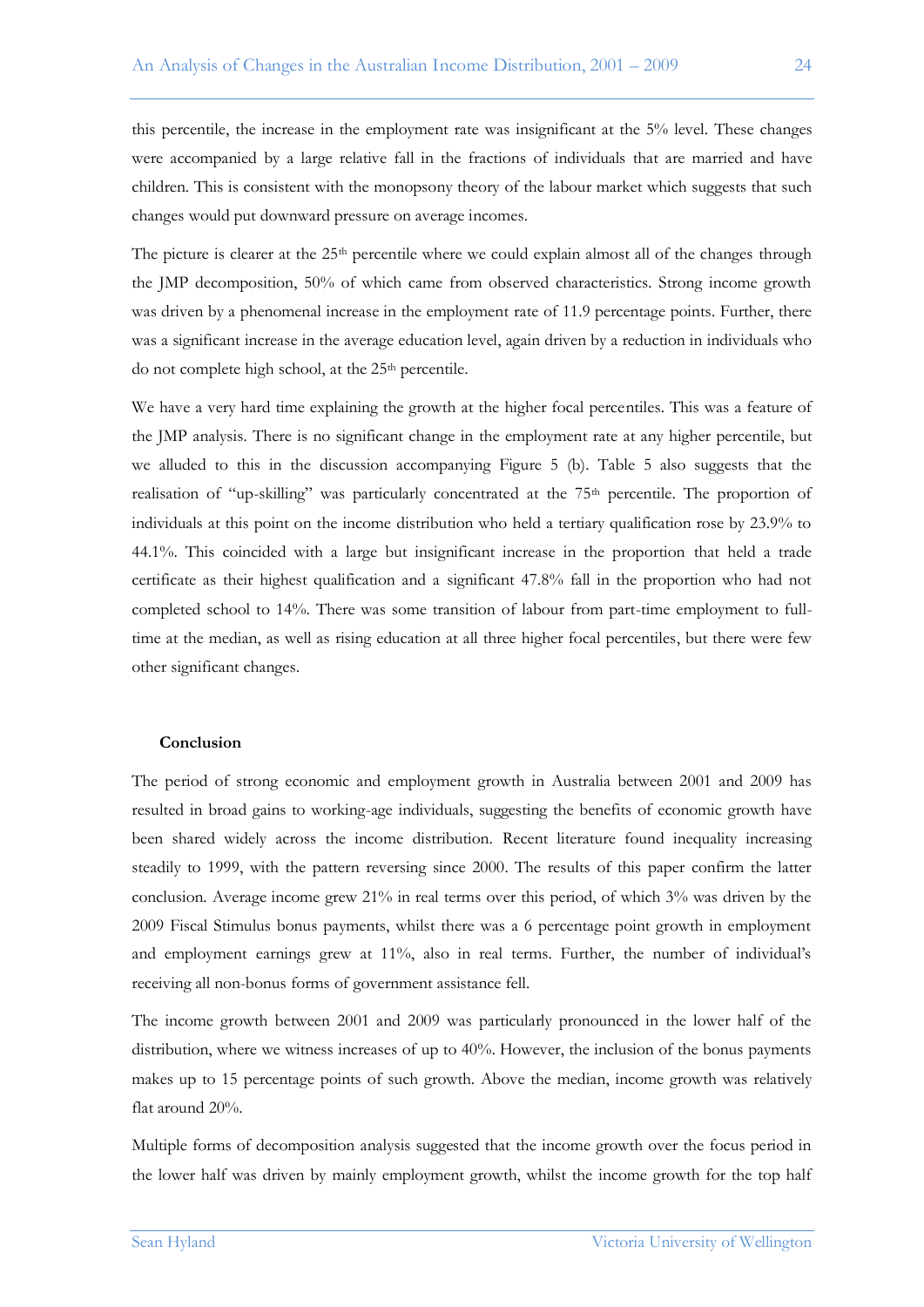was almost exclusively explained by wage growth. In a highlight of this paper, employment gains in the lower half were accompanied with falling hourly wages. There may be compositional effects at play here, for example if the newly employed join the income distribution at the very bottom, and assuming no wage growth otherwise, then we would witness negative growth. Further research could investigate the latent and true wage growth and provide greater inference for underlying wage inequality.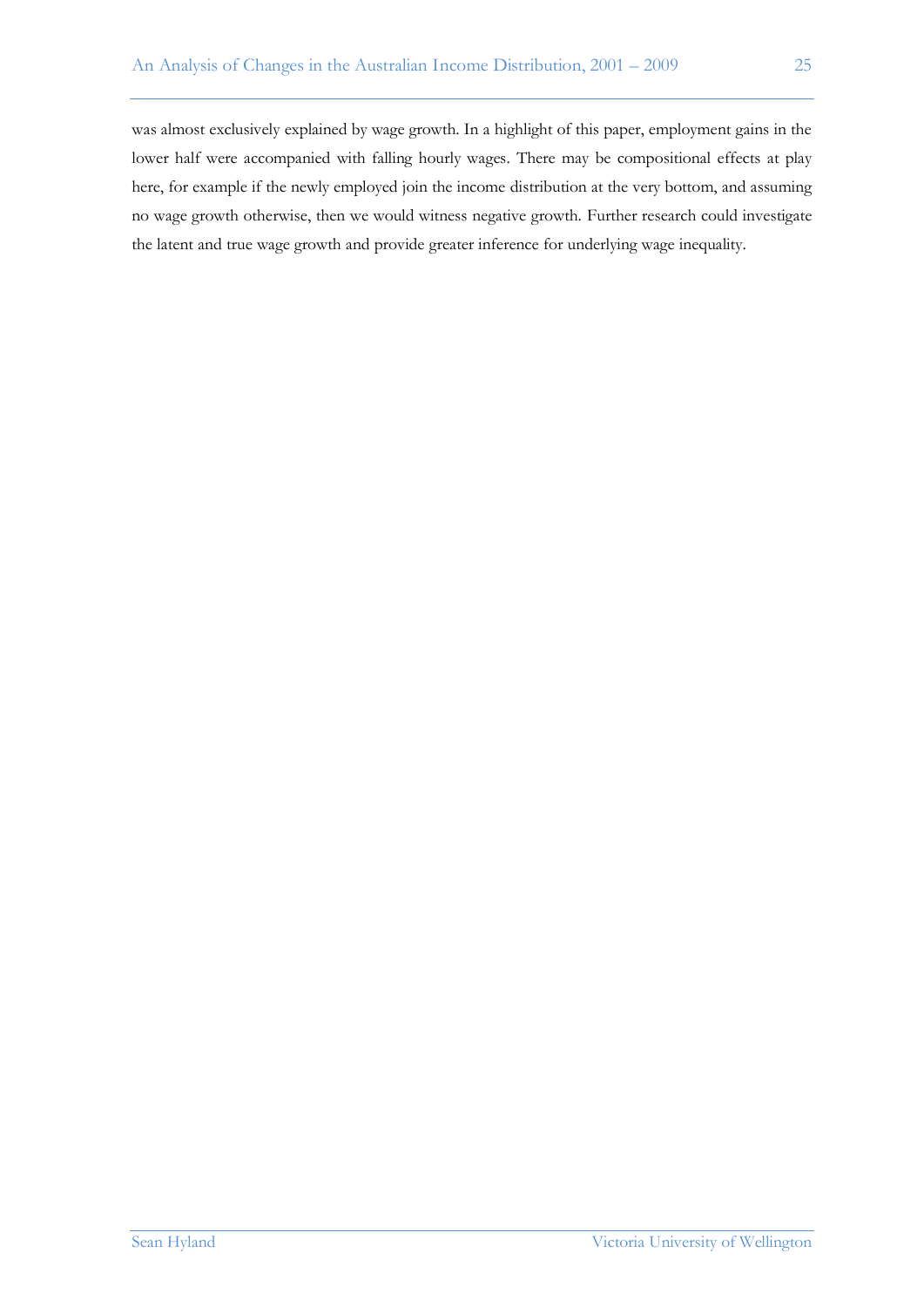#### **References**

- Barrett, G. F. (2009). Changes in the distribution of food expenditure and family income from 2001 to 2005. *Australian Social Policy*, *8,* 85-112.
- Barrett, G. F., Crossley, T. F., & Worswick, C. (2000). Consumption and income inequality in Australia. *Economic Record, 76*(233).
- Beach, C. (1976). Cyclical impacts on the personal distribution of income. *Annals of Economic and Social Measurement, 5*(1), 33-56.
- Beach, C. (1977). Cyclical sensitivity of aggregate income inequality. *The Review of Economics and Statistics*, *59*(1), 56-66.
- Blacklow, P., & Ray, R. (2000). A comparison of income and expenditure inequality estimates: The Australian evidence, 1975-76 and 1993-94. *The Australian Economic Review, 33*(4), 317-329*.*
- Blank, R. M. (1993). Why were poverty rates so high in the 1980s? In D. B. Papadimitrioua, & E. N. Wolff (Eds.), *Poverty and Prosperity in the USA in the Late Twentieth Century.* New York, NY: St. Martin's Press.
- Blank, R. M., & Blinder, A. S. (1985). [Macroeconomics, income distribution, and poverty.](http://ideas.repec.org/p/nbr/nberwo/1567.html) *[NBER](http://ideas.repec.org/s/nbr/nberwo.html)  [Working Papers,](http://ideas.repec.org/s/nbr/nberwo.html) 1567*. National Bureau of Economic Research, Inc.
- Blank, R. M., & Card, D. (1993). Poverty, income distribution, and growth: Are they still connected. *Brookings Papers on Economic Activity*, *24*(2), 285-340. Economic Studies Program, The Brookings Institution.
- Blinder, A. S. (1973). Wage Discrimination: Reduced Form and Structural Estimates. *The Journal of Human Resources,* 8, 436–455.
- Borland, J. (1999). Earnings inequality in Australia: Changes, causes and consequences. *Economic Record*, *75,* 177–202.
- Borland, J. (2009). What happens to the Australian labour market in recessions? *Australian Economic Review, 42,* 232–242.
- Borland, J., Gregory, B., & Sheehan, P. (Eds.). (2001). *Work Rich, Work Poor: Technology and Economic Change in Australia.* Melbourne, VIC: Centre for Strategic Economic Studies, Victoria University.
- Borland, J., & Kennedy, S. (1998). Earnings inequality in Australia in the 1980s and 1990s. *Discussion Paper, 389*. Centre for Economic Policy Research, Australian National University.
- Correa, P. G., & Iootty, M. (2010). Will the crisis affect the economic recovery in eastern European countries? Evidence from firm level data. *World Bank Policy Research Working Paper, 5278*. The World Bank.
- Cutler, D. M., & Katz, L. F. (1991). Macroeconomic performance and the disadvantaged. *Brookings Papers on Economic Activity*, *22*(2), 1-74. Economic Studies Program: The Brookings Institution.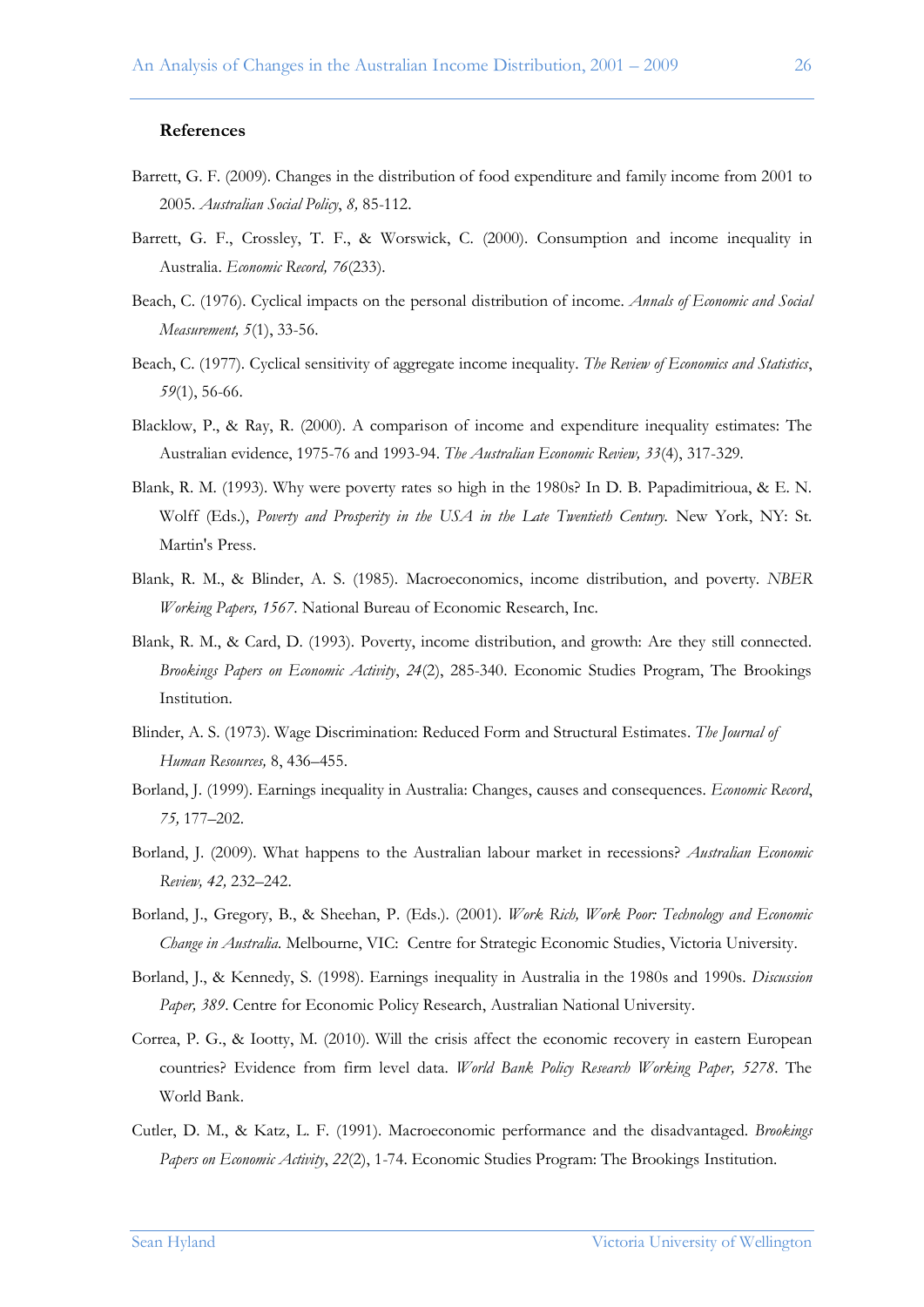Dalton, H. (1925). *The inequality of incomes*. London: Routledge.

- Deaton, A. (1997). *The analysis of household surveys: A microeconometric approach*. Baltimore, MD: John Hopkins University Press.
- DiNardo, J., Fortin, N., & Lemieux, T. (1996). Labour market institutions and the distribution of wages, 1973-1992: A semiparametric approach. *Econometrica*, *64*(5), 1001-44.
- Harding, A., & Greenwell, H. (2001). *Trends in Income and Expenditure Inequality in the 1980s and 1990s*. Paper presented to 30<sup>th</sup> Annual Conference of Economists: Perth, Australia.
- Hyslop, D., & Yahanpath, S. (2006). Income growth and earnings variations in New Zealand, 1998– 2004. *Australian Economic Review, 39,* 293–311.
- Johnson, D., & Wilkins, R. (2003). The effects of changes in family composition and employment patterns on the distribution of income in Australia: 1982 to 1997-1998. *[Melbourne Institute Working](http://ideas.repec.org/s/iae/iaewps.html)  [Paper Series,](http://ideas.repec.org/s/iae/iaewps.html) wp2003n19.* Melbourne Institute of Applied Economic and Social Research, The University of Melbourne, Australia.
- Juhn, C., Murphy, K. M., & Pierce, B. (1993). Wage inequality and the rise in returns to skill. *Journal of Political Economy, 101*(3), 410-442.
- Norris, K. (1986). The wages structure: Does arbitration make any difference. In Niland, J. (Ed.), *Wage Fixation in Australia* (pp. 183-201). Sydney, NSW:Allen and Unwin.
- Oaxaca, R. 1973. Male-Female Wage Differentials in Urban Labor Markets. International Economic Review 14: 693–709.
- Organisation for Economic Co-operation and Development (OECD). (2008). *Growing unequal? Income distribution and poverty in OECD countries.* OECD Publishing.
- Pappas, N. (2001). Family income inequality. In J. Borland, B. Gregory, & P. Sheehan (Eds.). *Work Rich, Work Poor – Inequality and Economic Change in Australia* (Chapter 2). Melbourne, VIC: Centre for Strategic Economic Studies, Victoria University.
- Phelps, E. S. (1972*). Inflation policy and unemployment theory*. New York: Norton, W. W. & Company, Inc.
- Johnson, H. O. (1966). Unemployment and poverty. In L. Fishman (Eds.), *Poverty Amid Affluence* (pp. 182-199). New Haven, CT.
- Rohde, N., Tang, K. K., & Rao, P. (2011). Income volatility and insecurity in the U.S., Germany and Britain. *Discussion Papers Series 434.* School of Economics, University of Queensland, Australia.
- Saunders, P. (1995). Unpacking inequality: Wage incomes, disposable incomes and living standards. Discussion Paper, 110.63, Social Policy Research Centre (SPRC), University of New South Wales.
- Smith, A. (1904). *An inquiry into the nature and causes of the wealth of nations.* London: Methuen & Co., Ltd.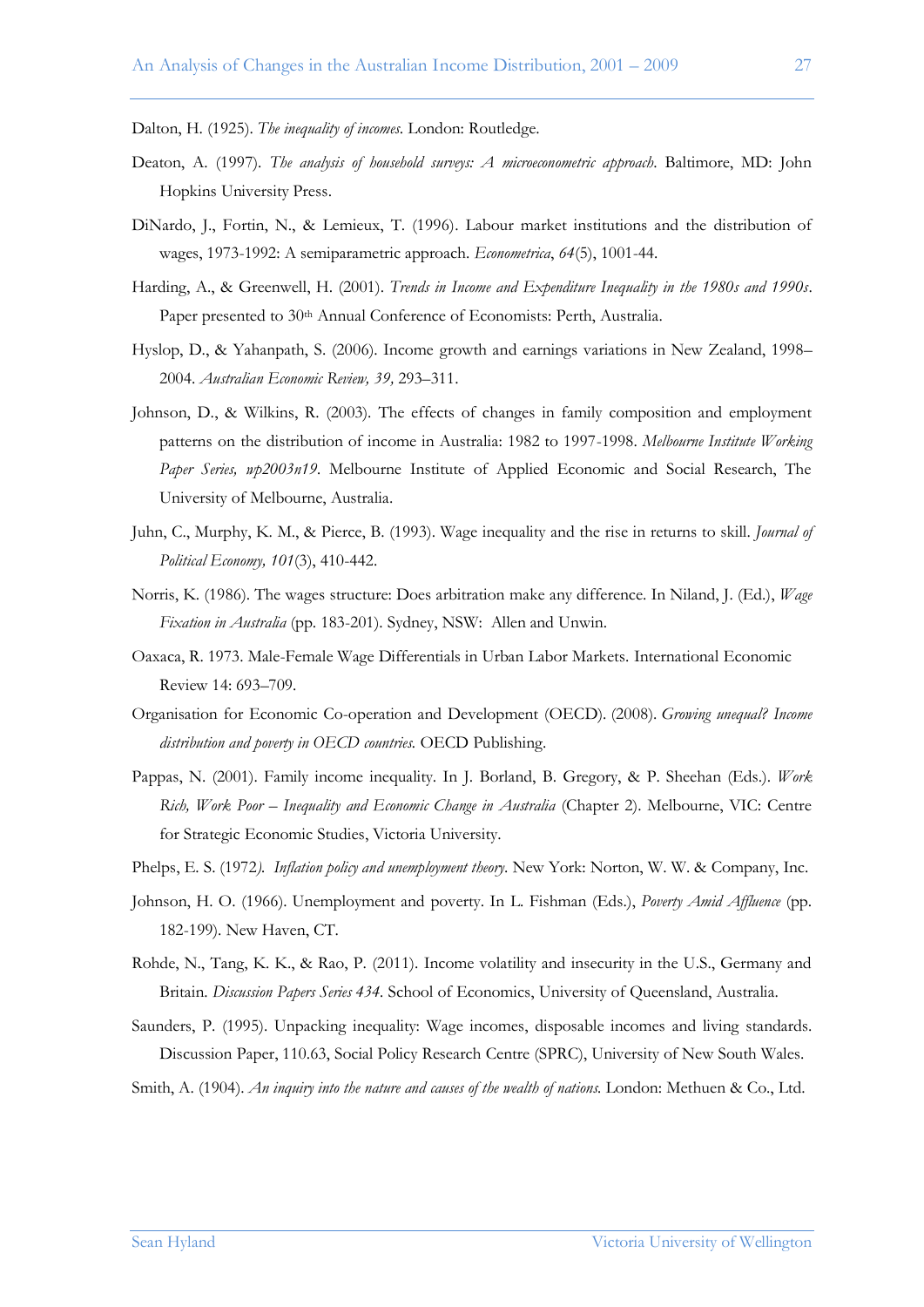## **A. Technical Appendix**

This section attempts to flesh out the details regarding some the technical analysis found in this paper, to provide understanding to the reader without interrupting the flow of the paper itself. In the subsections that follow I discuss some of the details of the Gini coefficient, Kernel density estimation and the Juhn-Murphy-Pierce Decomposition.

#### A. 1 Key descriptive statistics: Mean, Percentiles and the Gini Coefficient

The mean is used as the key central tendency, and provides an accurate estimate of the population average given the sample sizes. However the arithmetic mean is also sensitive to outliers, thus the median (or 50th percentile) may be a more robust description of central tendency. This is the income or earnings value for which 50 percent of all observations are below. Analogous descriptions hold for the other percentiles. The difference between the mean and median can also suggest the degree of skew in a distribution, whilst the relative trends in the mean and median can indicate the broad dispersion of changes. For example, if the mean and median increase at the same rate one could infer that changes were spread evenly across the distribution. In contrast, when the median increases quicker than the mean one might infer that growth in the middle of the distribution exceeds the growth at either the top or the bottom of the distribution.

I use the Gini coefficient as a measure of the dispersion of income or earnings through the distribution. Whilst it is generally accepted that there is no perfect summary measure of inequality, the Gini coefficient is commonly reported as it is easily interpretable and comparable across distributions or over time. Further, the Gini coefficient is consistent Pigou-Dalton transfer principle as set out in Dalton (1925), whereby a transfer of wealth from a rich individual to a poor individual, of magnitude such that the transfer does not reverse the order of the individuals, would result in a more equal distribution. The simplest way to understand how the Gini coefficient describes inequality is through the graphical definition: the Gini coefficient is calculated as the ratio of the area between a 45° line and the Lorenz curve, divided by the total area under the 45° line, where the Lorenz curve plots the cumulative income or earnings earned at each share of the population. A value of zero would indicate perfect equality; every individual enjoys the same income or earnings, thus cumulative income and the Lorenz curve overlays the 45° line. Alternatively, a value of 1 suggests perfect inequality; all income is enjoyed by just one individual. This makes it clear that higher values of the Gini coefficient are associated with greater inequality.

Whilst the Gini coefficient can be defined with the Lorenz curve, it is often calculated directly with sample data. Deaton (1997, p.139) provides the Gini coefficient expression and notation that follows. Let income or earnings of individual *i* be denoted as  $x_i$ . After ordering all individuals according to their value of x we assign a rank to each individual,  $p_i$ , where  $p_i = 1$  signifies the individual with the highest level of income in the distribution, whilst  $p_i = N$  will be the rank of the individual with the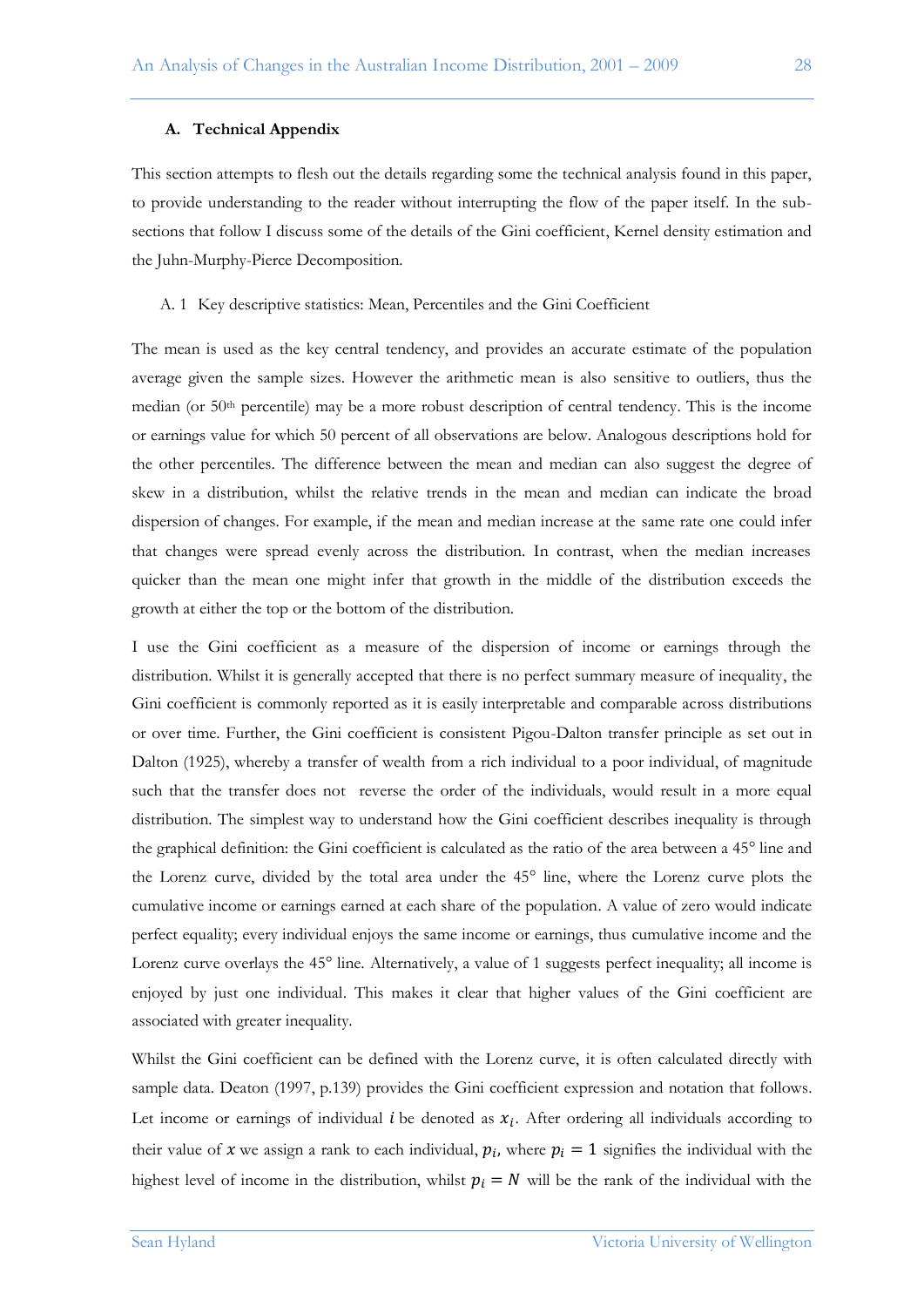lowest level of income in the distribution. Further, let  $\mu$  denote the average level of  $x_i$ . The expression for the Gini coefficient is then defined as:

$$
G = \frac{N+1}{N-1} - \frac{2}{N(N-1)\mu} \sum_{i=1}^{N} p_i x_i
$$

If one individual receives all income then  $\sum_{i=1}^{N} p_i x_i = p_1(N\mu) + \sum_{i=2}^{N} p_i \times 0 = N\mu$ , in which case the  $G = 1$ , as asserted above. Alternatively, if  $x_i = \mu$  for all individuals, then  $\sum_{i=1}^{N}$  $\mu \sum_{i=1}^{N} p_i = \mu N(N+1)/2$ , in which case  $G=0$ , also as asserted above.

#### A. 2 Kernel Density Estimation

Before I proceed with any estimation of the distribution of income or earnings, some manipulation of the data is required. First, I log transform both income and earnings. A log scale is used to scale down higher values more heavily, and thus reduces the skew typically seen in income or earnings distributions, which tend to be closer to log-normal than normal. Second, I censor both logdistributions below 7 (approximately \$1100 over the financial year) and above 12.5 (approximately \$268000), so as to reduce the graphical range without manipulating the densities between these points. These points refer to round log numbers and represent the 2<sup>nd</sup> and 98<sup>th</sup> percentiles in both 2001 and 2009.

Now consider the estimation methodology. First, I estimate the kernel density at 500 equally spaced points between 7 and 12.5 on each log distribution. A kernel is essentially a weighting function, which gives greater weight to observations closest to the evaluation point, which is the centre of the kernel. At a given point  $x$ , the estimated density is calculated with the following expression,

$$
\hat{f}(x,h) = \frac{1}{Nh} \sum_{i=1}^{N} K\left(\frac{x - X_i}{h}\right)
$$

where N is the number of observations in the sample, h is the bandwidth and  $K(.)$  is the kernel function.

This expression states the density at a given point is a function of the deviation between that point on the distribution and observation,  $X_i$ , relative to a bandwidth, h. The normalised value is then used in a kernel function, and the kernel density is the average over all observations and scaled by the bandwidth. The specific kernel I have employed in this estimation is of the following Epanechnikov form,

$$
K(u) = \frac{3}{4}(1 - u^2)1\{|u| < 1\}
$$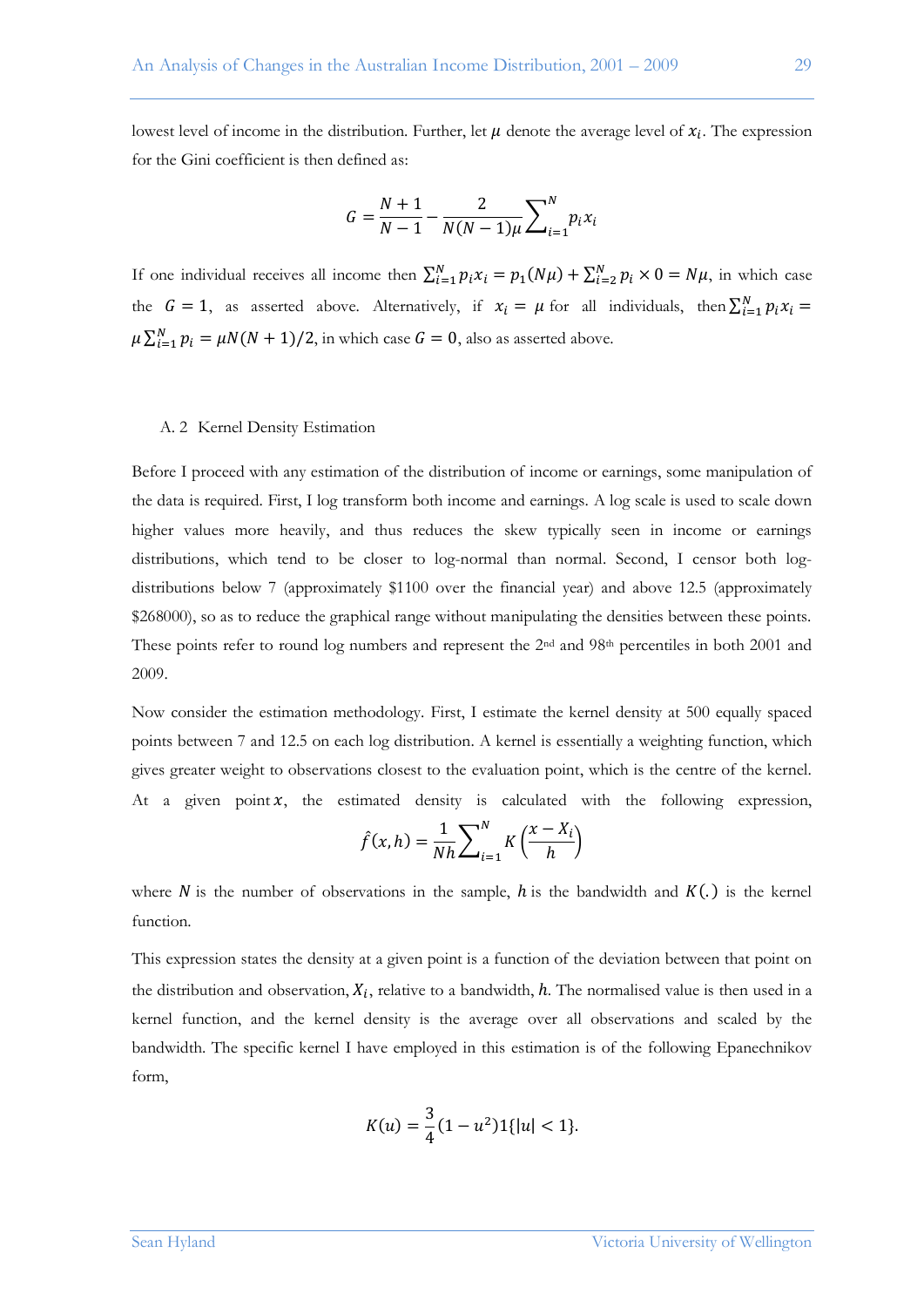Where  $1\{\cdot\}$  is an indicator function, which takes the value one if the expression inside the braces is true and zero otherwise. Thus all observations within a bandwidth of the evaluation point contribute to the construction of the estimated density at that point.

The bandwidth is a free parameter which governs the range around a point that contributes towards the density; however higher bandwidths scale down larger deviations to allow a wider range of observations to satisfy the indicator function. However, it should be clear that the kernel integrates to one on the  $[-1,1]$  interval in u space, where the range is determined by the indicator function, thus a wider bandwidth will also flatten out the kernel. Therefore some observations close to the evaluation point will contribute less to the density at the relevant evaluation point after an increase in the bandwidth, ceteris paribus. As a result, a wider bandwidth will increase the smoothing between points. I follow the approach in Hyslop and Yahanpath (2006) and employ a bandwidth of 0.05; this value is less than the suggested "optimal" value of 0.13 which minimises the Mean Integrated Squared Error under some restrictive assumptions, in order to allow for more localised variation. The qualification for such an approach is that it is easier to smooth a distribution visually than it is to understand the true, but unobserved, localised variation in a smooth distribution.

#### A. 3 Juhn-Murphy-Pierce Decomposition

To illustrate the Juhn-Murphy-Pierce decomposition method consider a linear wage regression. The log of the hourly wage rate for individual  $i$  at time  $t$ ,  $y_{it}$ , can be expressed as a linear function of the individuals characteristics at the same time,  $X_{it}$ , where the parameters,  $\beta_t$ , reflect the returns to these characteristics in the time period, plus some unobservable traits and their associated returns captured by the error term  $u_{it}$ .

$$
y_{it} = X_{it}'\beta_t + u_{it} \tag{2}
$$

Let  $F_t(.)$  denote the cumulative residual distribution in year t. That is, the percentile of an individual residual, given characteristics, in the cumulative residual distribution can be denoted by  $\theta_{it}$  =  $F_t(u_{it}|X'_{it})$ . This allows us to express the residuals as a function of their percentile in the residual distribution,  $u_{it} = F_t^{-1}(\theta_{it}|X_{it}')$ , and thus construct a residual in the counterfactual cases that follow. The regression equation  $(2)$  is run unconstrained for both the 2001 and 2009 years. This allows one to construct the counterfactuals that follow. First, consider holding the parameters and the distribution of the unobserved effects constant, but allowing the observed covariates to change. This is constructed as:

$$
y_{it}^X = X_{it}'\beta_{01} + F_{01}^{-1}(\theta_{it}|X_{it}') \tag{3}
$$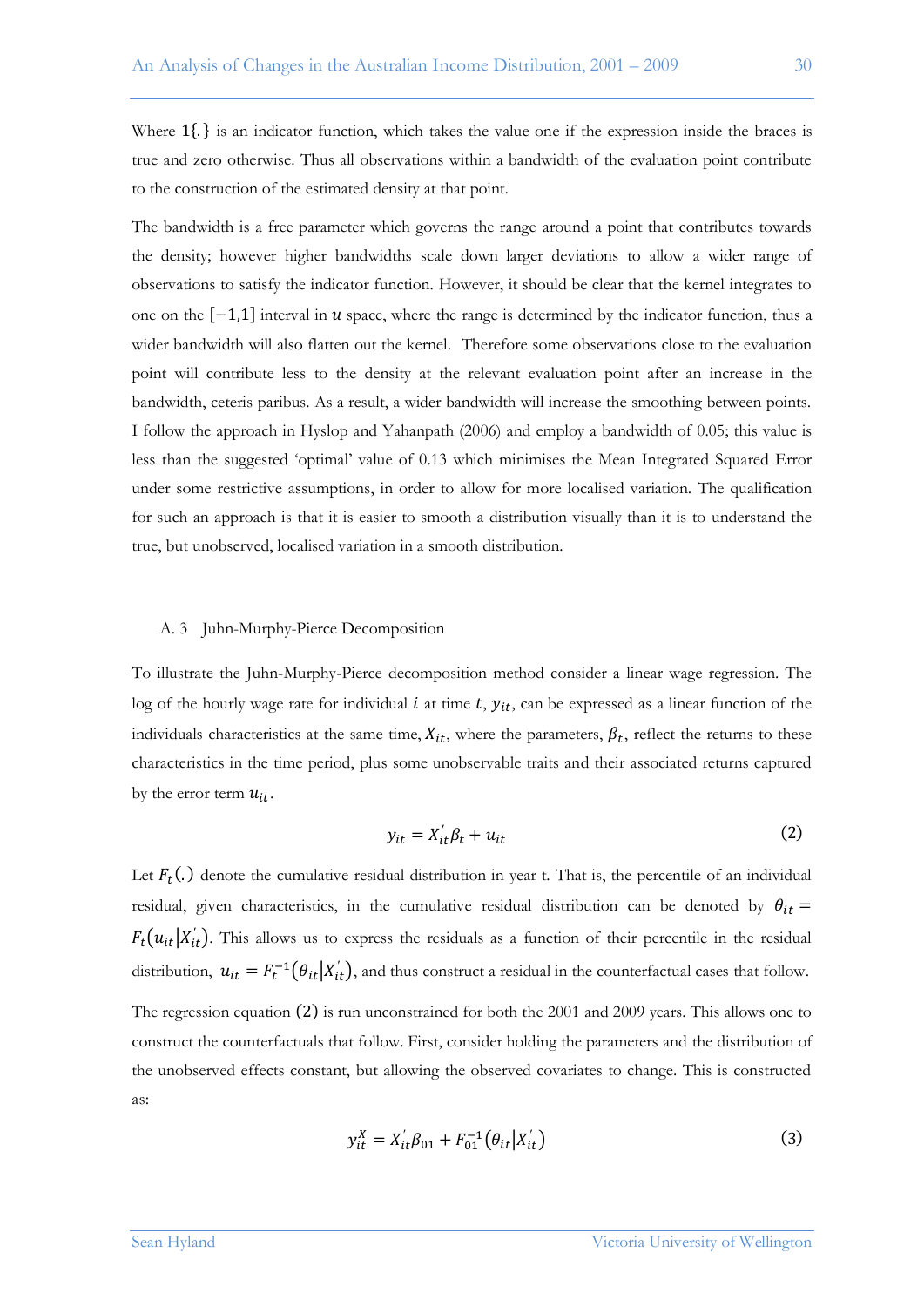It should be clear from equation (3) that  $y_{i01}^X = y_{i01}$ , whereas  $y_{i09}^X$  is obtained by using the 2009 observed characteristics weighted by the 2001 parameters, along with the individuals 2009 residual percentile in the 2001 residual distribution. The absolute change attributable to changes in the observed characteristics is estimated as in equation  $(4)$  below. Note that the difference is not simply the difference between the observed characteristics, weighted by the 2001 parameters, but also includes a non-zero change in the unobserved effects due to a change in observed characteristics.

$$
y_{i09}^X - y_{i01} = (X'_{i09} - X'_{i01})\beta_{01} + (F_{01}^{-1}(\theta_{i09}|X'_{i09}) - u_{i01})
$$
\n(4)

The second stage allows both the covariates and their returns to vary, whilst holding the distribution of the unobserved factors fixed, as in the following expression.

$$
y_{it}^{X\beta} = X_{it}^{'}\beta_t + F_{01}^{-1}(\theta_{it}|X_{it}^{'}))
$$
\n(5)

The only difference between equations  $(3)$  and  $(5)$  is that we now introduce the 2009 parameters. Again it should be clear from equation (5) that  $y_{i01}^{X\beta} = y_{i01}$ , however  $y_{i09}^{X\beta}$  maintains the 2001 residual distribution alongside the 2009 observables, parameters and residual distribution percentile. Then the absolute change attributed to a change in the returns to observable characteristics only is the difference driven by allowing both the characteristics and returns to vary, less the previously noted change attributed to a change in characteristics, however this reduces down to the difference between the 2009 income counterfactuals with and without varying parameters, i.e.

$$
y_{i09}^{X\beta} - y_{i09}^{X} = (X'_{i09}\beta_{09} + F_{01}^{-1}(\theta_{i09}|X'_{i09})) - (X'_{i09}\beta_{01} + F_{01}^{-1}(\theta_{i09}|X'_{i09}))
$$
  
=  $X'_{i09}(\beta_{09} - \beta_{01})$  (6)

Finally, consider the change attributed to a change in unobserved effects by allowing the residual distribution to vary across periods. The contribution from unobserved effects is equal to the change in income that is unexplained by the above factors. Therefore we estimate this effect as the difference between the change in income across all years, less the change estimated by allowing both the observables and their returns to vary, which is simply the difference between 2009 income and the 2009 counterfactual with the 2009 covariates and parameters but the 2001 residual distribution.

$$
y_{i09} - y_{i09}^{X\beta} = (X'_{i09}\beta_{09} + u_{i09}) - (X'_{i09}\beta_{09} + F_{01}^{-1}(\theta_{i09}|X'_{i09}))
$$
  
=  $u_{i09} - F_{01}^{-1}(\theta_{i09}|X'_{i09})$  (7)

Thus we have the following expression of the decomposition of change into the respective contributions.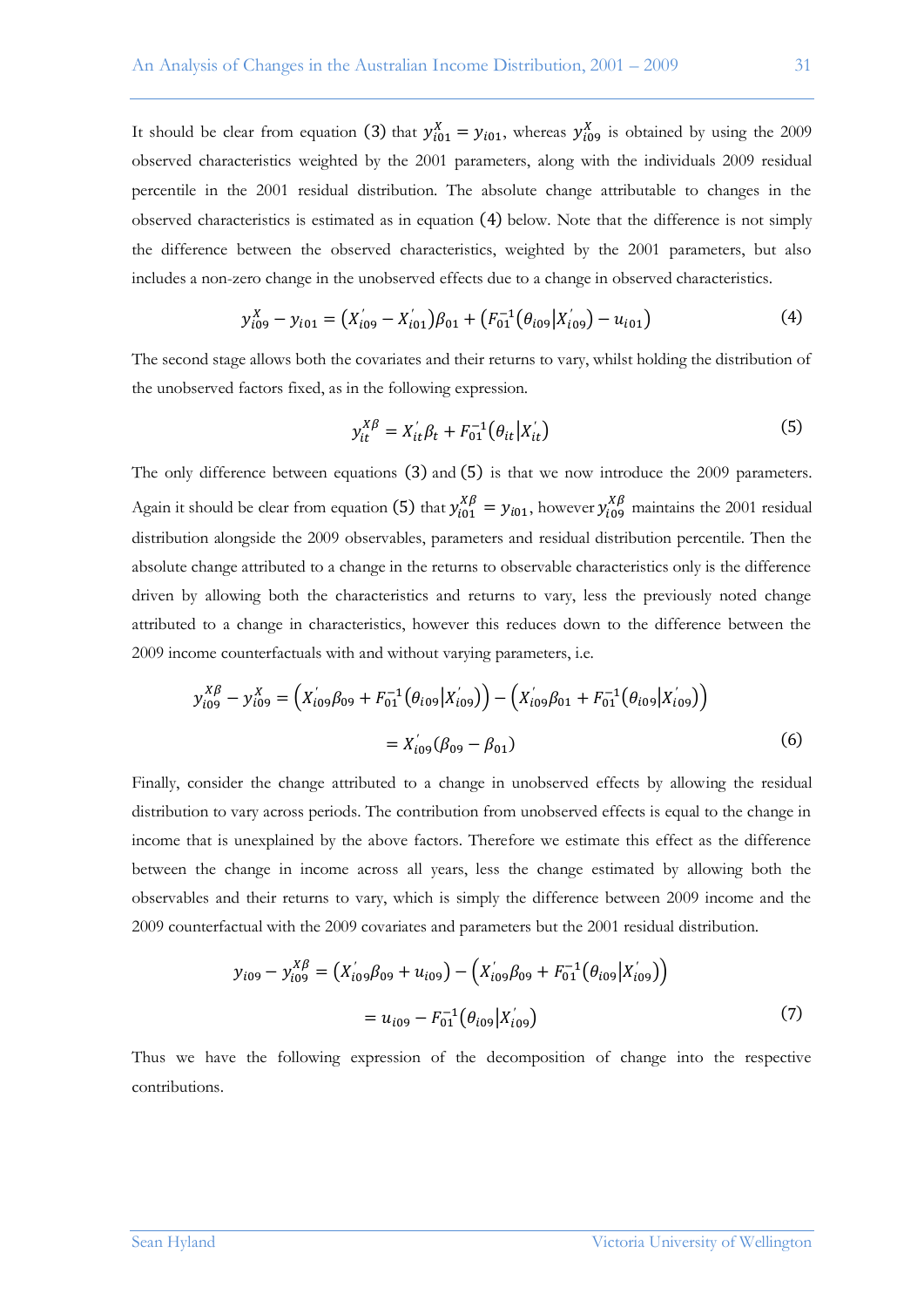$$
y_{i09} - y_{i01} = ((X'_{i09} - X'_{i01})\beta_{01} + (F_{01}^{-1}(\theta_{i09}|X'_{i09}) - u_{i01}))
$$
  
+ 
$$
X'_{i09}(\beta_{09} - \beta_{01}) + (u_{i09} - F_{01}^{-1}(\theta_{i09}|X'_{i09}))
$$
 (8)

Dividing through by the total change that appears on the left hand side of equation (8) delivers an expression for the relative contributions from our alternative sources. These are the figures reported in Tables 4 and 5.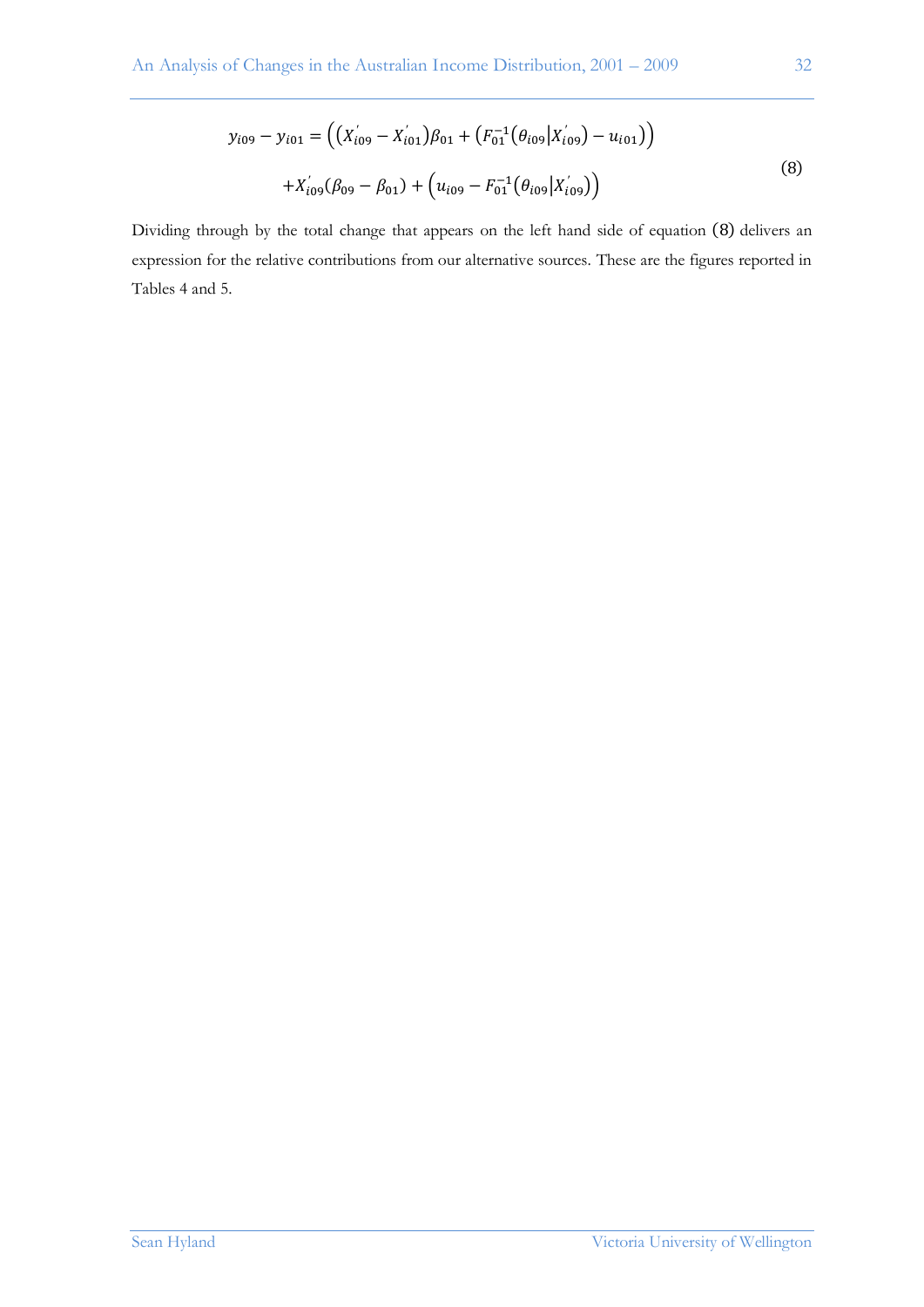|                  | $\mathop{\mathrm{All}}\nolimits$ | Income         |          |         | 2009 by Bonus Status | Year Specific Obs | 2001-'09 |          |
|------------------|----------------------------------|----------------|----------|---------|----------------------|-------------------|----------|----------|
|                  |                                  | Zero           | Non-Zero | No      | Yes                  | 2001              | 2009     | %Change  |
| <b>NumObs</b>    | 89613                            | 1760           | 87853    | 1801    | 8318                 | 10950             | 10119    |          |
| Age              | 40.46                            | 41.99          | $40.42*$ | 40.38   | 40.71                | 40.04             | $40.64*$ | 1.50     |
|                  | (0.127)                          | (0.655)        | (0.127)  | (0.500) | (0.177)              | (0.132)           | (0.173)  |          |
| Female           | 0.502                            | 0.604          | $0.500*$ | 0.474   | $0.508*$             | 0.503             | 0.501    | $-0.42$  |
|                  | (0.005)                          | (0.022)        | (0.005)  | (0.016) | (0.007)              | (0.005)           | (0.007)  |          |
| Married          | 0.657                            | 0.684          | 0.657    | 0.518   | $0.686*$             | 0.661             | 0.654    | $-1.12$  |
|                  | (0.005)                          | (0.020)        | (0.005)  | (0.017) | (0.007)              | (0.005)           | (0.007)  |          |
| OZBorn           | 0.727                            | 0.573          | $0.731*$ | 0.690   | $0.755*$             | 0.711             | $0.743*$ | 4.44     |
|                  | (0.005)                          | (0.023)        | (0.005)  | (0.017) | (0.007)              | (0.005)           | (0.006)  |          |
| Atsi             | 0.019                            | 0.010          | $0.019*$ | 0.018   | $0.024*$             | 0.016             | $0.023*$ | 42.30    |
|                  | (0.001)                          | (0.004)        | (0.001)  | (0.005) | (0.002)              | (0.001)           | (0.002)  |          |
| EngBorn          | 0.097                            | 0.072          | $0.098*$ | 0.084   | $0.086*$             | 0.109             | $0.086*$ | $-21.34$ |
|                  | (0.003)                          | (0.009)        | (0.003)  | (0.008) | (0.004)              | (0.003)           | (0.003)  |          |
| University       | 0.326                            | 0.214          | $0.328*$ | 0.322   | $0.350*$             | 0.304             | $0.344*$ | 13.10    |
|                  | (0.005)                          | (0.017)        | (0.005)  | (0.015) | (0.007)              | (0.005)           | (0.006)  |          |
| Certificate      | 0.223                            | 0.196          | 0.223    | 0.185   | $0.253*$             | 0.204             | $0.240*$ | 17.31    |
|                  | (0.004)                          | (0.019)        | (0.004)  | (0.013) | (0.006)              | (0.004)           | (0.005)  |          |
| Year12           | 0.177                            | 0.239          | $0.176*$ | 0.267   | $0.166*$             | 0.169             | $0.185*$ | 9.31     |
|                  | (0.004)                          | (0.020)        | (0.004)  | (0.015) | (0.005)              | (0.004)           | (0.005)  |          |
| <b>DNFSchool</b> | 0.274                            | 0.351          | $0.272*$ | 0.227   | 0.230                | 0.322             | $0.229*$ | $-28.75$ |
|                  | (0.005)                          | (0.021)        | (0.005)  | (0.014) | (0.006)              | (0.005)           | (0.006)  |          |
| KidsD            | 0.354                            | 0.124          | $0.360*$ | 0.135   | $0.390*$             | 0.366             | $0.341*$ | $-6.79$  |
|                  | (0.004)                          | (0.012)        | (0.004)  | (0.010) | (0.007)              | (0.005)           | (0.006)  |          |
| CondTotKids      | 1.82                             | 1.55           | $1.83*$  | 1.66    | $1.85*$              | 1.82              | 1.84     | 1.21     |
|                  | (0.012)                          | (0.060)        | (0.013)  | (0.054) | (0.021)              | (0.014)           | (0.020)  |          |
| TotincD          | 0.976                            | 0.000          | $1.000*$ | 0.870   | $0.996*$             | 0.973             | 0.971    | $-0.15$  |
|                  | (0.001)                          | (0.000)        | (0.000)  | (0.013) | (0.001)              | (0.002)           | (0.003)  |          |
| CondTotInc       | 49223                            | $\overline{0}$ | 49223*   | 60392   | 53482*               | 45176             | 54676*   | 21.03    |
|                  | (421.1)                          | (0.000)        | (421.1)  | (2371)  | (700.1)              | (470.5)           | (707.4)  |          |
| EmpDummy         | 0.743                            | 0.025          | $0.761*$ | 0.629   | $0.796*$             | 0.701             | $0.764*$ | $8.86\,$ |
|                  | (0.004)                          | (0.007)        | (0.004)  | (0.016) | (0.006)              | (0.005)           | (0.006)  |          |
| TransferD        | 0.498                            | 0.117          | $0.507*$ | 0.172   | $1.000*$             | 0.464             | $0.840*$ | 81.16    |
|                  | (0.004)                          | (0.011)        | (0.004)  | (0.013) | (0.000)              | (0.005)           | (0.005)  |          |

Table 1: Characteristics and Labour Market Outcomes for various samples, 2001 – 2009

Note: One asterisk (\*) denotes significance of change over adjacent column at the 5% level, abstracting from the covariance between terms. Upper Partition: NumObs – Number of observations within defined sample; Age – Average age of observations; Female - Fraction of observations who define themselves as female; Married - Fraction of observations who were married at the time of the relevant interview; OZBorn – Fraction of observations born in Australia; Atsi – Fraction of observations that describe themselves as an Aborigine or Torres Strait Islander; EngBorn - Fraction of observations born in an English speaking country excluding Australia; University - Fraction of observations whose highest qualification is a bachelors degree or higher; Certificate - Fraction of observations whose highest qualification is a vocational certificate; Year 12 – Fraction of observations whose highest qualification is from Year 12; DNFSchool - Fraction of observations whose highest qualification relates to Year 11 or below; KidsD - Fraction of observations who report having children; CondTotKids – The average number of children of those that report having non-zero children. Lower Partition: TotincD - Fraction of observations who report income over the financial year; CondTotInc – Average financial year income reported by those who report non-zero income; EmpDummy – The fraction of observations who report non-zero employment earnings over the relevant financial year; TransferD - Fraction of observations who report non-zero transfer income over the relevant financial year.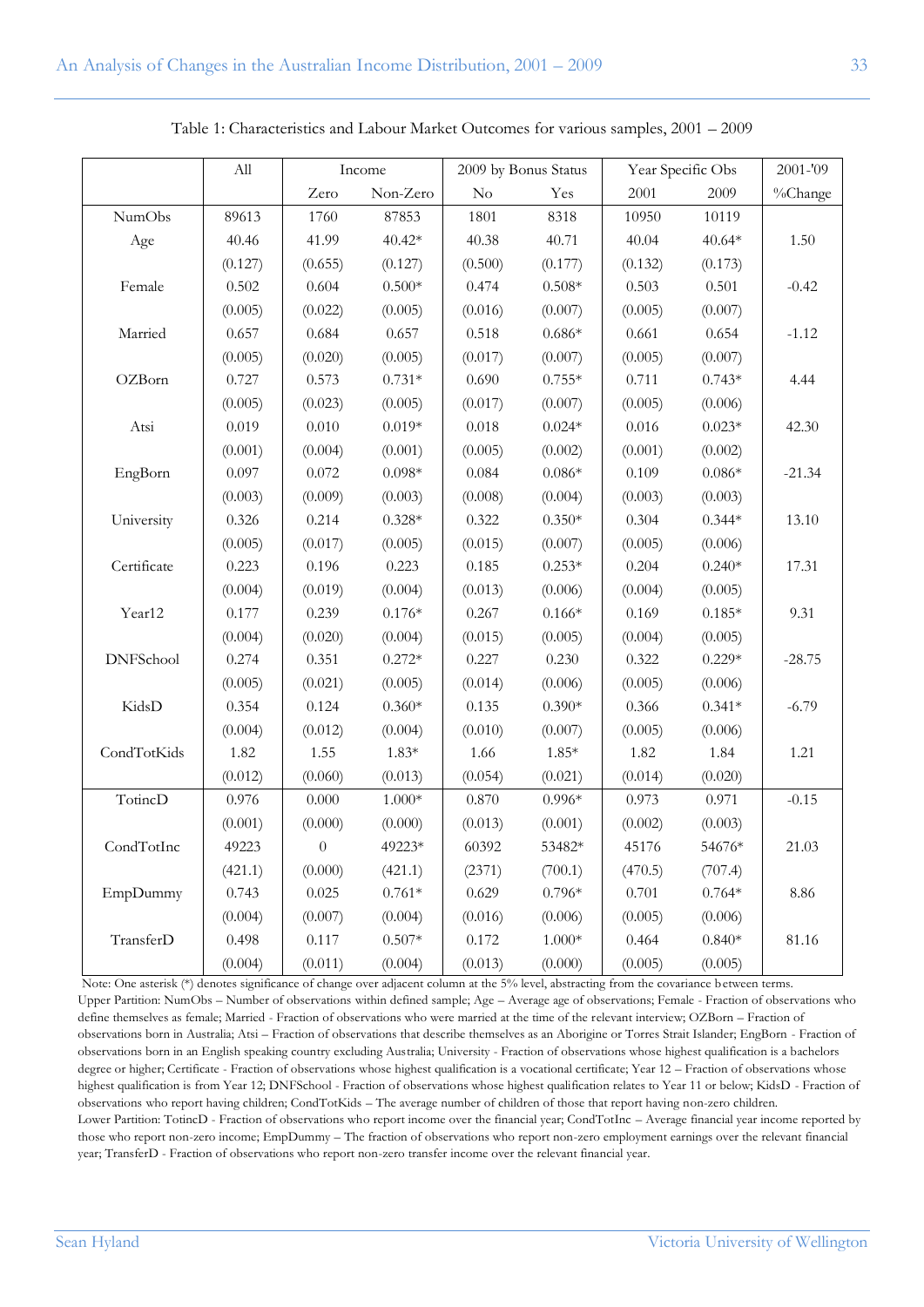|                | ${\rm All}$ | Income  |                  | 2009 by Bonus Status |                     | Year Specific Obs |          | 2001-'09 |
|----------------|-------------|---------|------------------|----------------------|---------------------|-------------------|----------|----------|
|                |             | Zero    | Non-Zero         | Yes<br>$\rm No$      |                     | 2001<br>2009      |          | Non-Zero |
| CondEmpEarns   | 52143       | 21302   | 52167*           | 65143                | 53298*              | 49841             | 55180*   | 10.71    |
|                | (410.9)     | (6529)  | (411.0)          | (2563)               | (534.8)             | (551.0)           | (605.1)  |          |
| CondFT         | 0.677       | 0.652   | 0.677            | 0.586                | $0.690*$            | 0.672             | 0.674    | 0.23     |
|                | (0.004)     | (0.120) | (0.004)          | (0.019)              | (0.007)             | (0.006)           | (0.007)  |          |
| CondPT         | 0.240       | 0.238   | 0.240            | 0.290                | $0.232*$            | 0.234             | 0.241    | 3.26     |
|                | (0.004)     | (0.105) | (0.004)          | (0.017)              | (0.006)             | (0.005)           | (0.006)  |          |
| CondHours      | 1961        | 1045    | 1962*            | 1687                 | 1994*               | 1964              | 1949     | $-0.77$  |
|                | (8.480)     | (194.5) |                  | (45.58)              |                     | (13.78)           | (14.23)  |          |
|                | 26.78       |         | (8.477)<br>26.78 | 33.80                | (14.48)<br>$27.32*$ |                   | $28.27*$ |          |
| CondHrWage     |             | 27.63   |                  |                      |                     | 26.17             |          | 8.06     |
|                | (0.155)     | (2.693) | (0.156)          | (1.275)              | (0.221)             | (0.417)           | (0.268)  |          |
| CondTransInc   | 7609        | 5398    | 7621*            | 7101                 | 5526*               | 7458              | 5588*    | $-25.07$ |
|                | (88.51)     | (356.1) | (88.85)          | (386.4)              | (110.5)             | (99.76)           | (107.4)  |          |
| CondIncSupp    | 4127        | 859     | 4145*            | 6839                 | 1796*               | 4614              | 1995*    | $-56.75$ |
|                | (76.45)     | (169.1) | (76.73)          | (392.8)              | (75.20)             | (88.33)           | (75.79)  |          |
| CondNIncSupp   | 3134        | 4157    | 3129*            | 234                  | $2047*$             | 2824              | 1976*    | $-30.04$ |
|                | (50.64)     | (308.2) | (50.83)          | (77.41)              | (53.42)             | (48.54)           | (51.73)  |          |
| CondOtherBen   | 21          | 65      | 21               | 28                   | $\mathbf{1}$        | 21                | $2^*$    | $-90.69$ |
|                | (2.388)     | (64.77) | (2.375)          | (22.98)              | (0.589)             | (6.175)           | (1.066)  |          |
| CondBonus      | 327         | 317     | 327              | $\theta$             | 1682*               | $\overline{0}$    | $1615*$  |          |
|                | (4.137)     | (62.49) | (4.155)          | (0.000)              | (18.91)             | (0.000)           | (18.90)  |          |
| IncSupportD    | 0.212       | 0.019   | $0.216*$         | 0.164                | 0.172               | 0.232             | $0.171*$ | $-26.31$ |
|                | (0.004)     | (0.004) | (0.004)          | (0.013)              | (0.006)             | (0.004)           | (0.005)  |          |
| CondIncSupport | 9709        | 5316    | 9719*            | 7149                 | 10428*              | 9235              | 9819*    | 6.32     |
|                | (94.25)     | (711.8) | (94.32)          | (398.7)              | (246.8)             | (115.7)           | (219.2)  |          |
| NIncSupportD   | 0.310       | 0.097   | $0.315*$         | 0.009                | $0.364*$            | 0.319             | $0.296*$ | $-7.29$  |
|                | (0.004)     | (0.010) | (0.004)          | (0.002)              | (0.007)             | (0.005)           | (0.006)  |          |
| CondNIncSupp   | 5039        | 4995    | 5040             | 4657                 | 5617                | 4104              | $5611*$  | 36.72    |
|                | (63.16)     | (315.7) | (63.49)          | (1010)               | (103.1)             | (57.95)           | (102.7)  |          |
| OtherBenD      | 0.002       | 0.000   | $0.002*$         | 0.001                | 0.000               | 0.001             | $0.000*$ | $-68.43$ |
|                | (0.000)     | (0.000) | (0.000)          | (0.000)              | (0.000)             | (0.000)           | (0.000)  |          |
| CondOBenInc    | 5247        | 22006   | 5179*            | 6034                 | 2788                | 7529              | 4021     | $-46.60$ |
|                | (452.4)     | (0.000) | (448.2)          | (3469)               | (2021)              | (1293)            | (1935)   |          |
| BonusD         | 0.097       | 0.011   | $0.087*$         | 0.000                | $1.000*$            | 0.000             | $0.807*$ |          |
|                | (0.001)     | (0.003) | (0.002)          | (0.000)              | (0.000)             | (0.000)           | (0.006)  |          |
| CondBonus      | 1682        | 6382    | 7068             | $\boldsymbol{0}$     | 1682*               | $\theta$          | 1682*    |          |
|                | (18.91)     | (600.2) | (97.12)          | (0.000)              | (18.91)             | (0.000)           | (18.91)  |          |
| AllowanceD     | 0.085       | 0.005   | $0.090*$         | 0.169                | $0.045*$            | 0.100             | $0.069*$ | $-31.07$ |
|                | (0.002)     | (0.002) | (0.003)          | (0.013)              | (0.003)             | (0.003)           | (0.004)  |          |
| CondAllowInc   | 7066        | 4440    | 11597*           | 6967                 | $5805*$             | 6984              | 6357*    | $-8.98$  |
|                | (96.88)     | (1834)  | (166.5)          | (388.1)              | (358.4)             | (145.2)           | (262.1)  |          |
| PensionD       | 0.088       | 0.018   | $0.099*$         | 0.001                | $0.098*$            | 0.082             | 0.080    | $-2.70$  |
|                | (0.003)     | (0.004) | (0.001)          | (0.000)              | (0.005)             | (0.003)           | (0.004)  |          |
| CondPensInc    | 11588       | 2082    | 1680             | 12752                | 12229               | 11062             | 12230*   | 10.56    |
|                | (166.7)     | (277.5) | (18.95)          | (1019)               | (361.7)             | (180.1)           | (361.1)  |          |

Table 2: Income, Earnings and Transfers for various samples, 2001 – 2009

Note: One asterisk (\*) denotes significance of change over adjacent column at the 5% level, abstracting from the covariance between terms.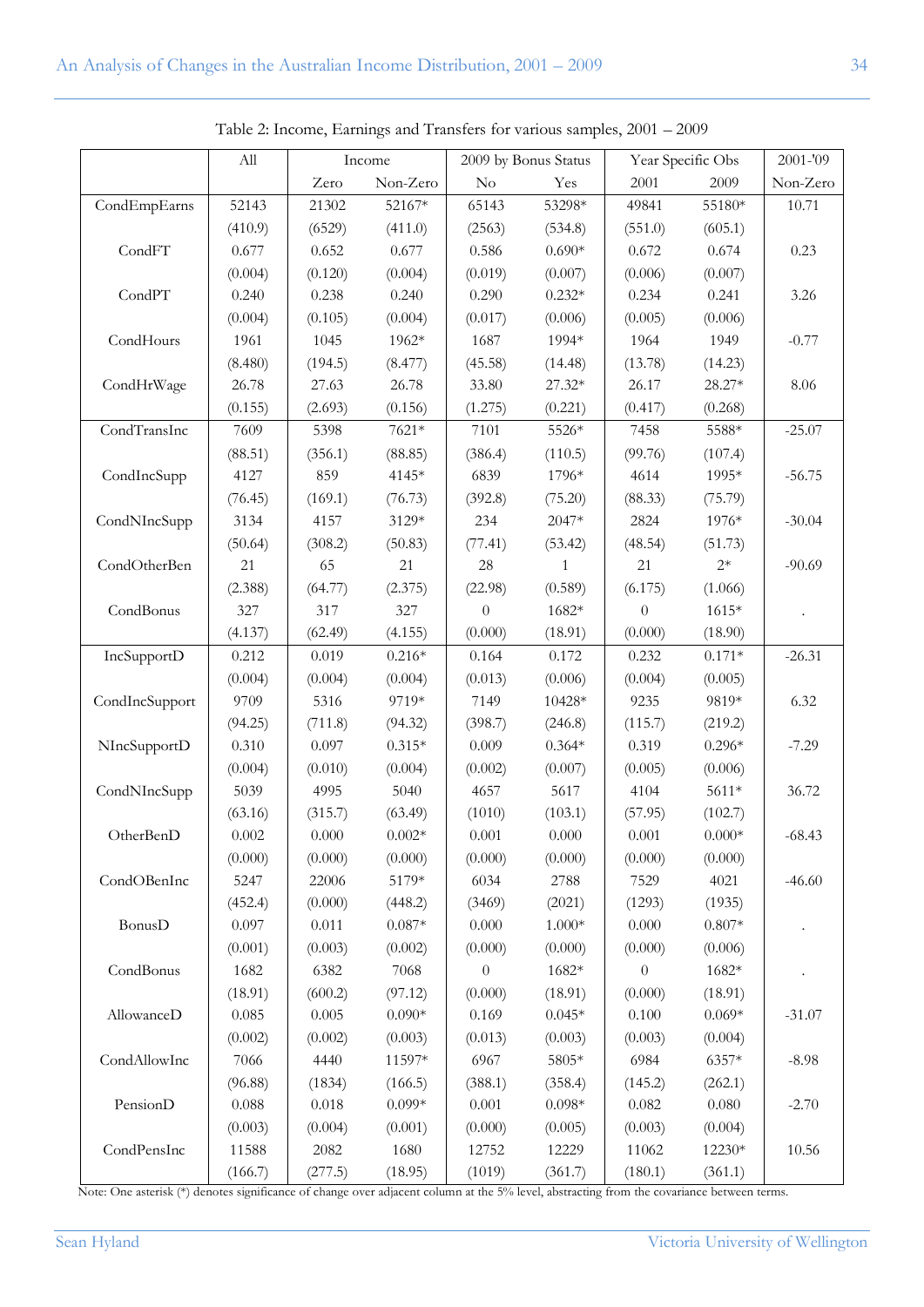Upper Partition: CondEmpEarns – Average employment annual earnings amongst non-zero observations; CondFT – Proportion of the employed population that work in a full-time capacity; CondPT– Proportion of the employed population that work in a part-time capacity; CondHours – Average annual hours worked by those defined as employed; CondHrWage – Avergae hourly wage amongst those defined as employed.

Central Partition: CondTransInc – Average total transfer income received amongst those that receive non-zero transfer income; CondIncSupp – Average income support assistance received amongst those that receive non-zero transfer income; CondNIncSupp – Average non-income support assistance received amongst those that receive non-zero transfer income; CondOtherBen – Average level of other benefit income received amongst those that receive non-zero transfer income; CondBonus – Average bonus payment received amongst those that receive non-zero transfer income.

Lower partition : IncSupportD – Proportion of the population that received income support assistance; CondIncSupport – Average level of income support assistance amongst those who received a non-zero amount; NIncSupportD – Proportion of the population that received income support assistance; CondNIncSupp – Average level of non-income support assistance amongst those who received a non-zero amount; OtherBenD – Proportion of the population that received non-income support assistance; CondOBenInc – Average level of other benefits amongst those who received a non-zero amount; BonusD – Proportion of the population that received another form of benefit; CondBonus – Average bonus payment amongst those who received a non-zero amount; AllowanceD – Proportion of the population that received Government Allowance; CondAllowInc – Average allowance paymenty amongst those who received a non-zero amount; PensionD – Proportion of the population that received a pension; CondPensInc – Average pension payment amongst those who received a non-zero amount.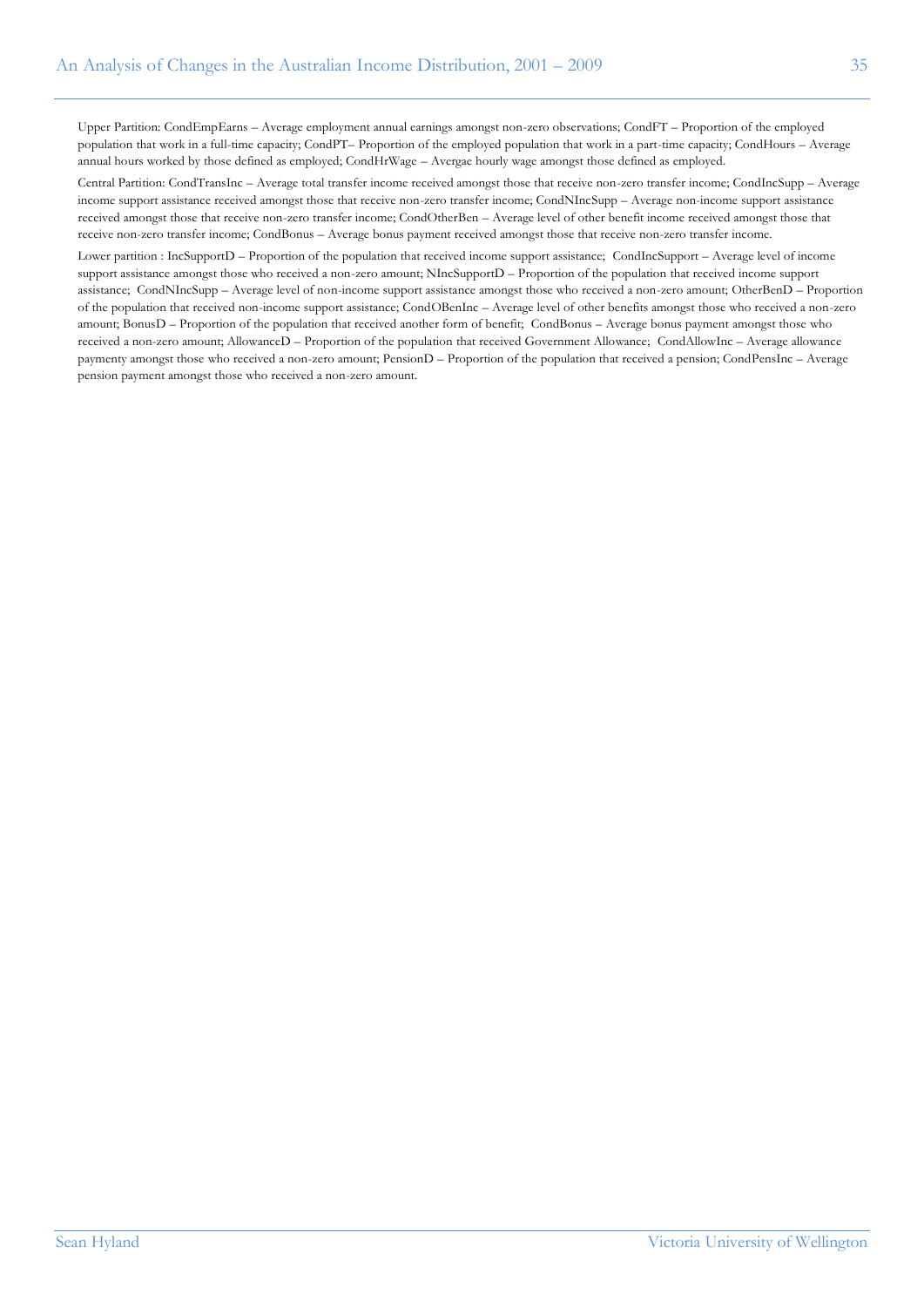|                  | 2001-2009 |         | Observed Characteristics (%) | Returns to   | Unobserved             |                |  |
|------------------|-----------|---------|------------------------------|--------------|------------------------|----------------|--|
|                  | Change    | Total   | Employment                   | Demographics | Characteristics $(\%)$ | Effects $(\%)$ |  |
| Mean             | 0.211     | 30.16   | 26.85                        | 3.31         | 70.55                  | $-0.71$        |  |
| 10 <sup>th</sup> | 0.250     | 32.17   | 33.77                        | $-1.60$      | 51.83                  | 16.00          |  |
| 25 <sup>th</sup> | 0.309     | 61.98   | 52.90                        | 9.08         | 40.63                  | $-2.61$        |  |
| Median           | 0.183     | 29.29   | 25.42                        | 3.87         | 69.73                  | 0.98           |  |
| 75 <sup>th</sup> | 0.165     | 15.61   | 4.34                         | 11.27        | 97.78                  | $-13.40$       |  |
| 90 <sup>th</sup> | 0.163     | $-0.84$ | 6.39                         | $-7.23$      | 115.87                 | $-15.03$       |  |

Table 3: JMP Decomposition of Changes in Income Summary Statistics

Table 4: JMP Decomposition of Changes in Income Summary Statistics, abstracting from Bonus Transfers

|                  | 2001-2009 |                     | Observed Characteristics $(\%)$ | Returns to   | Unobserved             |                |  |
|------------------|-----------|---------------------|---------------------------------|--------------|------------------------|----------------|--|
|                  | Change    | Total<br>Employment |                                 | Demographics | Characteristics $(\%)$ | Effects $(\%)$ |  |
| Mean             | 0.167     | 39.23               | 34.93                           | 4.29         | 61.75                  | $-0.98$        |  |
| 10 <sup>th</sup> | 0.160     | 63.34               | 67.82                           | $-4.48$      | 16.70                  | 19.96          |  |
| 25 <sup>th</sup> | 0.242     | 82.41               | 77.25                           | 5.15         | 24.38                  | $-6.78$        |  |
| Median           | 0.147     | 29.94               | 31.40                           | $-1.47$      | 69.61                  | 0.45           |  |
| 75 <sup>th</sup> | 0.141     | 11.59               | $-6.19$                         | 17.78        | 98.07                  | $-9.66$        |  |
| 90 <sup>th</sup> | 0.148     | $-10.12$            | $-7.36$                         | $-2.76$      | 115.12                 | $-5.00$        |  |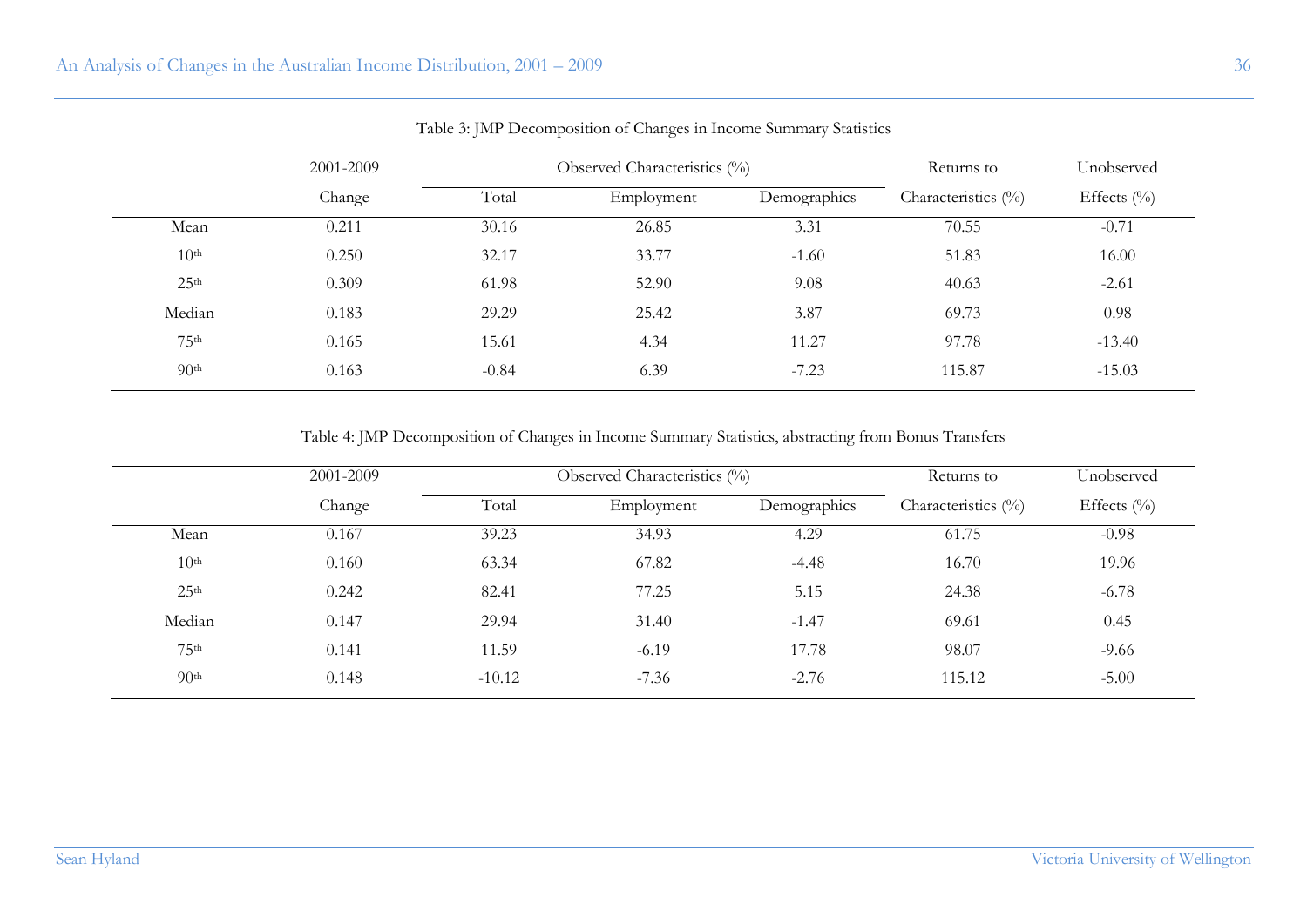|                  | 10 <sub>th</sub> |          | 25th    |          | 50th    |          | 75th    |          | 90th    |          |
|------------------|------------------|----------|---------|----------|---------|----------|---------|----------|---------|----------|
|                  | 2001             | 2009     | 2001    | 2009     | 2001    | 2009     | 2001    | 2009     | 2001    | 2009     |
| <b>NumObs</b>    | 330              | 284      | 344     | 274      | 311     | 253      | 316     | 309      | 324     | 288      |
| TotIncome        | 8517             | 11379*   | 16284   | 22261*   | 36445   | 44280*   | 59328   | 70604*   | 85158   | 100611*  |
|                  | (39.07)          | (52.88)  | (35.44) | (55.23)  | (45.11) | (58.16)  | (60.32) | (100.1)  | (143.4) | (200.5)  |
| Age              | 39.796           | 37.819   | 40.086  | 37.915   | 38.687  | 39.975   | 39.052  | 40.356   | 41.412  | 43.538*  |
|                  | (0.938)          | (1.065)  | (0.822) | (1.271)  | (0.788) | (0.956)  | (0.626) | (0.795)  | (0.569) | (0.731)  |
| OZBorn           | 0.683            | 0.695    | 0.699   | 0.756    | 0.749   | 0.728    | 0.756   | 0.750    | 0.715   | $0.809*$ |
|                  | (0.030)          | (0.036)  | (0.028) | (0.040)  | (0.028) | (0.040)  | (0.027) | (0.037)  | (0.028) | (0.027)  |
| Atsi             | 0.019            | 0.036    | 0.029   | 0.036    | 0.012   | 0.019    | 0.022   | 0.021    | 0.012   | 0.013    |
|                  | (0.008)          | (0.012)  | (0.009) | (0.023)  | (0.005) | (0.008)  | (0.009) | (0.010)  | (0.006) | (0.008)  |
| Female           | 0.722            | $0.636*$ | 0.615   | 0.572    | 0.566   | 0.547    | 0.368   | 0.373    | 0.260   | 0.265    |
|                  | (0.028)          | (0.038)  | (0.029) | (0.046)  | (0.031) | (0.040)  | (0.029) | (0.035)  | (0.026) | (0.030)  |
| Married          | 0.729            | $0.574*$ | 0.611   | 0.607    | 0.583   | 0.612    | 0.700   | 0.712    | 0.727   | 0.781    |
|                  | (0.029)          | (0.038)  | (0.029) | (0.045)  | (0.031) | (0.039)  | (0.028) | (0.031)  | (0.028) | (0.031)  |
| KidsD            | 0.421            | $0.343*$ | 0.387   | 0.441    | 0.366   | 0.296    | 0.412   | 0.390    | 0.441   | 0.440    |
|                  | (0.030)          | (0.036)  | (0.028) | (0.044)  | (0.029) | (0.037)  | (0.030) | (0.036)  | (0.030) | (0.034)  |
| CondTKids        | 2.043            | 1.883    | 1.824   | 1.935    | 1.964   | 1.519*   | 1.806   | 1.925    | 1.881   | 1.781    |
|                  | (0.076)          | (0.072)  | (0.063) | (0.122)  | (0.094) | (0.085)  | (0.079) | (0.093)  | (0.074) | (0.083)  |
| University       | 0.215            | 0.227    | 0.191   | 0.209    | 0.231   | 0.258    | 0.356   | $0.441*$ | 0.520   | 0.535    |
|                  | (0.026)          | (0.029)  | (0.023) | (0.031)  | (0.026) | (0.038)  | (0.029) | (0.036)  | (0.030) | (0.035)  |
| Certificate      | 0.141            | $0.235*$ | 0.201   | 0.232    | 0.239   | $0.319*$ | 0.242   | 0.289    | 0.238   | 0.236    |
|                  | (0.021)          | (0.035)  | (0.023) | (0.033)  | (0.026) | (0.037)  | (0.025) | (0.033)  | (0.025) | (0.028)  |
| Year12           | 0.182            | 0.233    | 0.209   | 0.233    | 0.202   | 0.188    | 0.134   | 0.130    | 0.081   | $0.153*$ |
|                  | (0.024)          | (0.033)  | (0.025) | (0.046)  | (0.026) | (0.029)  | (0.022) | (0.023)  | (0.017) | (0.031)  |
| <b>DNFSchool</b> | 0.462            | $0.305*$ | 0.399   | $0.326*$ | 0.327   | $0.235*$ | 0.268   | $0.140*$ | 0.161   | $0.076*$ |
|                  | (0.030)          | (0.033)  | (0.028) | (0.041)  | (0.029) | (0.030)  | (0.027) | (0.024)  | (0.022) | (0.017)  |
| Employment       | 0.396            | 0.410    | 0.517   | $0.636*$ | 0.818   | 0.865    | 0.917   | 0.934    | 0.930   | 0.972    |
|                  | (0.030)          | (0.037)  | (0.029) | (0.043)  | (0.025) | (0.026)  | (0.017) | (0.018)  | (0.015) | (0.010)  |
| FT               | 0.160            | 0.135    | 0.187   | 0.221    | 0.575   | $0.691*$ | 0.858   | 0.808    | 0.857   | 0.889    |
|                  | (0.022)          | (0.023)  | (0.024) | (0.044)  | (0.030) | (0.035)  | (0.020) | (0.028)  | (0.021) | (0.020)  |
| ${\cal PT}$      | 0.245            | 0.243    | 0.296   | 0.349    | 0.228   | 0.194    | 0.091   | 0.088    | 0.071   | 0.063    |
|                  | (0.026)          | (0.030)  | (0.026) | (0.039)  | (0.024) | (0.028)  | (0.016) | (0.019)  | (0.014) | (0.015)  |
| Hours            | 495              | 554      | 788     | $1035*$  | 1994    | 1948     | 2343    | 2330     | 2682    | 2539     |
|                  | (38.87)          | (93.58)  | (53.48) | (59.06)  | (131.9) | (36.86)  | (53.63) | (42.26)  | (75.89) | (49.79)  |

Table 5: Working-Age Individuals Characteristics at Key Percentiles

Note: One asterisk (\*) denotes significance of change over corresponding 2001 percentile at the 5% level, abstracting from covariance between terms. The results represent a 3 percentile moving average whose central percentile is that indicated at the top of each column.

Upper Partition: NumObs – Number of observations; TotIncome – Average income at evaluation percentile amongst those reporting income; Age - Average age at evaluation percentile; OZBorn – Fraction of evaluation percentile born in Australia; Atsi - Fraction of evaluation percentile defined as Aboriginal or Torres Strait Islanders; Female - Fraction of evaluation percentile identified as female; Married - Fraction of evaluation percentile married at each point in time; KidsD - Fraction of evaluation percentile with children; CondTKids – Average number of children amongst those with children at the evaluation percentile; University - Fraction of evaluation percentile with a university degree; Certificate - Fraction of evaluation percentile whose highest qualification is a trade certificate; Year12 - Fraction of evaluation percentile whose highest qualification is Year 12; DNFSchool - Fraction of evaluation percentile who did not complete high school.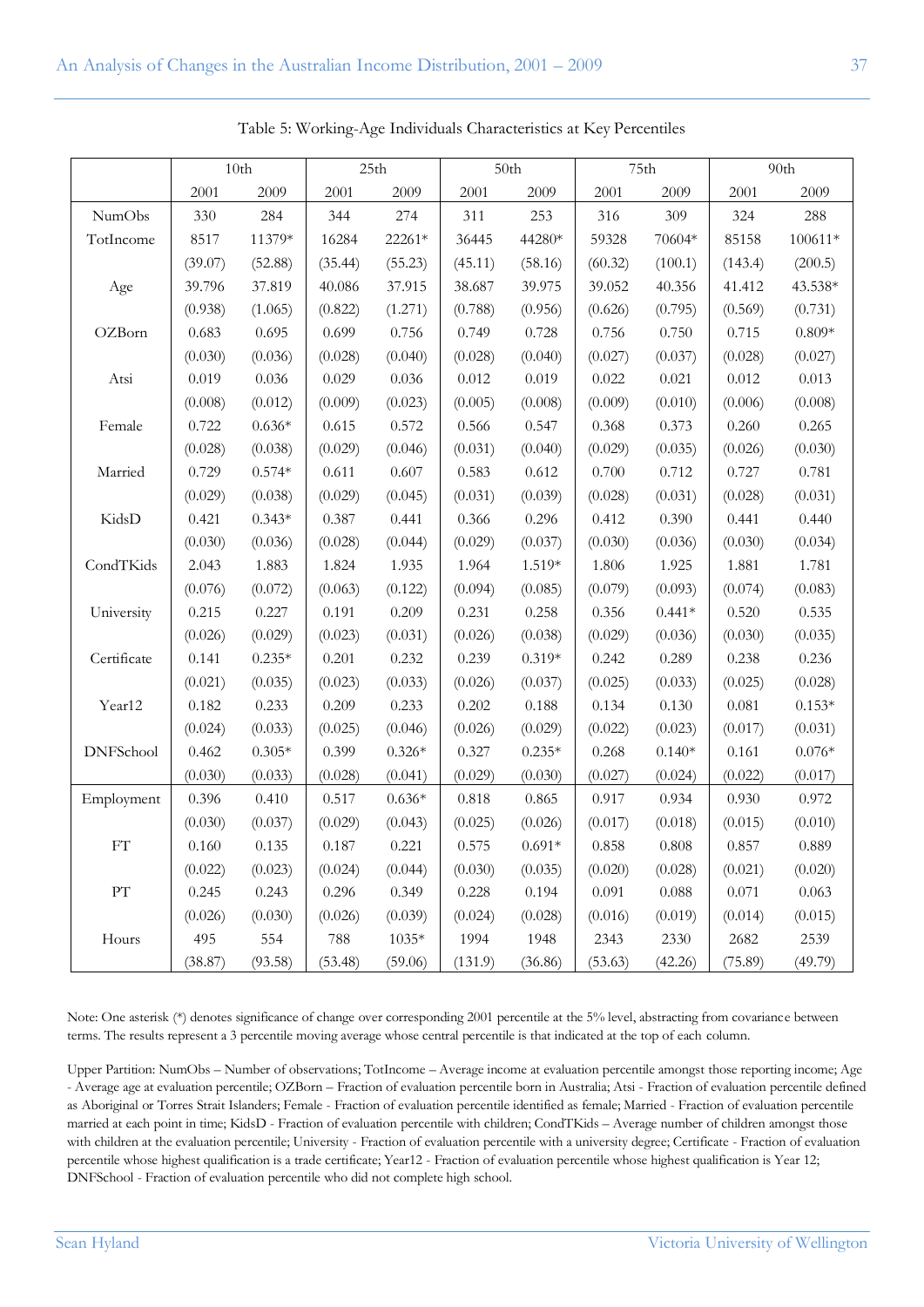Lower Partition: Employment - Fraction of evaluation percentile defined as employed; FT - Fraction of evaluation percentile defined as in full-time employment; PT - Fraction of evaluation percentile defined as in part-time employment; Hours – Annual hours worked amongst those employed in evaluation percentile;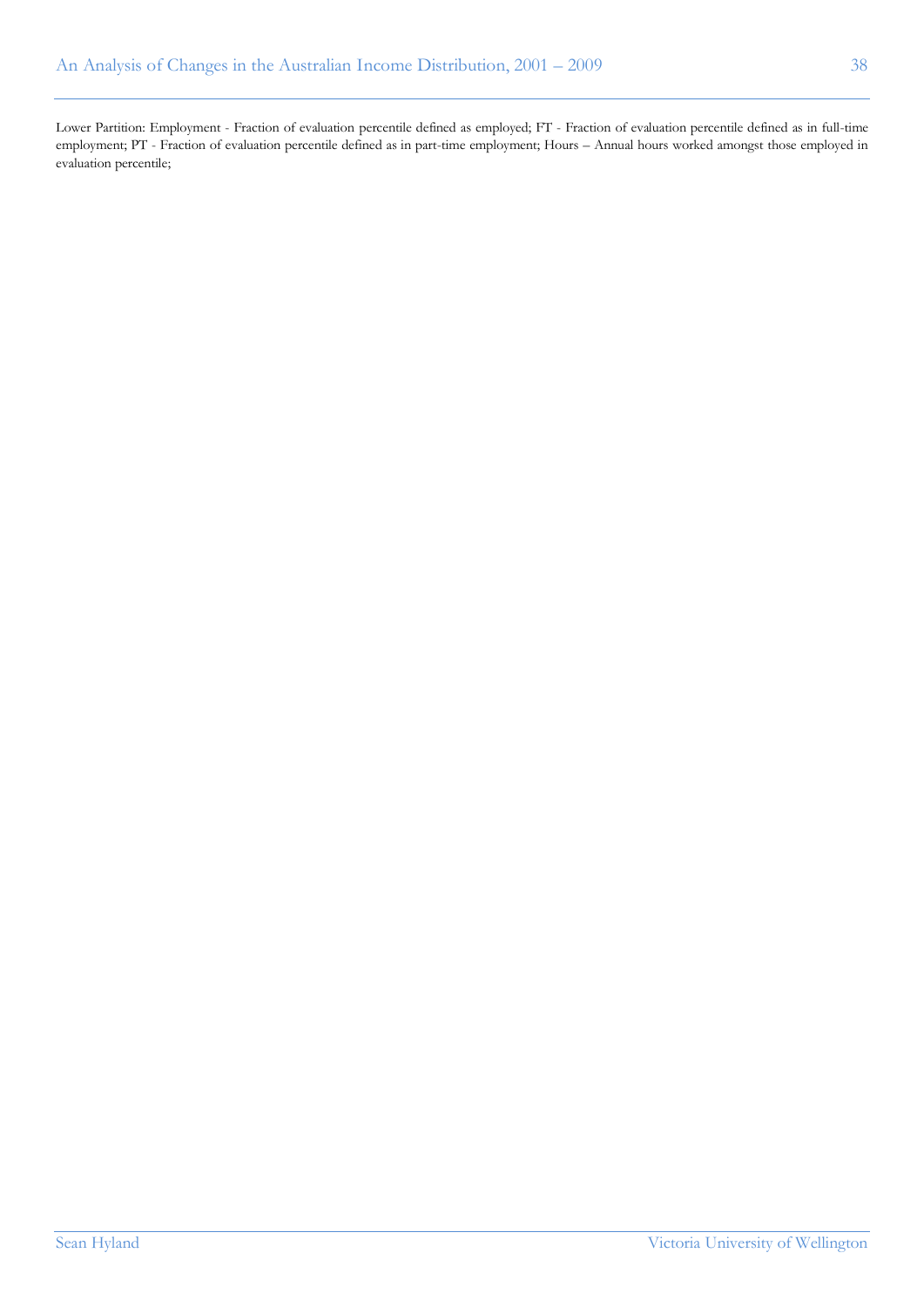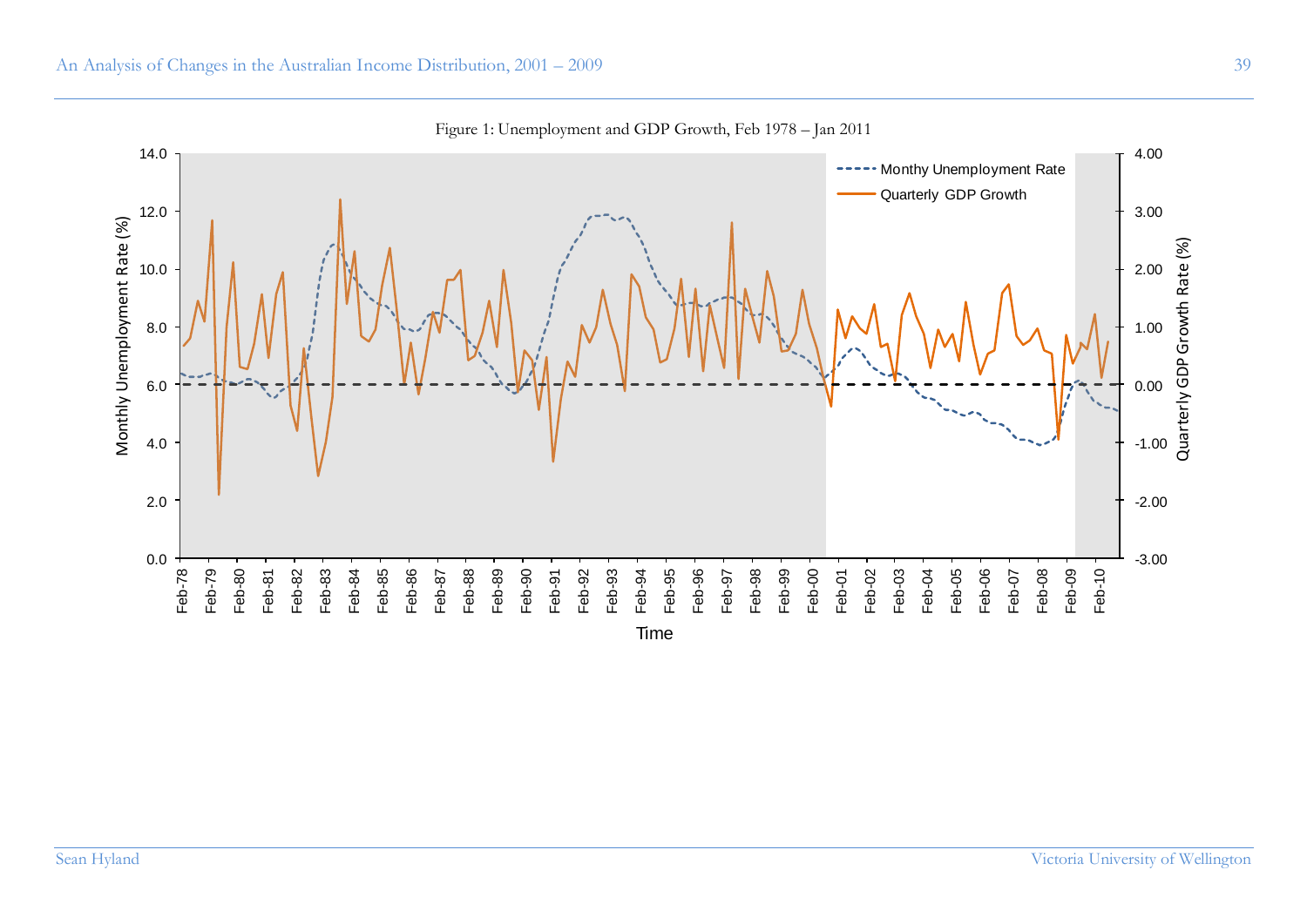

Figure 2: Income and Earnings Trends, 2001 - 2009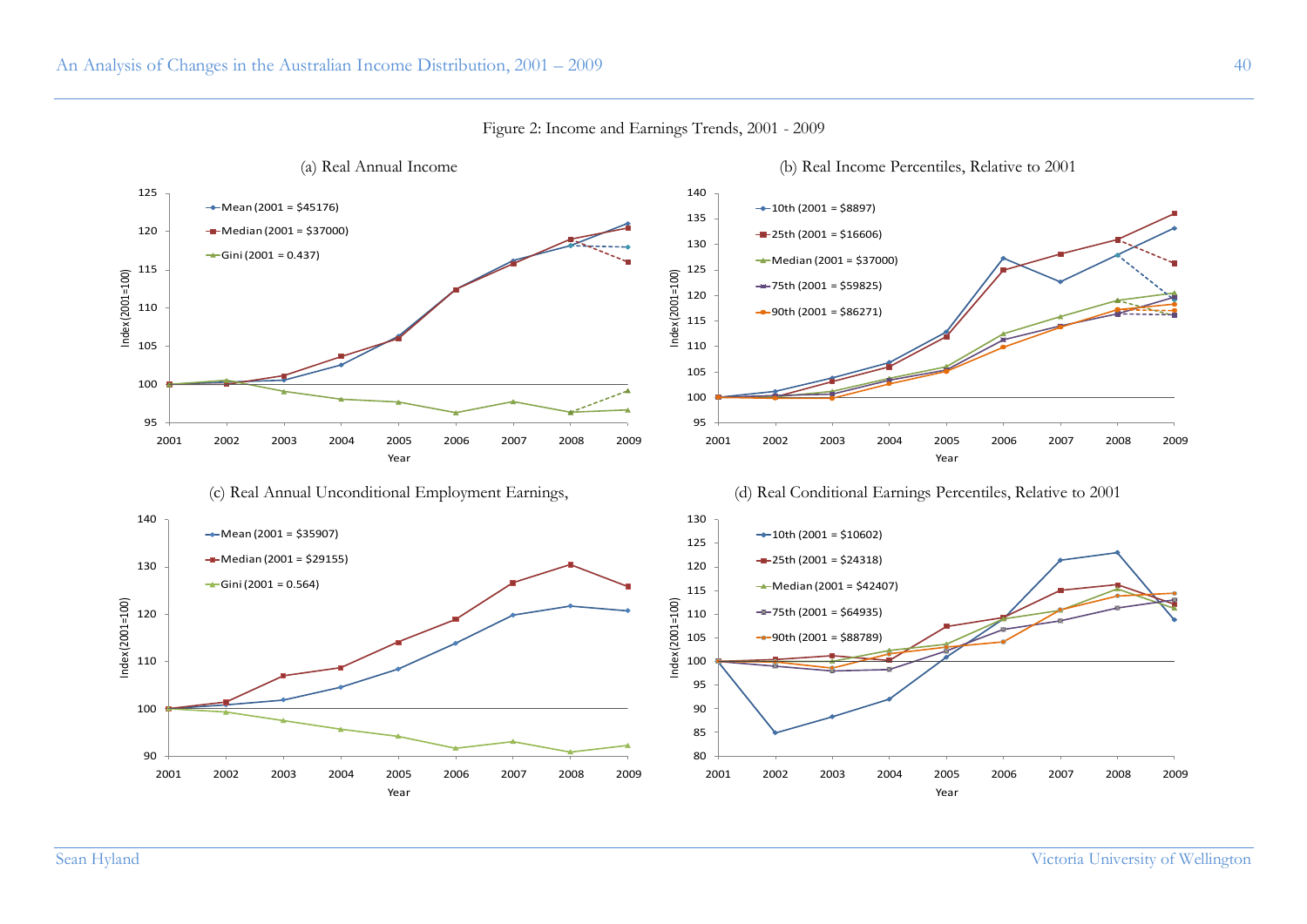# Figure 3: Individual Earnings and Income Distributions, 2001 and 2009



(a) Annual Income Distribution, 2001 – 2009 without Bonus

(b) Annual Income Distribution, 2009 without Bonus – 2009 with Bonus



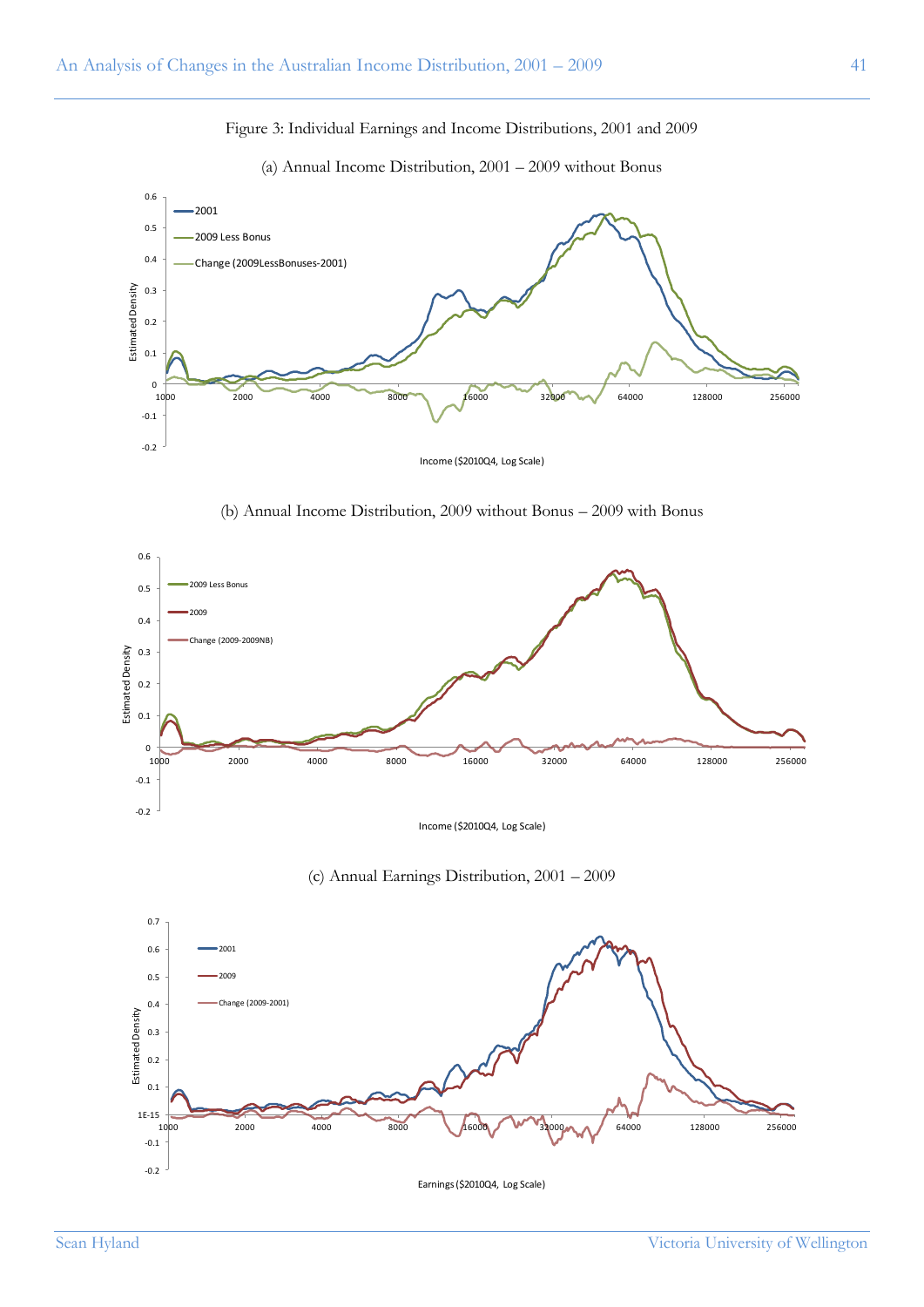(a) Income Levels and Earnings Contributions, 2001 and 2009 without Bonus Payments  $\frac{1}{100}$ 10<br>5 0<br>5 0  $\frac{10}{10}$   $\frac{10}{100}$   $\frac{10}{1000}$  s of \$2010Q4) 150 200 250 300  $0 +$ 0.1 0.2 0.3 0.4 0.5 0.6 0.7 0.8 0.9 1 1.1 1.2 <sup>0</sup> <sup>5</sup> 1 0 1 5 2 0 2 5 3 0 3 5 4 0 4 5 5 0 5 5 6 0 6 5 7 0 7 5 8 0 8 5 9 0 9 5 <sup>100</sup> **Income (000's of \$2010Q4) Earnings To Income Fraction** 2001 Fraction - 2009 Fraction without Bonus - 2001 Income Level - 2009 Income Level without Bonus

Figure 4: Contributions to Individual"s Income Levels and Changes, 2001 – 2009



**Percentile**